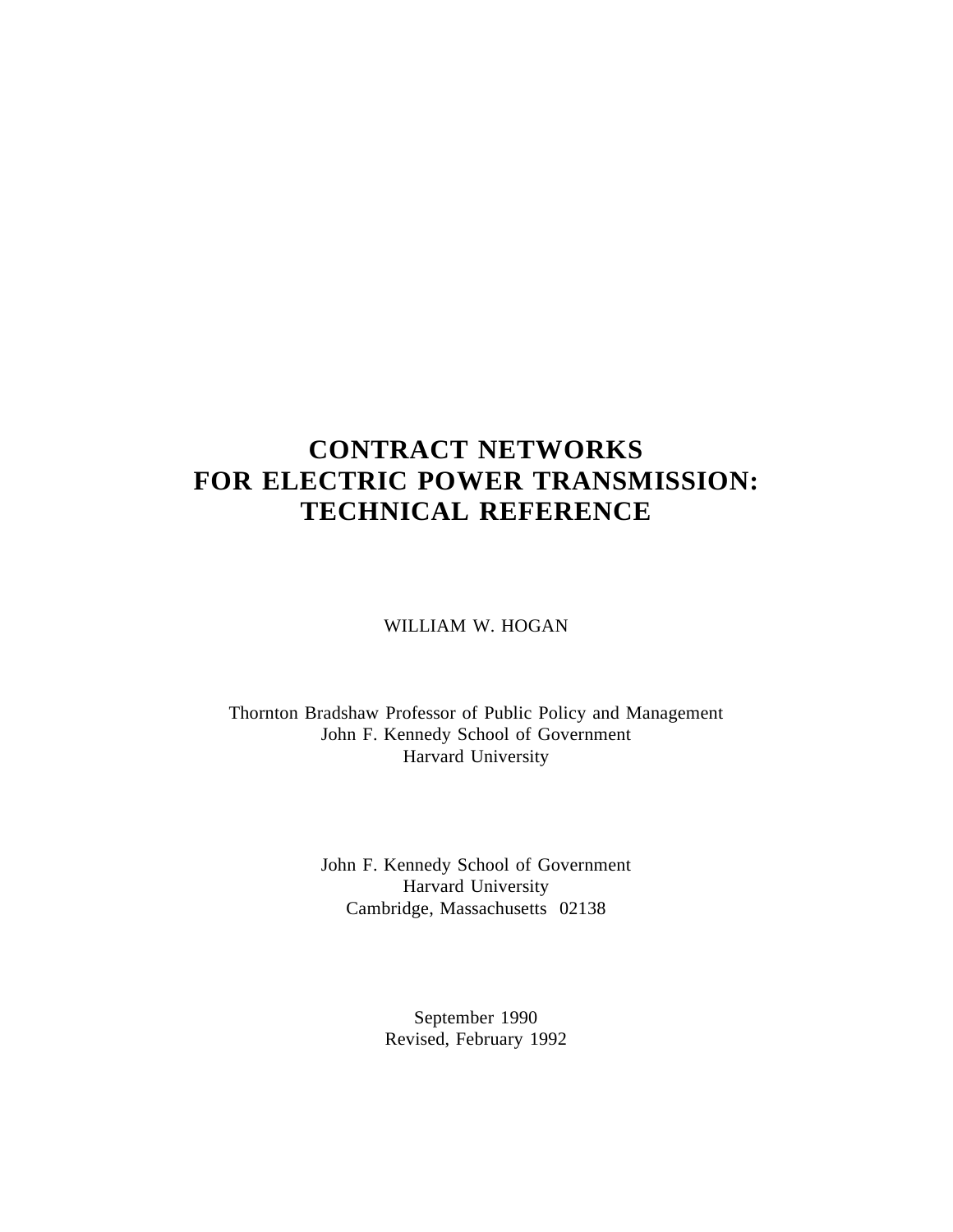## **CONTRACT NETWORKS FOR ELECTRIC POWER TRANSMISSION**

#### **SUMMARY**

A contract network extends the concept of a contract path to address the problem of loop flow and congestion in electric power transmission systems. A contract network option provides a well defined, internally consistent framework for assigning long-term capacity rights to a complicated electric transmission network. The contract network respects the special conditions induced by Kirchoff's Laws; accommodates thermal, voltage and contingency constraints on transmission capacity; and can be adopted without disturbing existing methods for achieving an economic power dispatch subject to these constraints. By design, a contract network would maintain short-run efficiency through optimal spot price determination of transmission prices. Through payment of congestion rentals, the contract network makes a long-term capacityright holder indifferent between delivery of the power or receipt of payments in a settlement system. And the contract network framework can support allocation of transmission capacity rights through a competitive bidding process.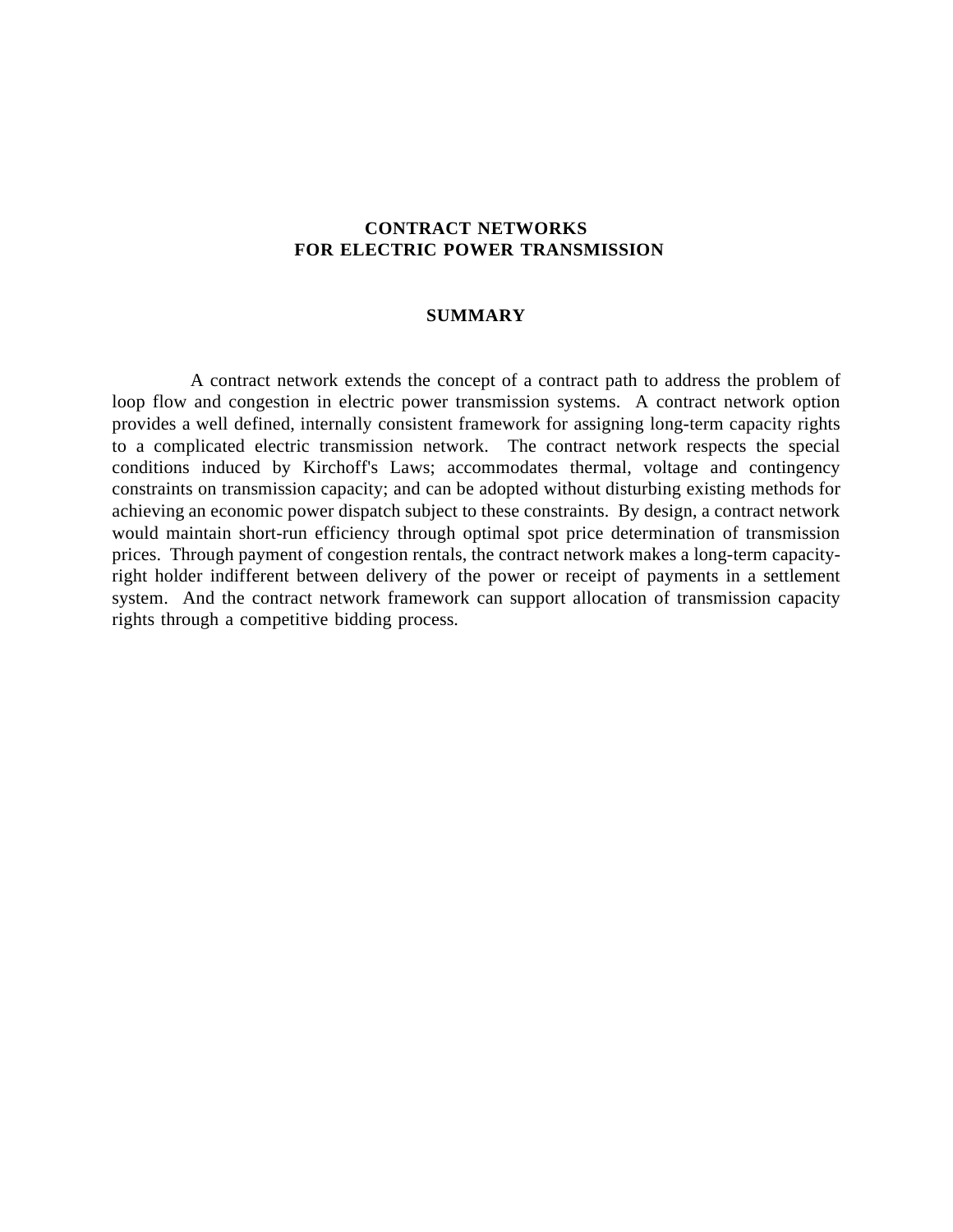# **CONTRACT NETWORKS FOR ELECTRIC POWER TRANSMISSION**

William W. Hogan $<sup>1</sup>$ </sup>

Everybody talks about the weather, but nobody does anything about it.<sup>2</sup>

#### **INTRODUCTION**

 $\overline{a}$ 

The electric utility industry has entered a new era, one characterized by competition between utility-owned and independent power, by long-term movements of power from one franchise area to another, and in some instances from one country to another, and by the development of short-term markets in which many buyers shop for the lowest cost power for their customers.<sup>3</sup> This greater use of market forces, encouragement of new suppliers, increasing

<sup>&</sup>lt;sup>1</sup> Thornton Bradshaw Professor of Public Policy and Management, Kennedy School of government, Harvard University, and Director, Putnam, Hayes & Bartlett, Inc., Cambridge MA. I have benefitted from repeated conversations on transmission pricing with members of the Harvard Utility Forum, colleagues and clients at Putnam, Hayes and Bartlett, and many others including Robert Arnold, Homer Brown, Douglas Bohi, Roger Bohn, Bernard Cherry, Charles Cicchetti, Ron Clark, Gordon Corey, James Cunningham, Charles Davies, Ken Fleming, Richard Flynn, Mark Friese, James Groelinger, George Gross, Kenneth Haase, George Hall, Steve Henderson, Steve Herod, Eric Hirst, Terry Howson, Robert Irwin, Joseph Keppinger, Henry Lee, William Lindsay, Cathy Mannion, David Marshall, John Macadam, James Malinowski, John Meyer, Thomas Milburn, Ray Orson, Howard Pifer, Douglas Powell, Martin Rosevear, Bart Smith, Charles Stalon, Irwin Stelzer, Donald Stock, Hodson Thornber, and Max Wilkinson. The idea of using contract networks for defining long-term rights grew out of intensive discussions with Sarah Johnson, Thomas Parkinson, Larry Ruff, and Michael Schnitzer. Support has come in part from the Harvard Utility Forum. The author is a consultant on electric transmission issues for Duquesne Light Company, the British National Grid Company, and Electricorp of New Zealand. The views presented in this paper are not necessarily attributable to any of those mentioned, and the remaining errors are solely the responsibility of the author.

<sup>&</sup>lt;sup>2</sup> Often attributed to Groucho Marx, but earlier from Charles Dudley Warner, *Hartford Courant*, Editorial, August 24, 1897.

 <sup>3</sup> P.L. Joskow, "Regulatory Failure, Regulatory Reform, and Structural Change in the Electric Power Industry", Brookings Papers on Economic Activity: Microeconomics, Brookings Institution, Washington, DC, 1989, pp. 125-208, provides an overview of the recent trends of competitive forces in the United States. For a comparison of U.K. and U.S. trends and the impact on transmission, see Max Wilkinson, "Power Monopolies and the Challenge of the Market: American Theory and British Practice," Discussion Paper E-89-12, Energy and Environmental Policy Center, Kennedy School of Government, Harvard University, September 1989.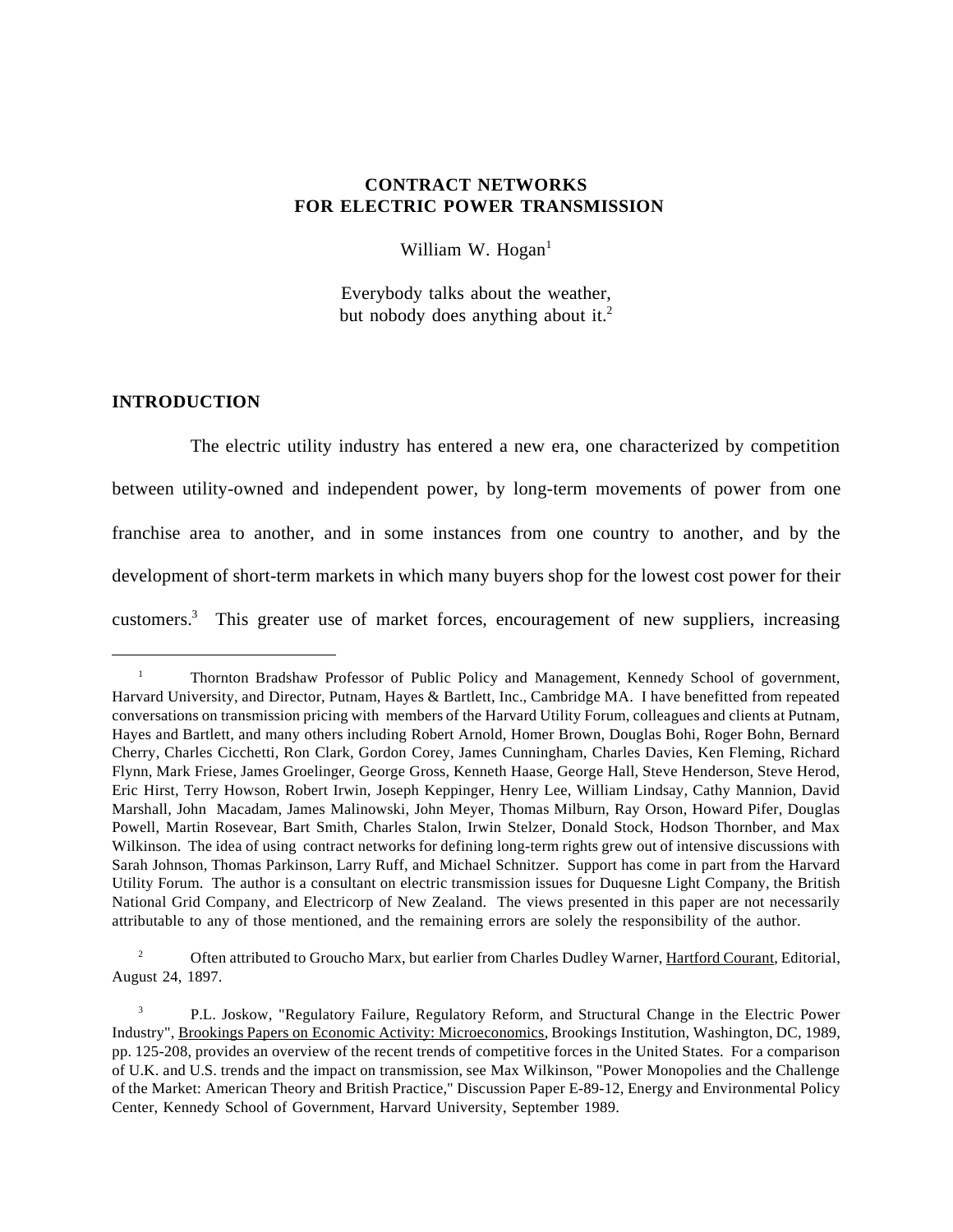reliance on economy power sales, and recent precedents in power company mergers has placed new demands on the electric power transmission system. Efficient use of the transmission system in a market context calls for changes in the institutions that govern transmission transactions. "The most debated public policy issue involving the electric utility industry of the 1990s will likely be that of transmission access and the use of the bulk power system.<sup>"4</sup>

One unfulfilled requirement is for a consistent system of (i) short-term use pricing and (ii) long-term firm transmission capacity rights that can accommodate the complex problems of loop flow in the presence of line thermal limits, bus voltage tolerances, and other constraints on the transmission system.

Everybody talks about loop flow, but nobody does anything about it.<sup>5</sup> Most prevailing firm transmission rights are specified in terms of "contract paths" or "interface transfer capabilities" that do not address the special conditions in electric networks.<sup>6</sup> The present paper suggests the use of a "contract network" as a basic building block of a market in power transmission. A contract network and the associated rights can accommodate a system for short-term efficient pricing and long-term firm use of a transmission network.

The next section outlines the basic requirements for firm transmission rights. A

 <sup>4</sup> Special Report, "Transmission...A Continuing Controversy," Public Utilities Fortnightly, July 19, 1990, p. 12.

<sup>&</sup>lt;sup>5</sup> For an extended discussion of the problem of loop flow and other special conditions in electric markets, see Federal Energy Regulatory Commission, The Transmission Task Force's Report to the Commission. Electricity Transmission: Realities, Theory, and Policy Alternatives, Washington, DC, October 1989. The National Regulatory Research Institute report, K. Kelly, J. S. Henderson, and P. A. Nagler, Some Economic Principles for Pricing Wheeled Power, NRRI-87-7, Columbus OH, August 1987, provides an excellent introduction and overview of the principal technological, economic, and institutional factors relevant to transmission networks.

<sup>&</sup>lt;sup>6</sup> One partial exception is the Texas region, ERCOT, which uses network flow analysis to evaluate wheeling and transmission under certain simplifying assumptions to calculate impacts throughout a network. The AC system is electrically isolated from the rest of the United States.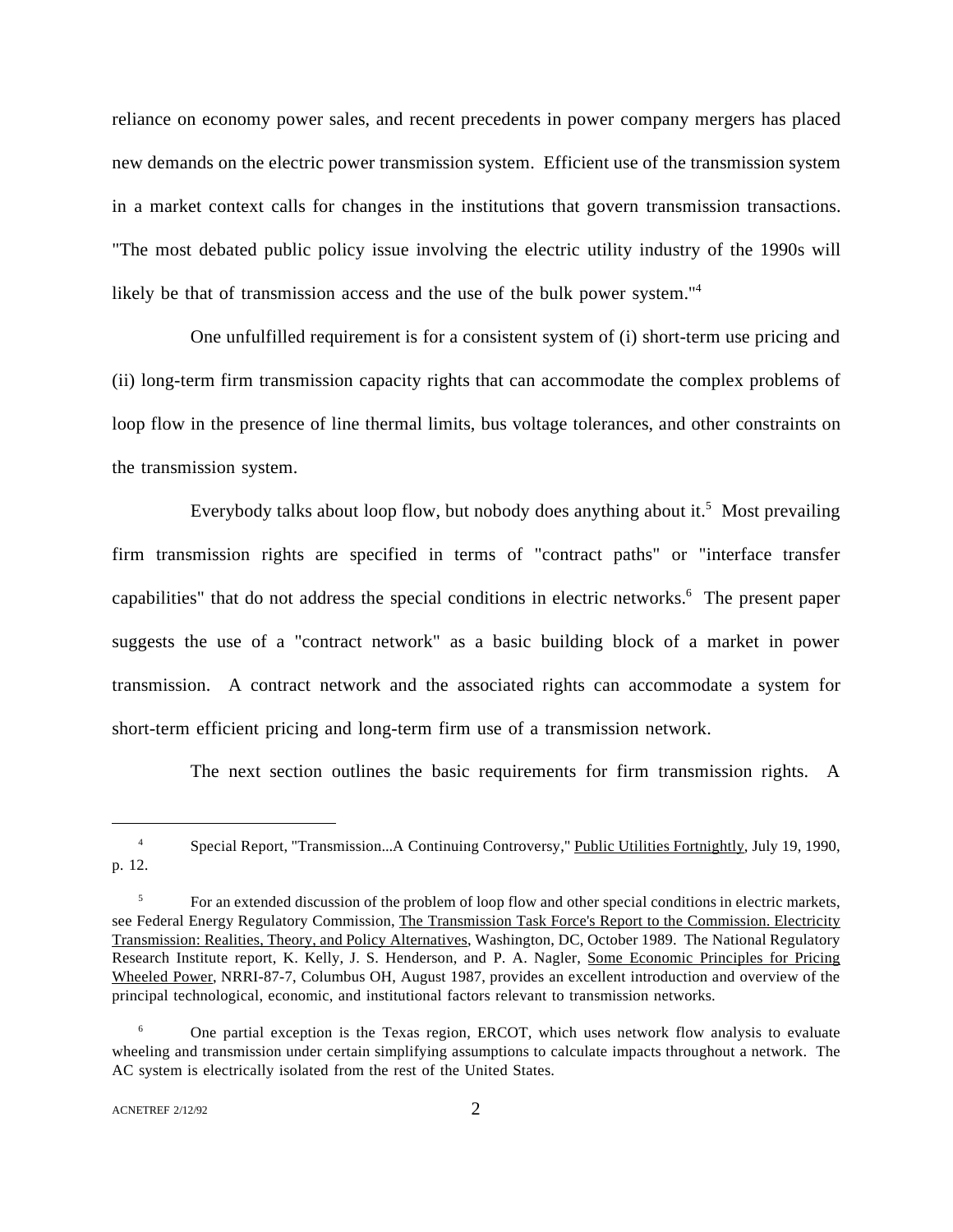subsequent section summarizes the principal problems in describing the economics of electric networks, including loop flow, thermal limits, voltage tolerances and contingency constraints. With this background, we present the concept of a contract network and its associated firm transmission rights, and link this long-term definition to short-term efficient transmission prices. An example illustrates the general model, followed by a sketch of a bidding system for allocating firm transmission rights. The final section outlines a few of the research questions raised by the prospect of designing a practical system based on a contract network model. An appendix provides supporting details.

#### **FIRM TRANSMISSION RIGHTS**

It is easy to think of the attractions of the electric power grid as a highway for delivering cheap power from distant sources. Located far from urban load centers, low cost hydro or coal plants send power over the grid and reduce the difficulty of constructing new facilities in environmentally more sensitive areas. But despite the appeal of low cost power, the principal functions of the electric power transmission grid continue to be in maintaining reliability and lowering generation capacity costs through system diversity and capacity sharing. Even without the attractions of cheap energy from distant sources, much of the existing electric power grid would be justified by the reliability benefits alone.<sup>7</sup> Hence, multiple uses motivate the grid operator's procedures and priorities.

 <sup>7</sup> For a discussion of the many aspects of reliability and stability, see G. R. Corey, "Some Observations on Bulk Power Markets in the United States," Public Utilities Fortnightly, Sept. 14, 1989.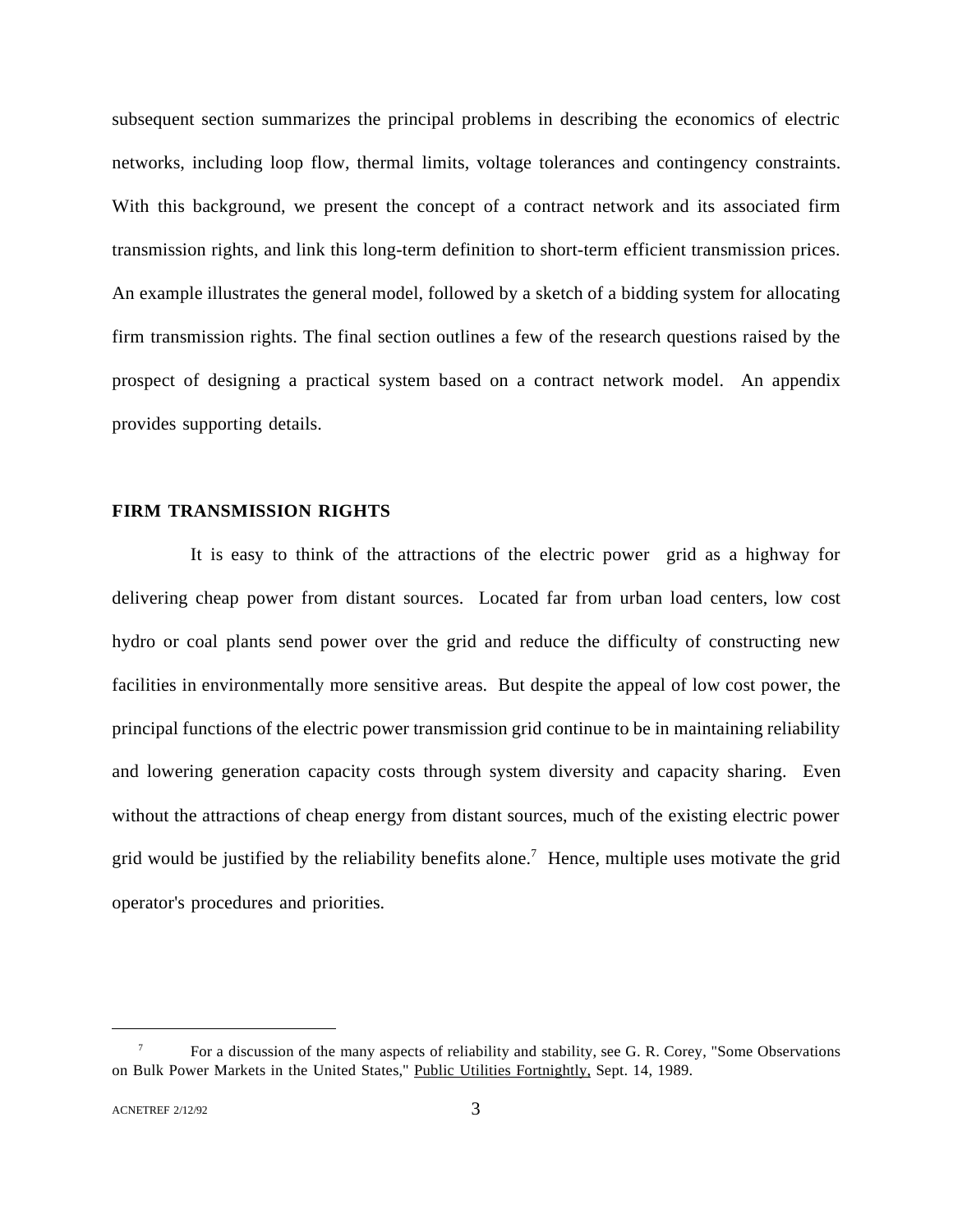## **Pressure for Transmission Rights**

As for the interstate highway system, perhaps the best transmission policy might be to maintain excess capacity everywhere and eliminate any concerns about access and congestion. But the transmission system is becoming more like the downtown streets with all the problems of excess demand for a common property resource. Unfortunately, when traffic stalls on this highway, the whole system can come crashing down. With capacity limits and the associated congestion expected to continue, there is a need for a new definition of the rules of the road.

Traditionally, with the focus on reliability, management of the grid could and did operate successfully through a system of committees, a club of insiders who could arrange and would honor informal "gentlemen's agreements" to share the economic burdens and benefits. But in recent years the changing economic conditions have put this club under pressure. The rise of sustained long-distance economy power sales has increased the importance of the grid and raised the economic stakes. Now imperfections in the informal arrangements can have substantial economic impact, and the club meetings have become more contentious. The traditional club members -- electric utilities -- are searching for alternatives.

Furthermore, the related interest in greater use of market forces has included widespread entry of new participants. In some areas of the country, independent power producers (IPPs) or non-utility generators (NUGs) are expected to provide virtually all the new power generating capacity. During the recent period of excess generating capacity, these new participants have been accommodated as special cases. Fortunately, as special cases they were small and few and, therefore, easy to absorb. But this is about to change as the nation looks to expanding generating capacity. And the new players are clamoring for admission to the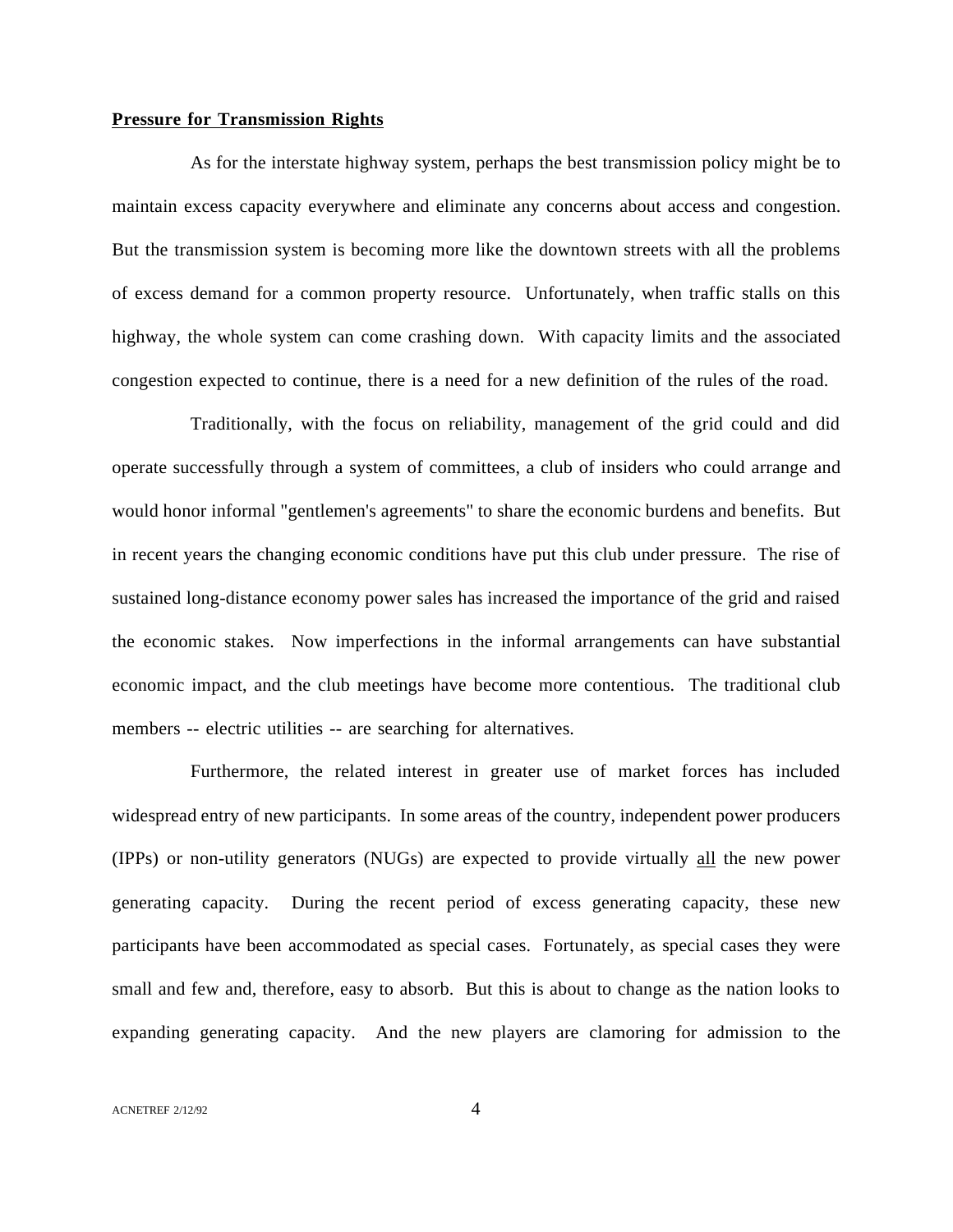transmission club with assignment of meaningful transmission rights.<sup>8</sup> Often this pressure for opening the transmission grid includes an equal interest in developing a full-blown competitive market for new power sources.<sup>9</sup> And this will virtually require open access to the transmission system:

> A third variation is open transmission access so that any potential supplier and any of the potential customers would be able to obtain the best prices. I do not believe it is possible to have competitive bidding for generation resources and customers without having some form of open transmission access.10

Finally, if there is any doubt that the rules are changing, recent regulatory decisions should settle the point that the status quo system is not up to meeting the challenges of the new market. The Federal Energy Regulatory Commission (FERC) has conditioned approval of utility mergers on open access to the transmission grid, and many proposals have been offered as the best design for pricing and using the grid.<sup>11</sup> These new proposals highlight the several interconnected components of transmission operations and economics. But none of the proposals faces squarely the difficulty of defining, much less monitoring firm transmission rights in the face

 <sup>8</sup> For example, R. Pierce sees the debate as having moved beyond the policy issue to the question of who will implement open access, the FERC or the courts. See R. J. Pierce, "Who Will Mandate Access to Transmission: FERC or the Courts?," Public Utilities Fortnightly, Vol. 125, No. 7, March 29, 1990, pp. 28-29.

In their innovative investigation of the even more ambitious step of deregulating existing power plants, Schmalensee and Golub found that "the estimates of effective concentration are *extremely* sensitive to the transmission capacity assumption," R. Schmalensee and B. Golub, "Estimating Effective Concentration in Deregulated Wholesale Electricity Markets," The Rand Journal of Economics, Vol. 15, No. 1, Spring 1984, p. 21, emphasis in the original.

 <sup>10</sup> Casazza, John A., "Free Market Electricity: Potential Impacts on Utility Pooling and Coordination," Public Utilities Fortnightly, February 18, 1988, p. 17.

<sup>&</sup>lt;sup>11</sup> For a summary of alternative decisions and proposals, see Federal Energy Regulatory Commission, The Transmission Task Force's Report to the Commission. Electricity Transmission: Realities, Theory, and Policy Alternatives, Washington, DC, October 1989.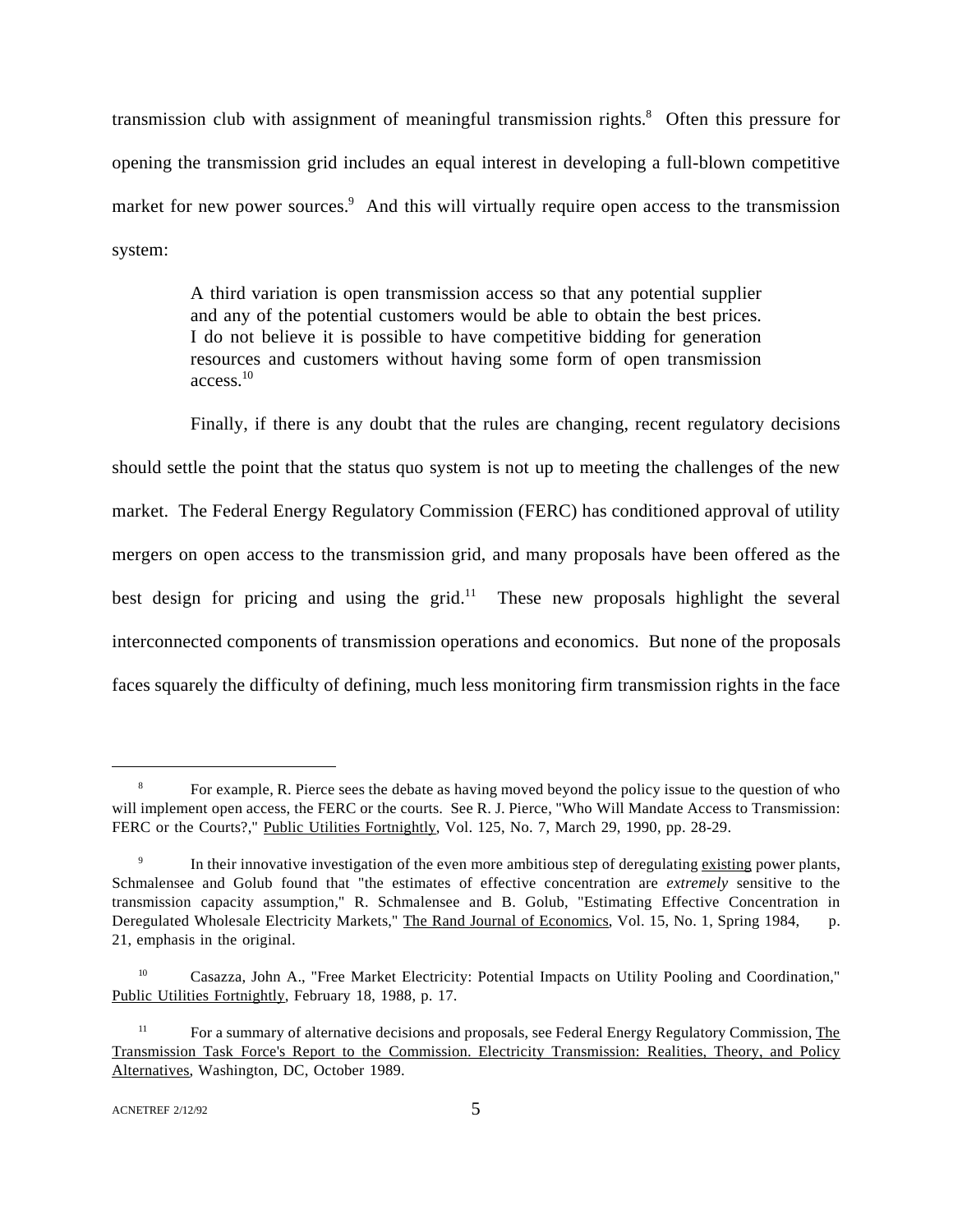of loop flow constraints.12

#### **Efficient Use of the Electric Power System**

The goal is to promote economic efficiency in the use of the electric power system. Economic dispatch of electric power plants connected through a transmission grid provides a natural starting point for discussion of efficient electricity markets. By definition, economic dispatch maximizes the benefits less the costs subject to the availability of plants and the constraints of the transmission network. The balancing of costs and benefits sets prices equal to marginal costs reflecting both the direct costs of generation and the opportunity costs throughout the system. With this perspective, the work of Schweppe et al. develops the theory of spot pricing that respects the particular conditions of electric power transmission systems.<sup>13</sup> Efficient short-run prices are consistent with economic dispatch, and in principle short-run equilibrium in a competitive market would reproduce both these prices and the associated power flows.

The availability of efficient short-run prices could provide a powerful tool for guiding the use of the electric power system. The theory of spot pricing identifies the competitive price at each bus. Efficient transmission of power from one bus to another would not be priced at anything higher than the difference in the spot prices at the respective buses; hence this difference is the natural equilibrium definition of the price of transmission. Therefore, a matrix of spot

<sup>&</sup>lt;sup>12</sup> For example, the FERC's recent "no fault" transmission policy as applied in the Public Service of Indiana case explicitly declines to examine the reasons for the existence of any transmission constraints. W. Lindsay and G. Hall, "Current Issues in Transmission Regulation," Putnam, Hayes and Bartlett, Inc., Washington, D.C., July 1990 (mimeo).

<sup>&</sup>lt;sup>13</sup> The bible for the development and summary of the theory of spot market pricing is F. C. Schweppe, M. C. Caramanis, R. D. Tabors, and R.E. Bohn, Spot Pricing of Electricity, Kluwer Academic Publishers, Norwell, MA, 1988. For a summary of the theory and related analyses, see the appendix.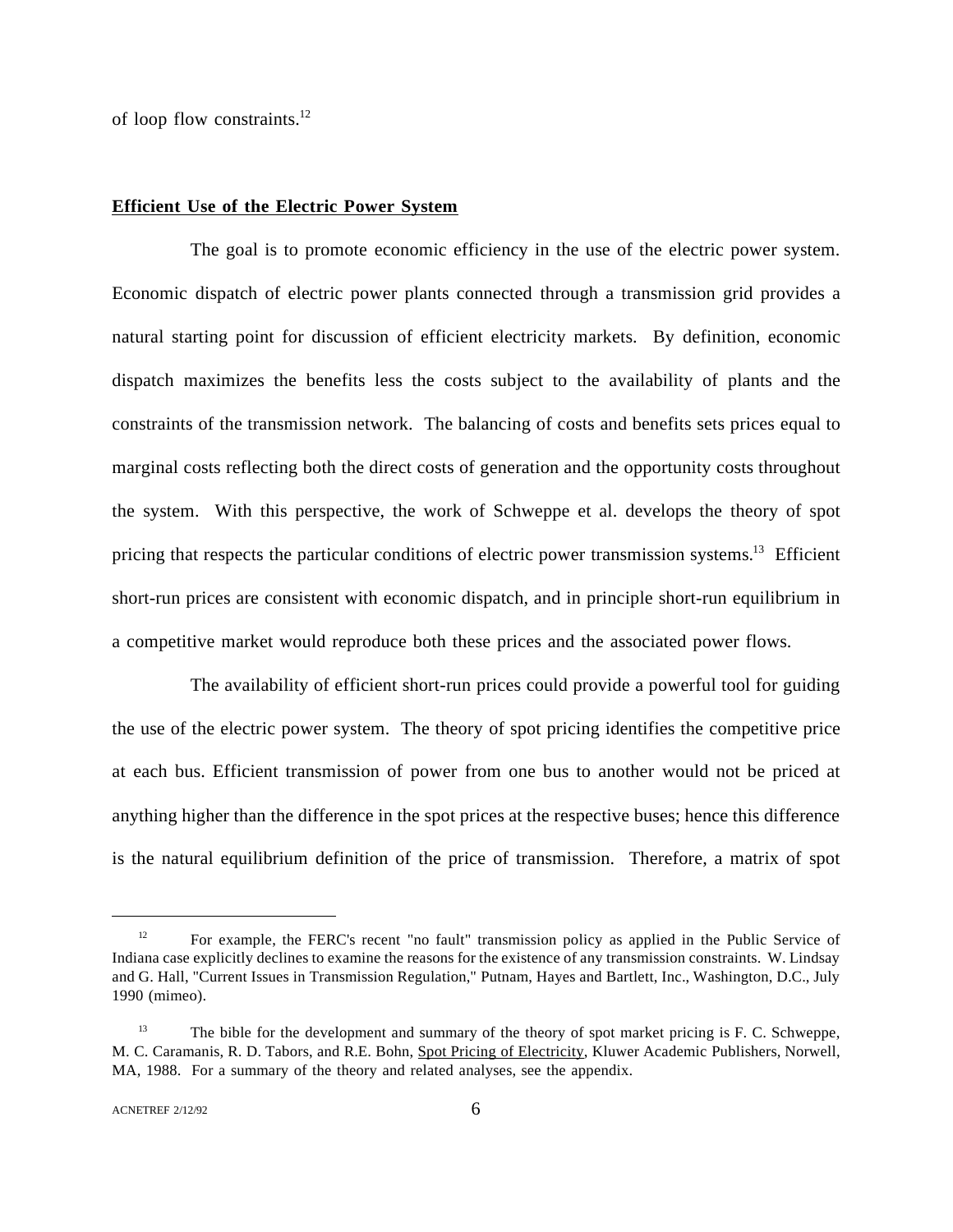price differences across buses provides the framework for efficient transmission pricing. The existence of efficient prices could motivate the use of a short-run market, or central dispatch could be used in conjunction with an efficient pricing model combined with a settlement system to manage the appropriate financial transfers among the participants. The theory of efficient short-run power prices provides the well developed starting point for an efficient use of the transmission system. $14$ 

Whatever the practice of short-run usage pricing, it must be integrated with a policy for long-term access and contracts for firm transmission service. From one perspective, under rather ambitious assumptions, the long-term market for power transmission could operate as a sequence of efficient short-term spot markets. The principal requirement would be for decreasing or, at least, constant returns to scale in the transmission system. Although full reliance on short-term markets might be attractive in finessing the need for a definition of long-term rights, even the narrow technical requirement of constant returns to scale is unlikely to be met in most cases.<sup>15</sup> Therefore, only in an ideal world would we be likely to rely on the optimal long-run outcome arising from a series of short-run pricing decisions.

Hence creating a competitive long-term market presents a new set of complications. And the long-run market is the key to overall efficiency. The most important requirement is to provide the right incentives for location and construction of new generating facilities and new

<sup>&</sup>lt;sup>14</sup> For a more complete discussion, see Schweppe et al., 1988.

<sup>&</sup>lt;sup>15</sup> The problems created by economies of scale are addressed in the context of transmission pricing in the New Zealand by E. G. Read and D. P. M. Sell, "Pricing and Operation of Transmission Services: Short Run Aspects," Report to Trans Power, Canterbury University and Arthur Young, New Zealand, October 1988; E. G. Read, "Pricing of Transmission Services: Long Run Aspects," Report to Trans Power, Canterbury University, New Zealand, October 1988; E. G. Read and D. P. M. Sell, "A Framework for Transmission Pricing," Report to Trans Power, Arthur Young, New Zealand, December 1988.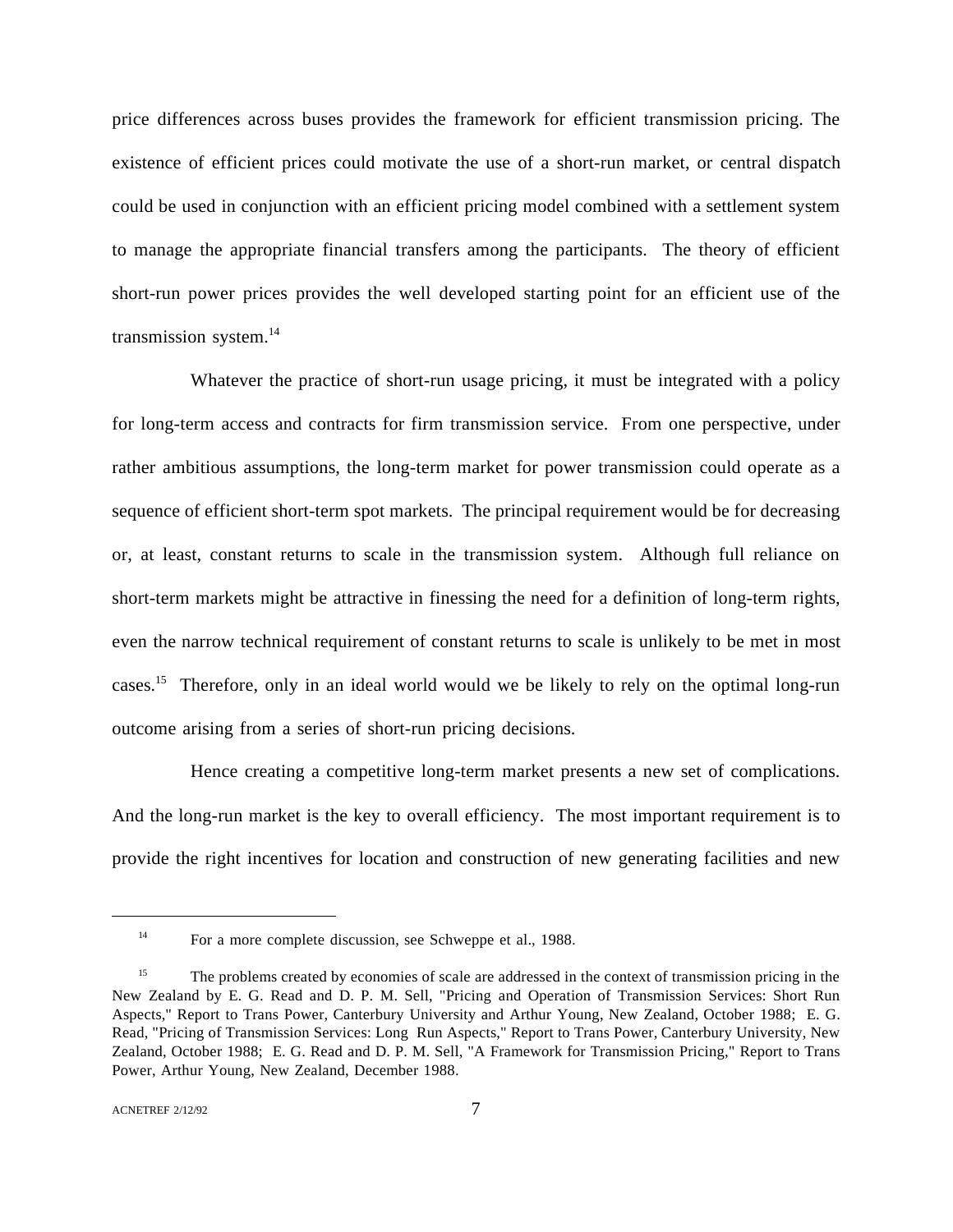load centers. By comparison with the costs of poor choices on these major plant investment decisions, there would likely be small inefficiencies from any failure to adopt a perfect short-run transmission pricing model.

In addition to assigning rights to the existing transmission system, efficient expansion of the transmission system, especially in the presence of economies of scale, presents its own set of challenges. Expansion of a centrally operated grid used by many relatively small market participants would require in principle a cost-benefit analysis that might lead to a solution that would not be replicated in a decentralized market. And if there are large economies of scale, efficient use of the transmission system might well produce prices which would not cover the cost of the expansion.<sup>16</sup> This subject, the optimal design and expansion of the transmission network, is an important topic, but it is separable from the focus of the present discussion. Here we assume that there is some mechanism for deciding on the design of the system and covering the total costs (typically through "club membership" or access fees), and we address the problem of defining and then allocating rights, and pricing the use of the system in the short and long term.

## **Requirements for Firm Transmission Rights**

Our perspective is on developing a framework for long-term contracts that define firm rights to the transmission system. Experience suggests that investors in long-lived, fixed facilities of the type and scale of major electric power plants will be reluctant to make commitments with

<sup>&</sup>lt;sup>16</sup> With a single price for use of the system, this is the familiar bridge toll setting problem where the total benefits as measured by consumer surplus outweigh the costs of the bridge but the optimal short run price would not produce enough revenue to cover those same costs.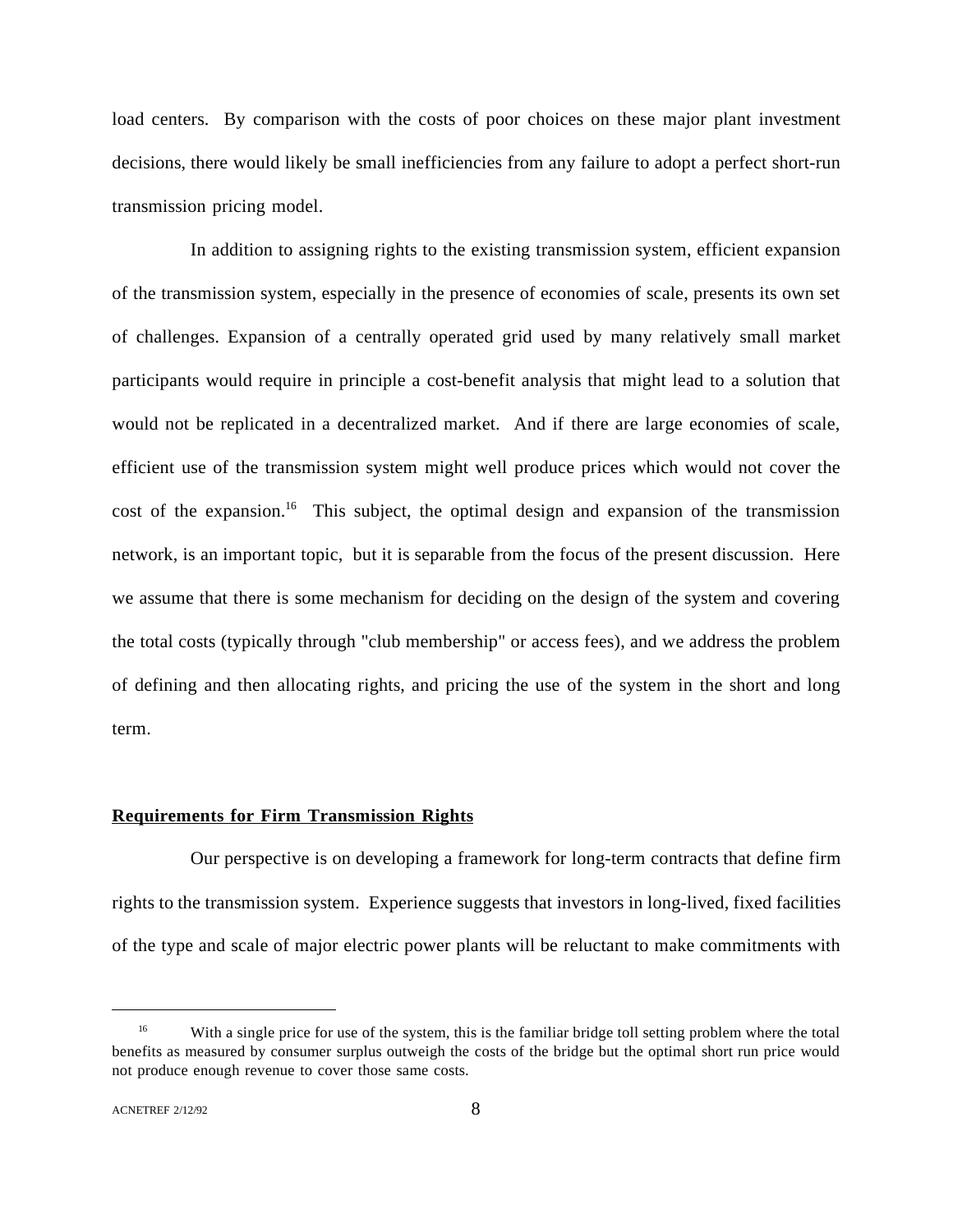no more than a promise of being allowed to participate in a short-term spot market for transmission services. Practical development of long-term deals with the associated capacity and energy payments must include some form of firm right to power transmission. Ideally there will be an associated usage pricing mechanism that reinforces the incentives for open access, economic dispatch and efficient secondary markets for long-term firm rights.

In addition, any system for transmission rights must meet other equally important criteria. Foremost is preservation of the reliability of power system operations. Any proposal for revising the current system must recognize and respect the real complications of day-to-day management of a power network. Just as with airlines and the air traffic control system, investment and pricing rules must respect the unrestricted operational authority of the system controllers.<sup>17</sup> A proposal which requires a major change in current short-term system operations will face possibly insurmountable institutional barriers.

Furthermore, a reasonable transmission allocation and pricing system should be decomposable by region and company, and it must meet the test of administrative feasibility. Finally, any transmission proposal must address the FERC concern over the existence and possible abuse of market power. Ideally a transmission protocol should be consistent with a competitive market and at least neutral with respect to the exercise of market power.

No current proposal meets all the tests, and the status quo is under pressure, especially on the open access and economic efficiency tests. But moving from the status quo presents a number of conceptual obstacles in defining transmission rights. What is the capacity of the system? How can we deal with loop flow and move beyond the fiction of the contract path?

<sup>&</sup>lt;sup>17</sup> Eric Hirst suggested the analogy.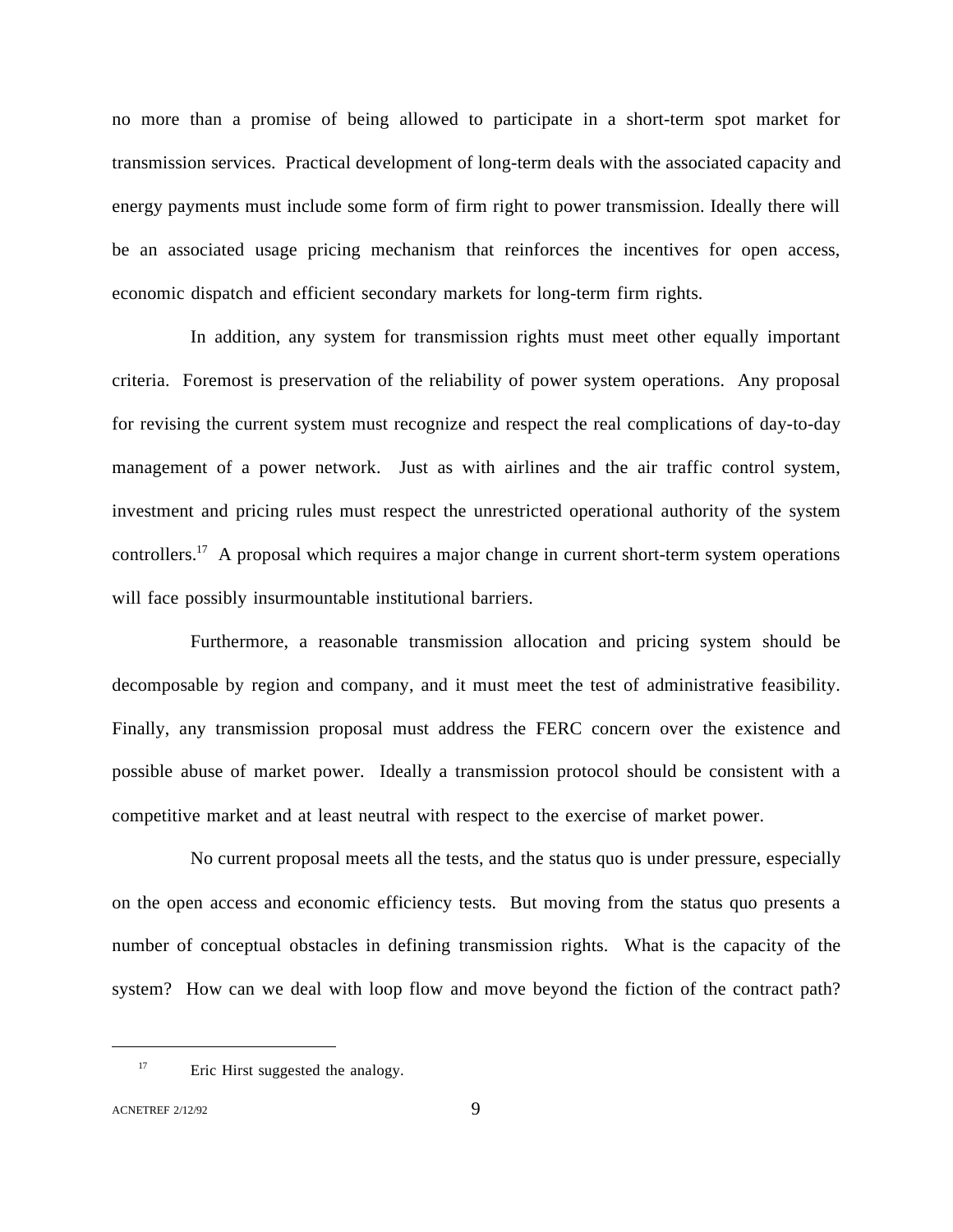How can we preserve reliability and capture the benefits of efficient pricing? How can we allocate rights to the system?

# **TRANSMISSION CONTRACT PATH AND LOOP FLOW**

The problems created by "loop flow" are familiar to electrical engineers but often counterintuitive to others on first examination. Simply put:

> Because of the nature of ac transmission systems, energy transactions between two systems can cause flows in parallel transmission paths in other connected systems not directly involved in the transaction.<sup>18</sup>

Electricity moves according to Kirchoff's laws, essentially following the path of least resistance. As a result of these physical laws, power moves across many parallel lines in often circuitous routes.<sup>19</sup> One of the most important economic implications of this prevalence of loop flow is that the power transmission highway is very unlike other highways, and analogies comparing other highways, railroads, or pipelines can be quite misleading.<sup>20</sup>

The most ubiquitous analogy is the contract path. In a rail line it is easy to describe the route that a train will take, and the existence of parallel track is not a problem in writing a contract. The contract can specify a particular route and that path can be used. Likewise, it is easy to look at a map of an electric transmission system and find a path between a generating plant and a customer. And it is common practice to write a contract describing the power flow

<sup>&</sup>lt;sup>18</sup> North American Electric Reliability Council, 1989 Reliability Assessment, September 1989, p. 31.

<sup>&</sup>lt;sup>19</sup> The FERC report contains an excellent discussion of the problems of loop flow.

John Meyer cautions that highway systems can be more complicated. Although an individual vehicle can be routed along a particular path, the collection of all vehicles will respond to congestion by spilling over onto all parallel paths. Hence the results here for electric networks are more general and may have applications in other networks.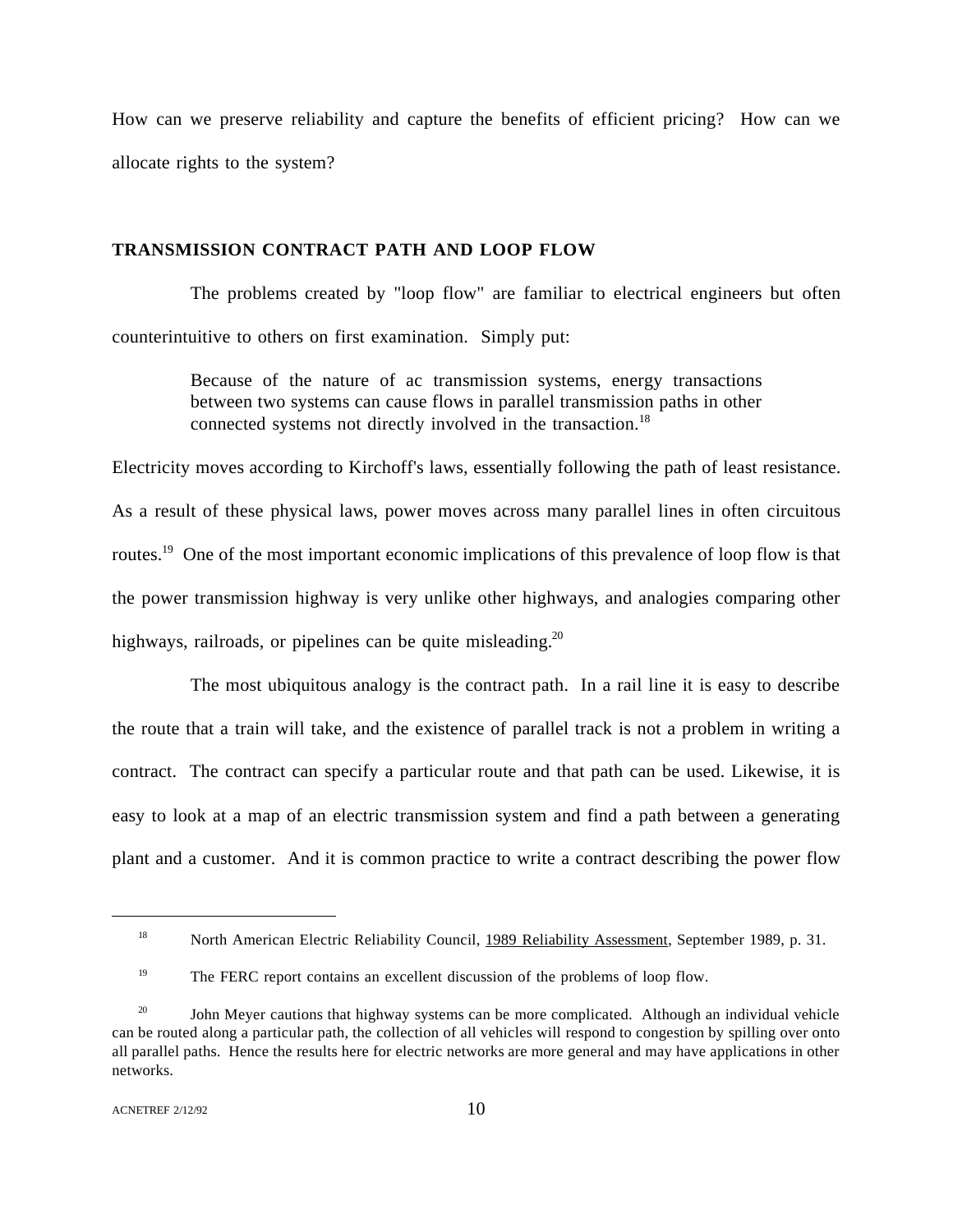over that path. But it may not be so easy to see that path used:

System economics often justify the use of transmission facilities among interconnecting utilities to establish "contract paths" for interchange transactions. In many instances, these facilities carry only a small fraction of the transaction, the balance of the transaction utilizing facilities in other systems.<sup>21</sup>



Hence, as illustrated in Figure 1, the "contract path" is a fiction.<sup>22</sup> The actual flow of power may and often does diverge widely from the contract path. As a result, the supposed

<sup>&</sup>lt;sup>21</sup> North American Electric Reliability Council, 1989 Reliability Assessment, September 1989, p. 36.

<sup>&</sup>lt;sup>22</sup> The figure is adapted from Federal Energy Regulatory Commission, The Transmission Task Force's Report to the Commission. Electricity Transmission: Realities, Theory, and Policy Alternatives, Washington, DC, October 1989.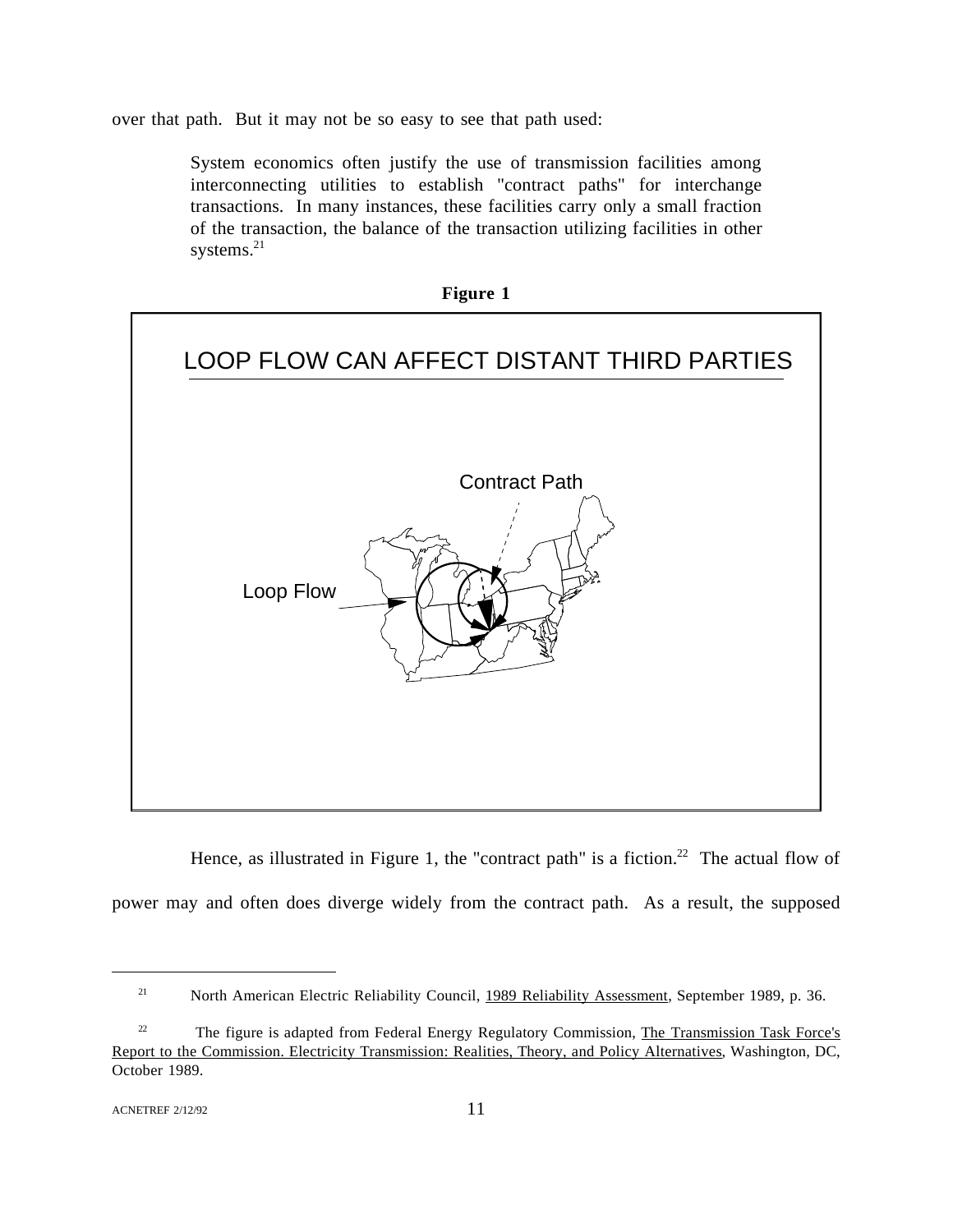economics of the contract path may have little to do with the actual costs of the power transfer. Furthermore, these loop flows can affect third parties distant from the intended power flow, and under the curretn rules these third parties may and often do incur costs without compensation.

When loop flow is a small part of power economics, when informal swaps can balance out the effects over time, and when all the parties are members of the same transmission club, it is reasonable to employ the contract path fiction as a practical accommodation in crafting power contracts. These circumstances fit the past, and the contract path has been a workable fiction. But all these conditions are changing. And it is widely recognized that giving explicit attention to the economic effect of loop flow and the limitations of the contract path model presents one of the greatest challenges for designing a new power transmission regime.

The problem of loop flow is ubiquitous and can invalidate some of the most important elements of transmission agreements. For example, what is the capacity of the network? The difficulty of defining the transfer capability of the power system is closely related to the economic problems of loop flow.

> While "transfer capabilities" between one system and another are often quoted, it is understood by those who determine them, and those who use them, that these capabilities are approximations for a specific set of conditions and not firm values that apply at all times. Therefore, a published "transfer capability" should be regarded more as a typical or average value. The actual capability at any moment may be considerably higher or considerably lower.<sup>23</sup>

 And this ambiguity about the capacity of the network does not depend on the condition of the power lines. Even in normal periods of operation, when all the transmission lines are available, the transmission capacity from one region to another depends critically on the

<sup>&</sup>lt;sup>23</sup> North American Electric Reliability Council, 1989 Reliability Assessment, September 1989, p. 41.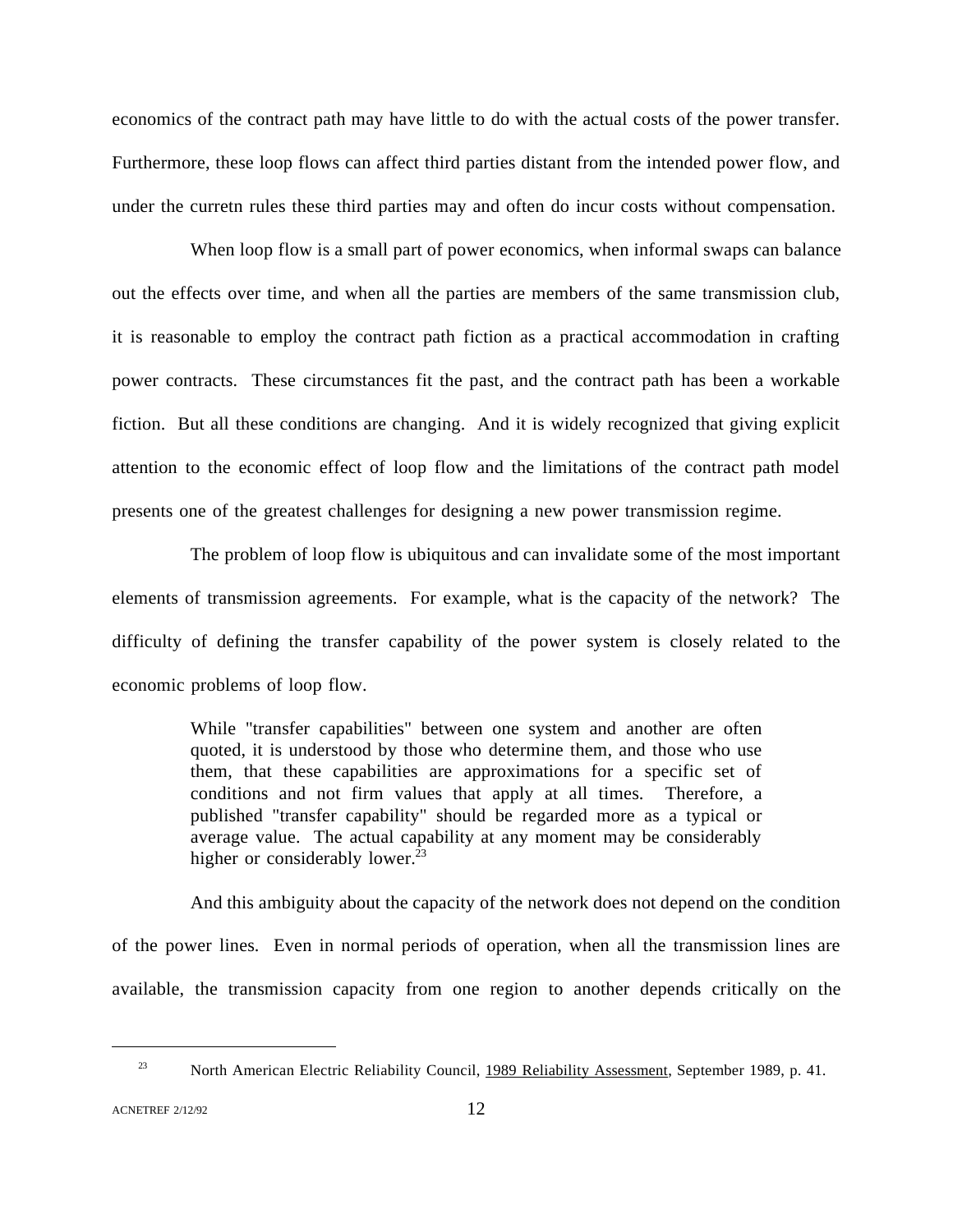configuration of load and generation.

Consider the simple example in Figure 2. This network consists of three buses and three lines. For the sake of illustration, we assume that the lines are identical except that a thermal constraint on the line between buses 1 and 3 limits the flow on that line to 600 megawatts (MWs). Now suppose that we consider buses 1 and 2 to be in the same region, perhaps the generating region, and bus 3 is the load region. What is the transfer capability from the generating region to the load region?



**Figure 2**

The two panels in Figure 2 depict two different load patterns that exhaust the capacity of the constrained line. As seen by a comparison of the two panels, the estimate of the transfer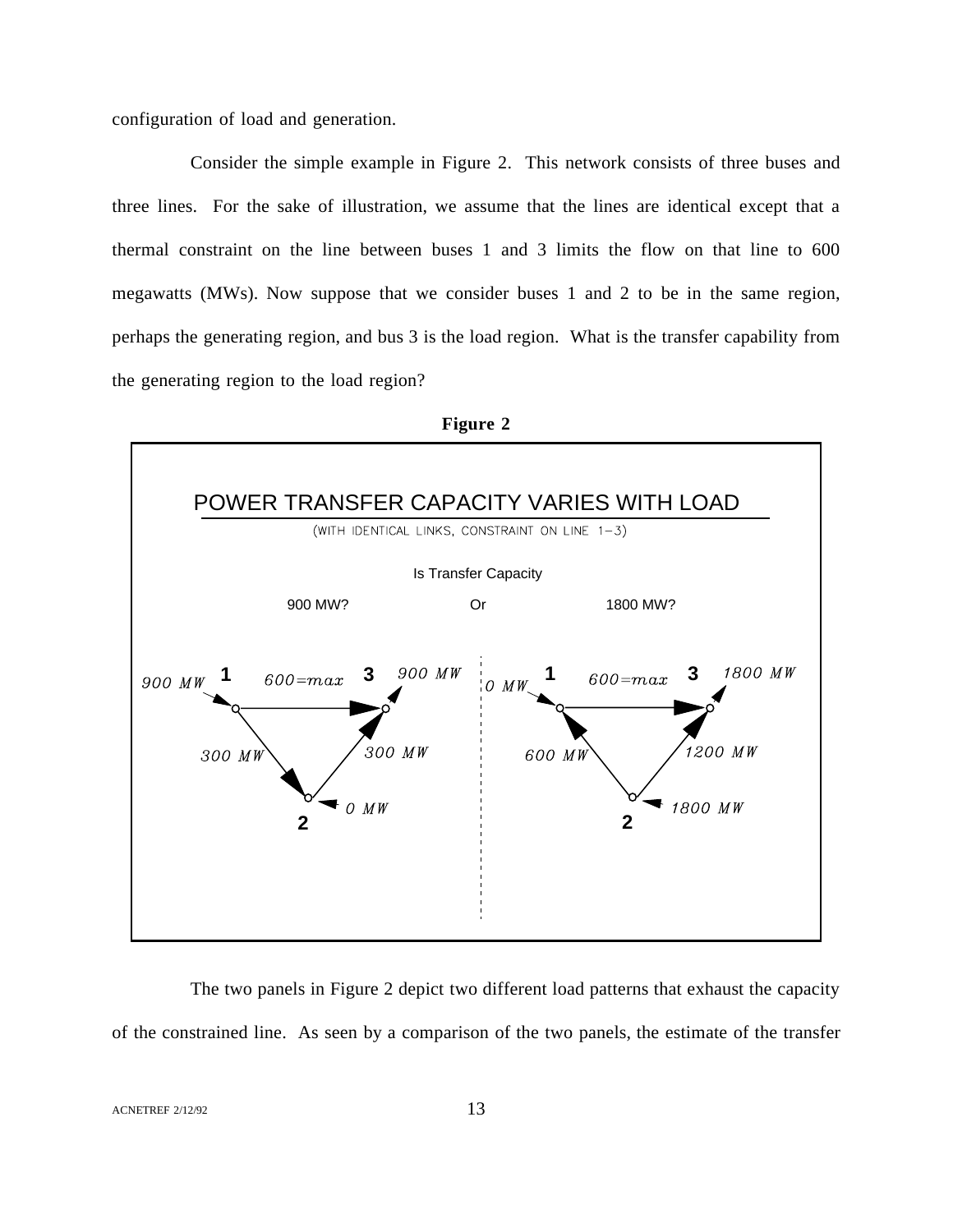capability depends on the configuration of the generation. In the left panel, the total demand at bus 3 is for 900 MWs, and these 900 MWs are provided by the generator at bus 1. The flow of power follows Kirchoff's laws. Since the path  $1\rightarrow 2\rightarrow 3$  is twice as long as the path  $1\rightarrow 3$ , it has twice the resistance. Hence 600 MWs move along the path  $1\rightarrow 3$ , while 300 MWs move along the parallel path  $1\rightarrow 2\rightarrow 3$ . This is loop flow.<sup>24</sup> There is no power generated at bus 2 and none can be added there without violating the 600 MWs constraint on the line between 1 and 3. Because of the constraint on the line between 1 and 3, as long as we choose to generate 900 MWs at bus 1, we cannot satisfy any more demand at bus 3. In a real sense, therefore, the power transfer capability might be viewed as 900 MWs.

If demand increases at bus 3, there is no choice but to generate power at bus 2 and reduce the generation at bus 1; otherwise the power flow along  $1\rightarrow 3$  would exceed the maximum thermal limit. In the extreme, as shown in the right panel of Figure 2, if demand rises to 1800 MWs, the only solution is to generate all the power at bus 2 and none at bus 1. Hence, the power transfer capability might be viewed as 1800 MWs.

In a real network, the conditions in the left panel of Figure 2 might represent the economics and availability of generators at one time and the right panel would apply at another. And the announced transfer capability might be somewhere in between. But -- "The actual capability at any moment may be considerably higher or considerably lower." -- even when there has been no change in the transmission system. A contract for 600 MWs between 1 and 3 may have relied on a contract path along the direct connection, but the higher demand case would

<sup>&</sup>lt;sup>24</sup> Here we are ignoring losses and use the conventional DC load approximation for purpose of the illustration. Since the lines are identical, path  $1\rightarrow 2\rightarrow 3$  has twice the resistance of path  $1\rightarrow 3$ , which makes it easy to verify the power flows. See the appendix for details.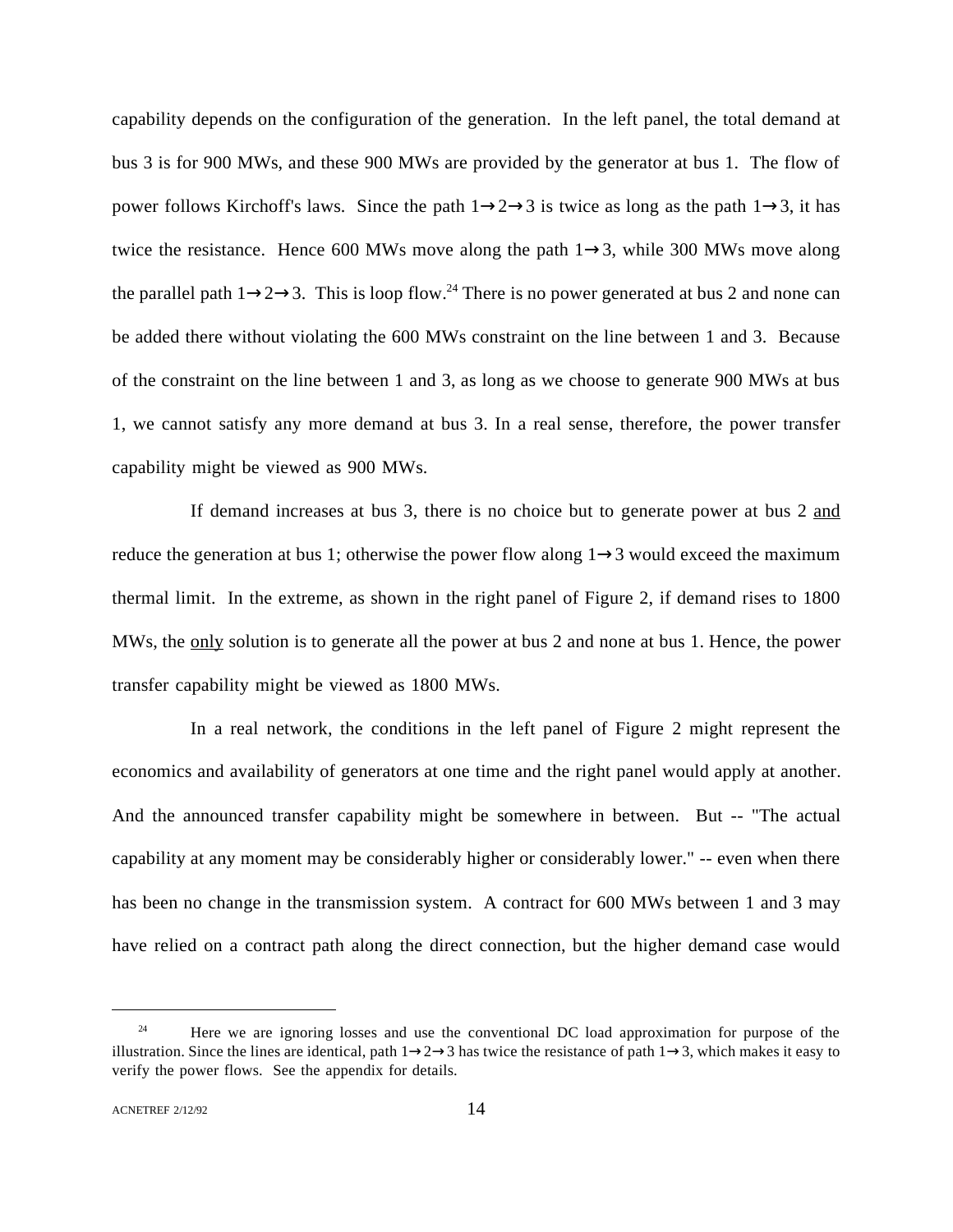have precluded this use of the system and the contract right could not be honored. Evidently changing load patterns could play havoc with transmission rights expected to extend over many years.

This small system makes the interactions apparent, but in a larger network it can be difficult to assign the loop flows. These examples illustrate the problems of defining and using transmission rights along a contract path. An alternative is to define the rights in terms of a contract network.

# **DEFINING TRANSMISSION RIGHTS IN A CONTRACT NETWORK**

If electric power flows on every parallel path, then the definition of rights and contracts need a better approximation than the contract path. The contract network is an extension of the contract path that provides a framework for defining long-term rights while preserving short-run efficient use of the system.

A contract network is an aggregation of the real network to a set of buses and lines that provide an acceptable approximation of the principal transmission economics and constraints. The power transmission rights and prices can be defined in terms of this contract network. While the contract network could be the real network, the expectation is that a more simplified description would capture the most important deviations from the contract path.<sup>25</sup> What is an acceptable approximation will be an empirical matter that can be addressed once we understand

 $25$  Aggregation of networks to describe transmission flows is common. Applications include aggregate representations of interconnections between power pools. See W. Hogan, , "Approximating Efficient Short-run Prices for Electric Power Transmission" Discussion Paper E-89-13, Energy and Environmental Policy Center, Kennedy School of Government, Harvard University, October 1989, Revised November 1989, Appendix, for a discussion of aggregation assumptions and the link between the real network and the aggregate representation.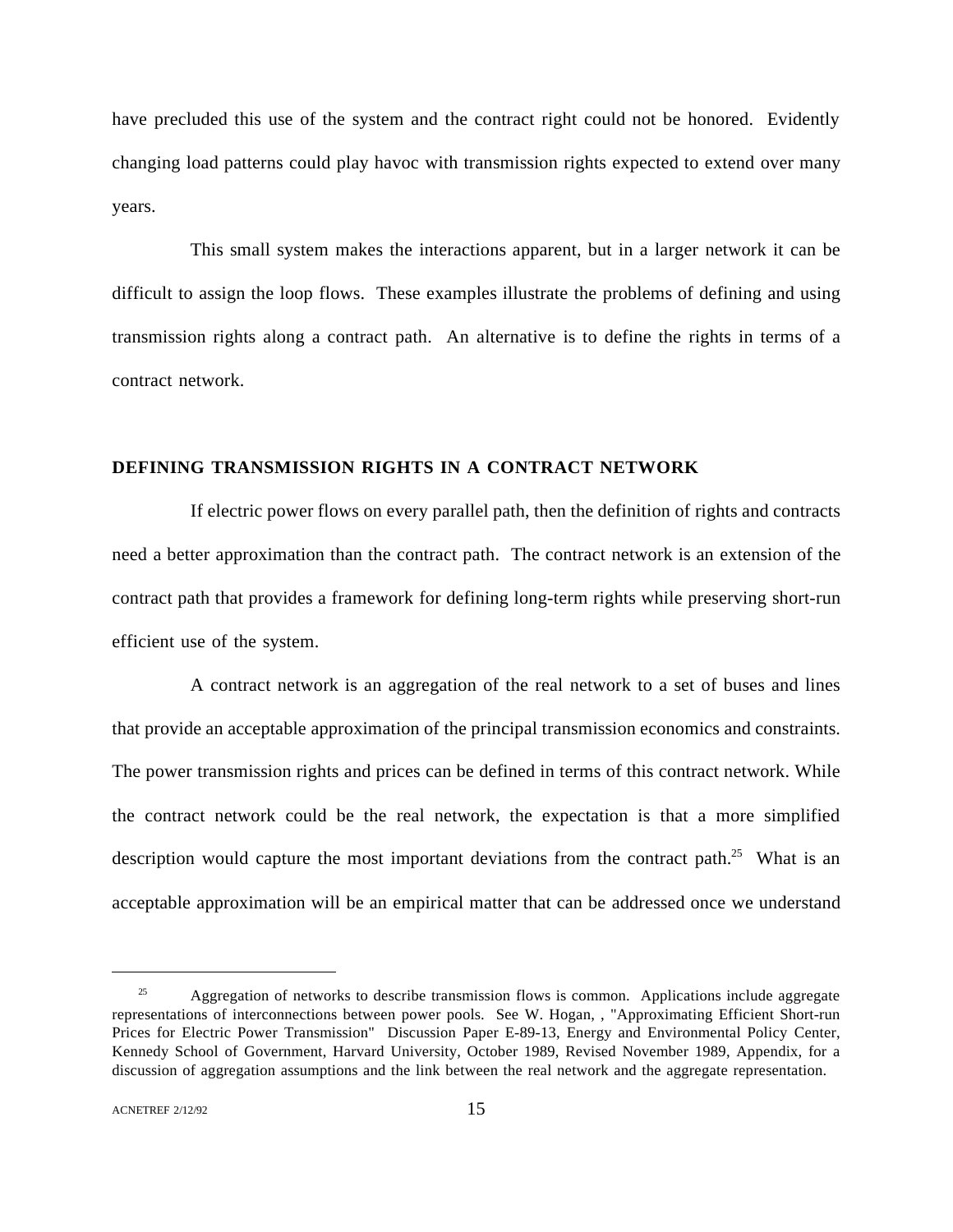how the contract network will be applied. For the moment we focus on the competitive case without market power and consider the requirements for efficient use.

#### **Efficient Pricing**

In the short-run, the problem of loop flow calls out for a process that will discipline use of the transmission system. In particular, the transmission protocol for a competitive market should (i) respect long-term capacity rights, (ii) force short-run users to recognize opportunity costs, and (iii) promote efficient trades to capture the changing economics of power loads and power generation. Those who have long-term rights should not be disadvantaged by the short-term problems of transmission congestion; those who create loop flow congestion should pay the full cost induced by their use of the system; and those who have cheap power should be able to trade with those who have expensive power. In short -- short-term transmission prices should be determined by optimal spot prices of the type developed by Schweppe and others. Although these spot prices can vary significantly over time, our focus is on the locational differences in prices.

The transmission prices calculated according to optimal spot pricing theory incorporate the marginal cost of generation, the marginal cost of losses, and the opportunity cost created by congestion in the system. The first two cost groups are straightforward. Economic dispatch calls for the use of the cheapest combination of power plants needed to meet the existing load. If all the plants and loads were located at the same place, then the plants would be dispatched in order of lowest to highest marginal cost. If plants are located in different places, and power must travel over the transmission grid, then the losses of power in transmission should enter the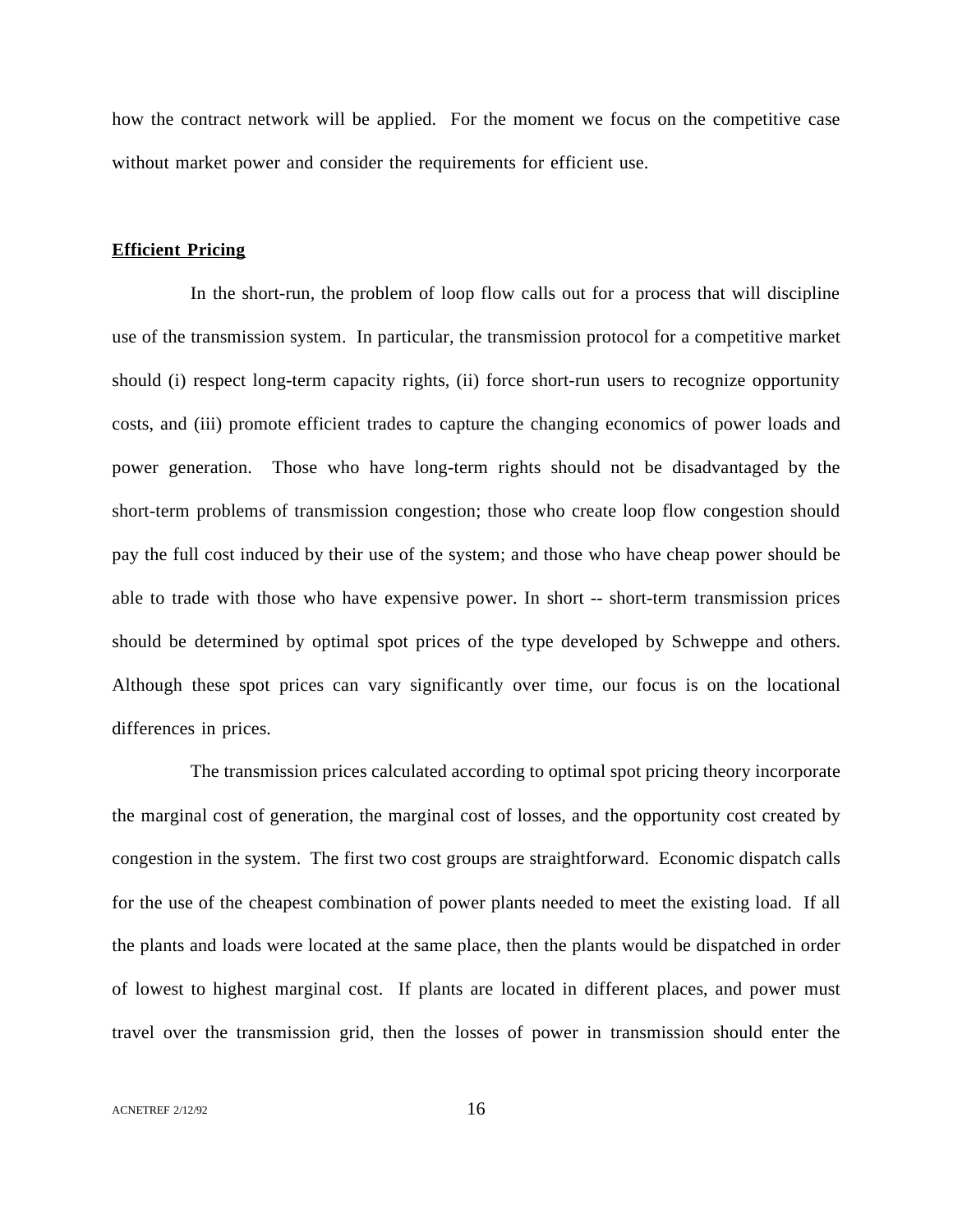economic dispatch calculation. But again, after adjusting for losses, economic dispatch calls for using the cheapest plants first, and optimal spot prices will be equal to marginal costs.

If the transmission grid is heavily loaded, however, bottlenecks may lead to congestion, and congestion will prevent full use of all the cheapest plants. Often referred to as "out-of-merit" dispatch, the constrained use of the plants creates a frequently significant opportunity cost that can be assigned to the constraints which induce the congestion. This opportunity cost should be included in the prices.

The congestion constraints arise in two principal forms. The first and easiest to understand is the limit on the flow of power on an individual line. Just as in Figure 2, the thermal capacity of a transmission line sets an upper limit on the flow of power on that line. And through the interactions of Kirchoff's laws, a line constraint affects every other flow in the network. A change in generation or load at any bus will have some effect on the flow on the constrained line; hence the constraint can affect the opportunity costs at each bus. It is possible to calculate the congestion cost induced by any thermal constraint and thereby estimate the effect on the optimal spot prices throughout the network. The result for thermal constraints is a central part of the theory of spot pricing, as reviewed in the appendix.

A second major source of congestion in a power network arises from voltage magnitude constraints at buses. In normal operations or as an approximation of the more complicated worst-contingency analysis, voltage constraints define operating bounds which can limit the amount of power flowing on transmission lines.<sup>26</sup> Even when power flows do not

<sup>&</sup>lt;sup>26</sup> Power system operators monitor operations to protect the system in the case of sudden loss of a transmission line, generator and so on. The response to a contingency is rapid, hence operators must preserve enough excess capacity to guarantee reliability even when a key component is suddenly removed. The worst-contingency sets the limit on the system. This worst-case may be a thermal or a voltage constraint. See the appendix for a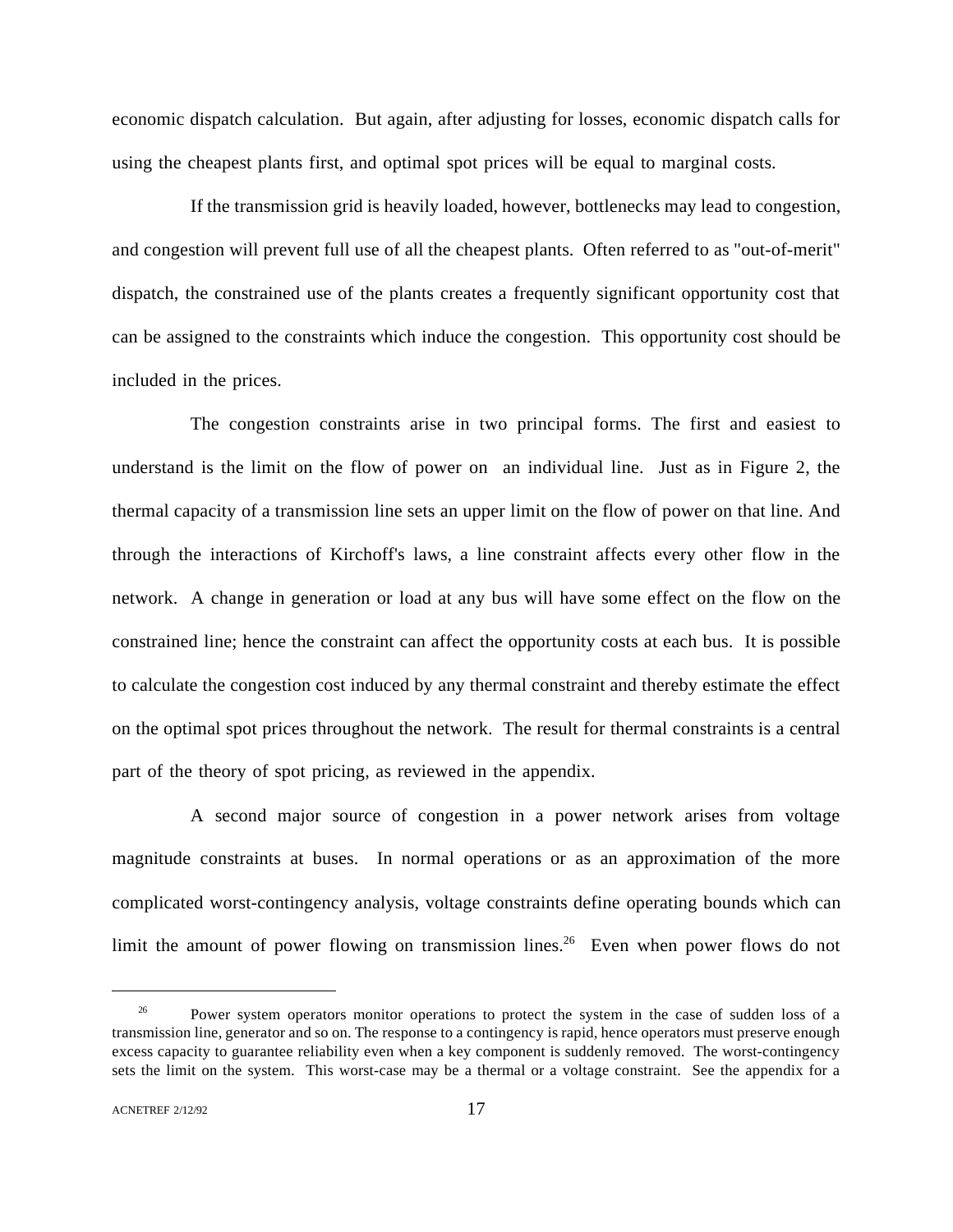approach the thermal limits of the system, and the transmission lines appear to have excess capacity, voltage limits can constrain the transfer capacity and must be included in the calculation of congestion costs.

Voltage constraints inevitably require attention to both the real and reactive power loads and transfers in the alternating current (AC) transmission system. Recall that real power (the power that lights our lamps) is measured in watts or megawatts (MWs) and reactive power is measured in voltage-amperes-reactive or vars and megavars (MVARs). Power generation, load, and flow in an AC system are divided into both real and reactive power components. It is natural for us to speak of real power flow, but an examination of reactive power takes all but the electrical engineer into unfamiliar territory.<sup>27</sup> Even the engineers have been known to shy away from a physical interpretation of reactive power loads:

> Recall that reactive power (VArs) is a purely mathematical concept used to define how far the current is out of phase with the voltage. To best understand reactive-power compensation, simply accept the fact that VArs must be supplied to a transmission line to compensate for reactive power consumption. Do not try to understand the meaning of reactive power in physical terms.<sup>28</sup>

Without voltage constraints, the only matter of concern is the real power flow and it

is common practice to ignore the associated reactive power analysis. But voltage can be affected by both real and reactive power loads, and the interaction between the two is critical in

further discussion of contingency analysis and the estimation of prices in a contract network.

 <sup>27</sup> See K. Kelly, J. S. Henderson, and P. A. Nagler, Some Economic Principles for Pricing Wheeled Power, NRRI-87-7, Columbus OH, August 1987. Chapters 2 and 3 provide a usable description of the role and impact of reactive power in transmission networks.

<sup>&</sup>lt;sup>28</sup> John Reason, "Reactive-Power Compensation Avoids New Line Construction," Electrical World, October 1989, p. 35.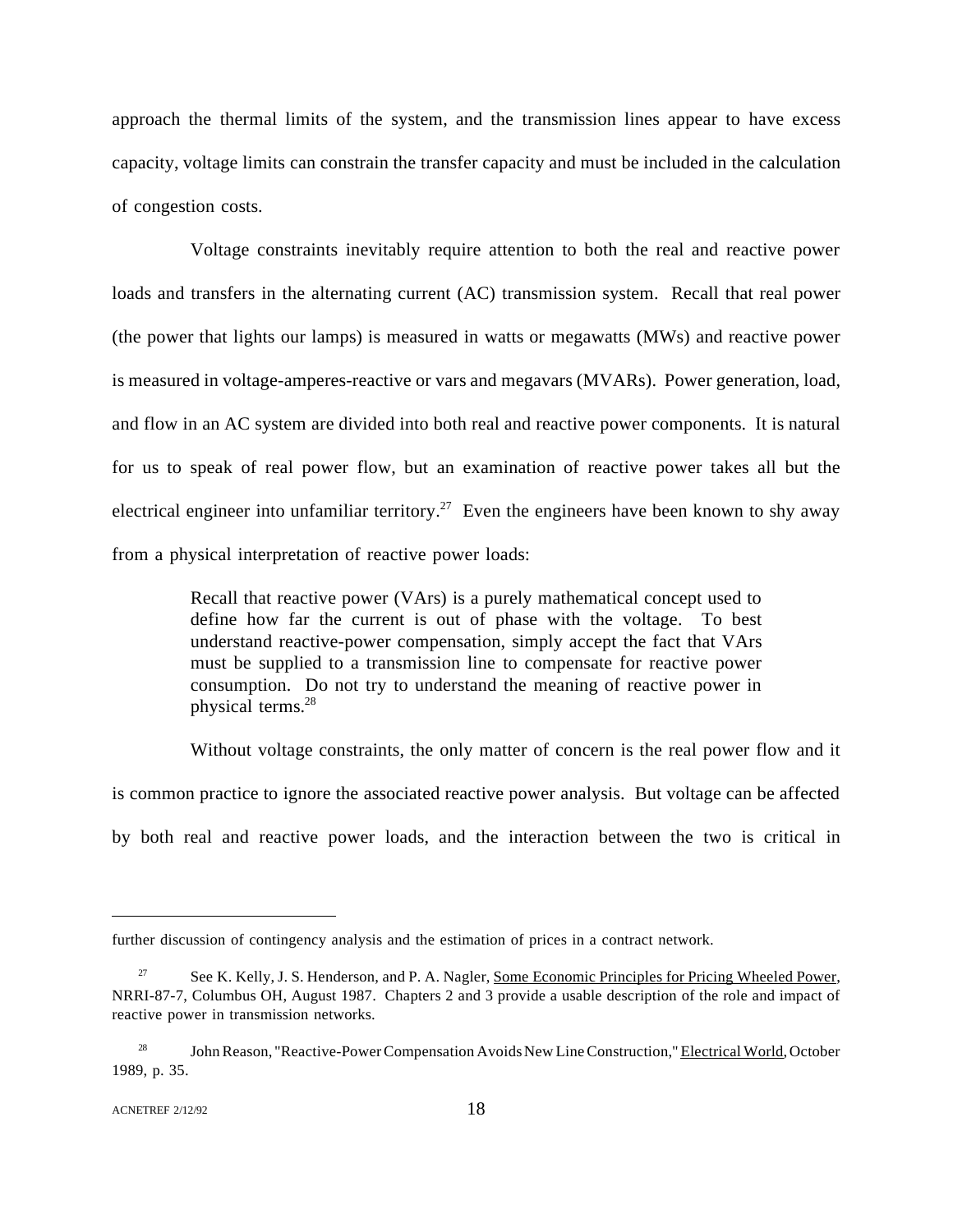determining both the induced limits on real power flows and the associated spot prices.<sup>29</sup> In this event, spot pricing now applies to both real and reactive power, and the associated transmission prices must be determined for both types of power. The appendix summarizes the analysis for pricing both real and reactive power loads and transmission.

Unfortunately, voltage limitations and the associated reactive power compensation problems are prevalent. For example, the "surprising" power shortages in New England and New York in 1988 were attributed in large part to voltage problems and the "hidden but critical" role of reactive power.<sup>30</sup> Hence it will not be enough to account for the congestion limits created by thermal limitations on transmission lines. Any new regime for transmission access and pricing must address the congestion problems created by reactive power compensation and voltage constraints. The most direct method is to establish transmission prices and contract rights in terms of both real and reactive power.

## **Capacity Rights**

In other networks, long-term rights for use of the system can be defined, enforced and traded. For example, in allocating capacity in a gas transportation system, rights can be defined to send gas through individual bottlenecks in the pipeline system. Holders of these rights can

<sup>&</sup>lt;sup>29</sup> It is well known that real power flows are largely determined by the difference in voltage angles across lines and the flow of reactive power is determined by the differences in voltage magnitudes across lines. This often leads to a "decoupled" analysis of power flows, and this allows the development of spot prices for real power without considering reactive power loads. Furthermore, computational procedures for solving the AC load flow equations often exploit a similar procedure. However, the decoupling on flows via the differences in angles and magnitudes does not apply for the angles or the voltage magnitudes themselves, and calculation of induced constraints and spot prices depends importantly on recognizing the interactions among real power, reactive power, and voltage magnitude. See the appendix for more details.

<sup>&</sup>lt;sup>30</sup> G. Zorpette, "Moving Power Through the Northeast Corridor," IEEE SPECTRUM, August 1989, pp. 46-47.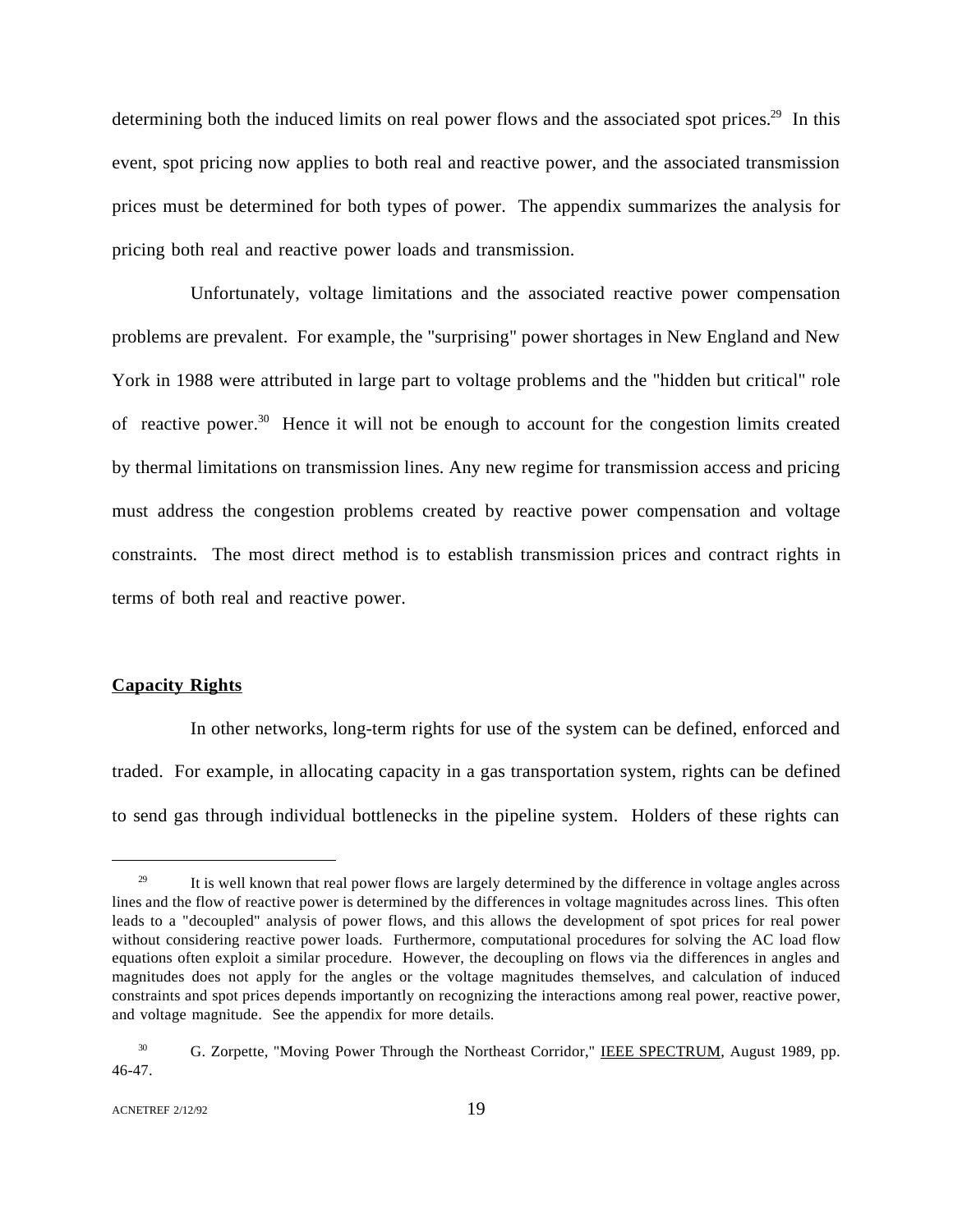use them, in which case their gas can be identified as having flown through the bottleneck. Or holders can sell the rights to others in a secondary market, in which case the buyer has an equally well-defined asset. In a fully functioning market for the well-defined rights, prices in the short-run should reflect opportunity costs created by congestion at the bottleneck. The pipeline operator need only keep a list of the current capacity-right holders and verify that actual use of the system corresponds to the allocation of capacity. The secondary market provides the trading opportunities and gives all the participants the right incentives to pursue economically efficient exchanges.<sup>31</sup>

Implicitly this system for gas pipelines or other networks exploits the one-for-one definition of the capacity rights. If you sell me one unit of capacity at a bottleneck, I have one more unit of capacity. There is no complication of loop flow. But as discussed earlier in the explanation of Figure 2, the story is different in the case of an electric transmission network. Now there is no one-for-one trade and the impact of different loads can be far from obvious.

However, it is not necessary to identify the trades in different uses of electric transmission capacity. As developed in the theory of spot pricing, the preferred definition of transmission and its associated pricing is from bus to bus. With transmission prices defined as the difference between the spot prices at the buses, we conceal the problems of loop flow in the calculation of the prices and marginal costs. The spot prices summarize all the information about the interactions in the network, and there is no need to define the transmission path.

<sup>&</sup>lt;sup>31</sup> For a description of such a model, see W. Hogan, "Firm Natural Gas Transportation: A Priority Capacity Allocation Model" Discussion Paper E-89-08, Energy and Environmental Policy Center, Kennedy School of Government, Harvard University, June 1989. The model can be thought of as a bundle of straws from well-head to burner-tip. In practice, exchanges and commingling of gas make this only an idealized approximation. But it is a workable approximation that allows for the definition of rights, pricing, and contracts.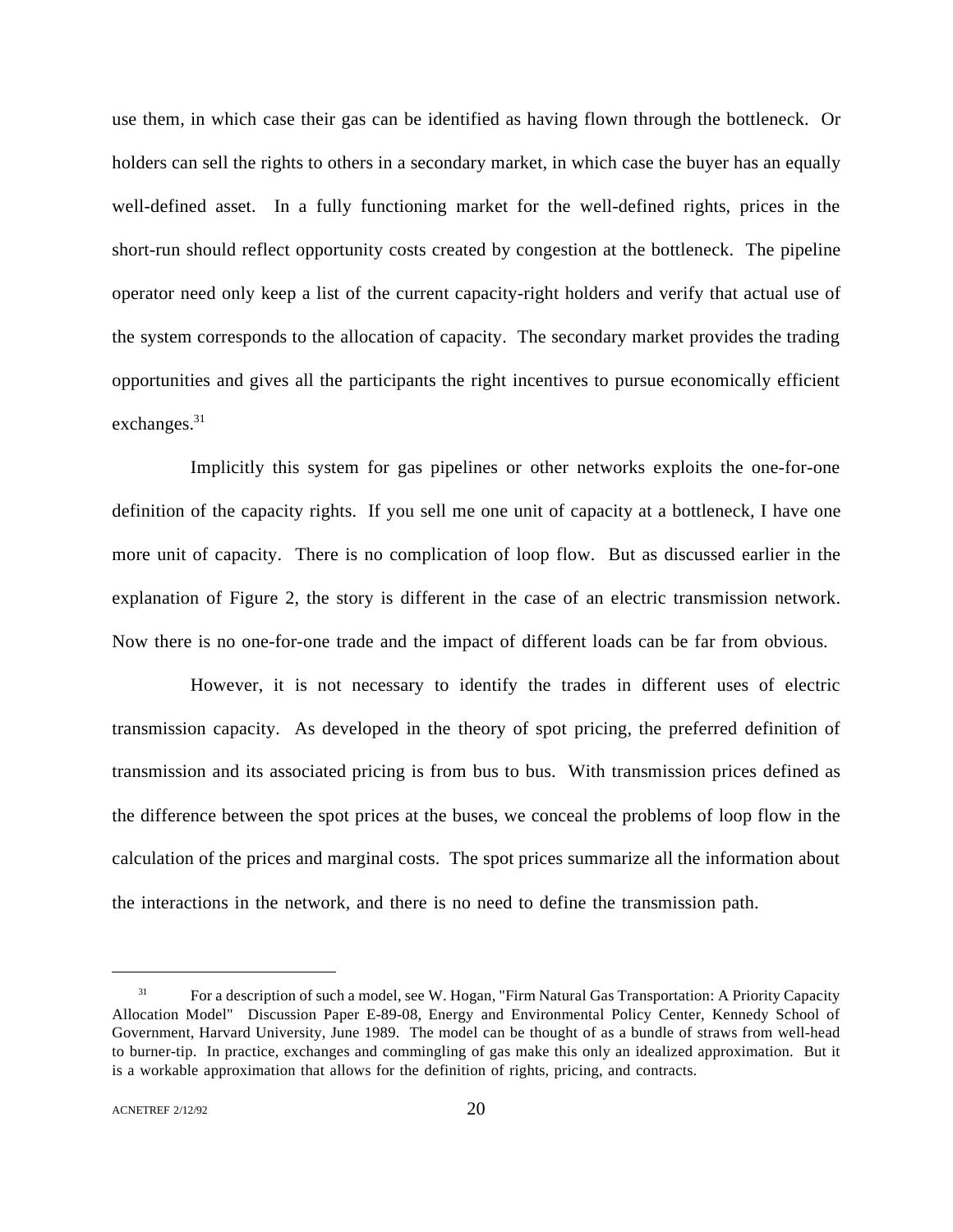The "buy-sell" model is an alternative interpretation of the efficient short-run pricing system that accommodates the loop flow problem. In the buy-sell model the grid operator stands between power generators and power consumers. Ideally, the operator buys and sells power at the buses at the short-run efficient prices. One great attraction of this perspective is that there is no need to define transmission at all; users of the network never transmit power across the network, they merely sell at some nodes and buy at others. The problems of loop flow and congestion are then hidden in the internal operations of the network. All transmission is implicit. If the bus prices are short-run efficient, then the implied transmission prices are just as defined here -- the difference between the short-run prices at the buses.<sup>32</sup>

The principal difficulty with the buy-sell model as an institutional reform is in obtaining acceptance by the users of the network. If there is a strong grid with excess capacity, then the implicit transmission prices will be small and the users might be confident that the grid operator would be willing to buy and sell power at reasonable prices. But if congestion problems are large or there is uncertainty about the reliability of the buy-sell arrangement, investors might prefer a more traditional link between a plant and a customer with a well-defined transmission capability to move the power from source to destination. In this case, investors need a definition of the capacity rights embedded in a transmission agreement.

As with the definition of transmission prices, the preferred definition of a transmission capacity right is from bus to bus, with no attention to the paths by which the power flows.

<sup>&</sup>lt;sup>32</sup> This "buy-sell" model is close to the design adopted for the British national grid, but the British pricing system for buses does not recognize congestion constraints or the marginal costs of out-of-merit dispatch. Hence the implicit transmission pricing does not yet provide efficient incentives for location of new generation plants. This transmission pricing scheme is of course subject to further revision in the still incomplete transition in the privatization of the British electric system.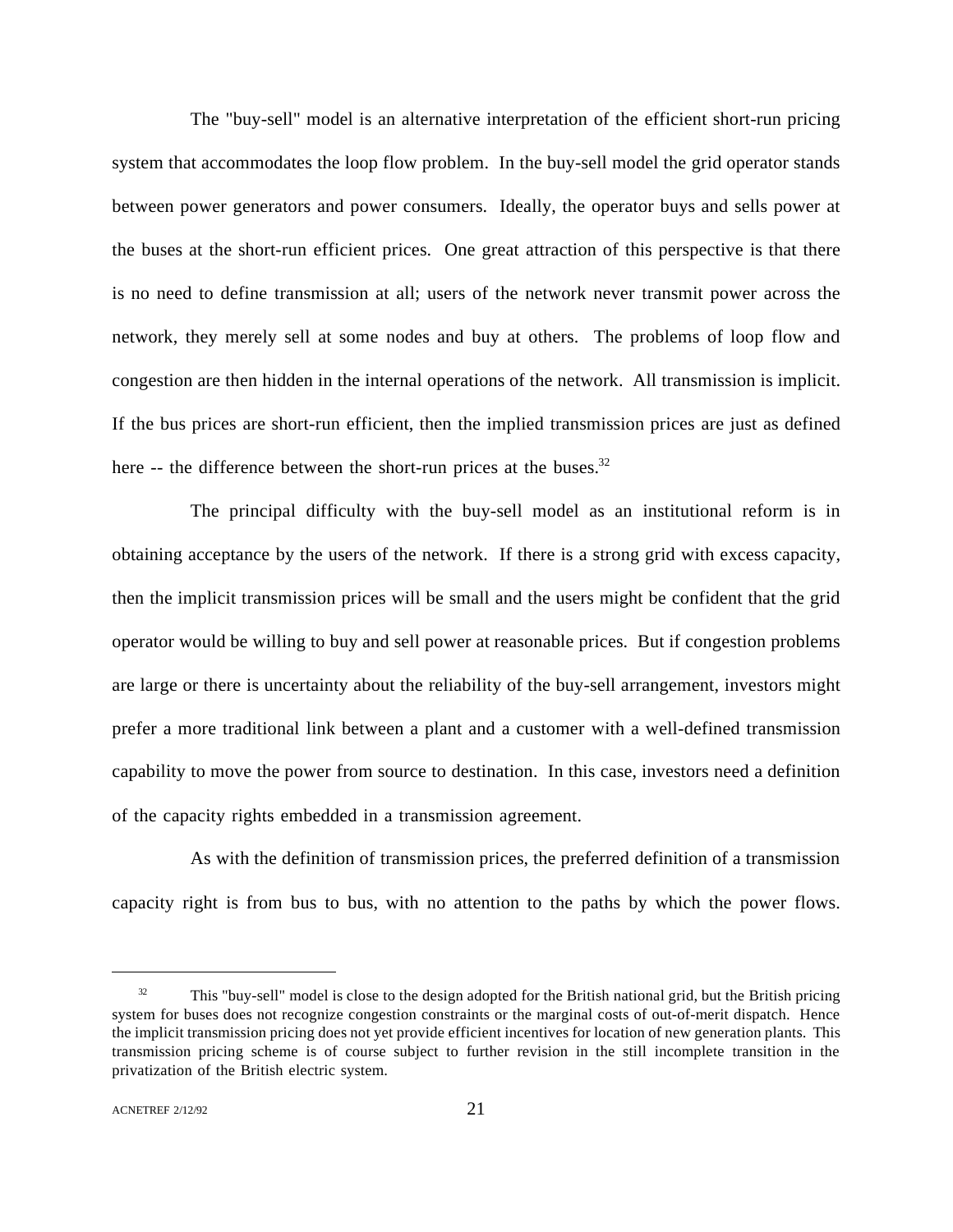Hence, in Figure 2 we might define the generator as bus 1 as having a "right" to send 900 MWs to bus 3. But suppose conditions change, and it is cheaper or necessary to generate 1800 MWs at bus 2, as shown in the right panel in Figure 2. How can we organize events such that the capacity-right holder located at bus 1 sells the right to transfer 900 MWs and the generator at bus 2 buys the right to transfer 1800 MWs?

 One approach might be to allow for bilateral trades of capacity rights among users of the network. For the simple three bus case it is an easy matter to see the interactions among users of the system. But as the network gets more complicated than that shown in Figure 2, there will be many intervening buses and lines. With rights for transmission capacity defined between bus pairs, the complexity of the interactions and required trades could eliminate all but a few one-for-one trades, and the problem of loop flow would return to the forefront. Obviously the central grid operator, someone with an overview of the system, must be involved. But that involvement must be more than just keeping a list of the capacity-right holders.

 In principle, the central operator would know or be able to calculate that 1 MW from 1 to 3 displaces 2 MWs from 2 to 3. Hence one approach would be for all trades of capacity rights to be made through the central operator with the requirement that before any power moves the appropriate capacity must be obtained from the capacity-right holder. This form of a buy-sell model with the grid would allow efficient trades and give users the necessary information about opportunity costs. But it would place a substantial burden on the central operator, especially if there were many trades. Regrettably, it would be normal for economic and load conditions to change frequently, so that there would be a requirement for many capacity trades.

An alternative would be to merge the short-term pricing and an implicit secondary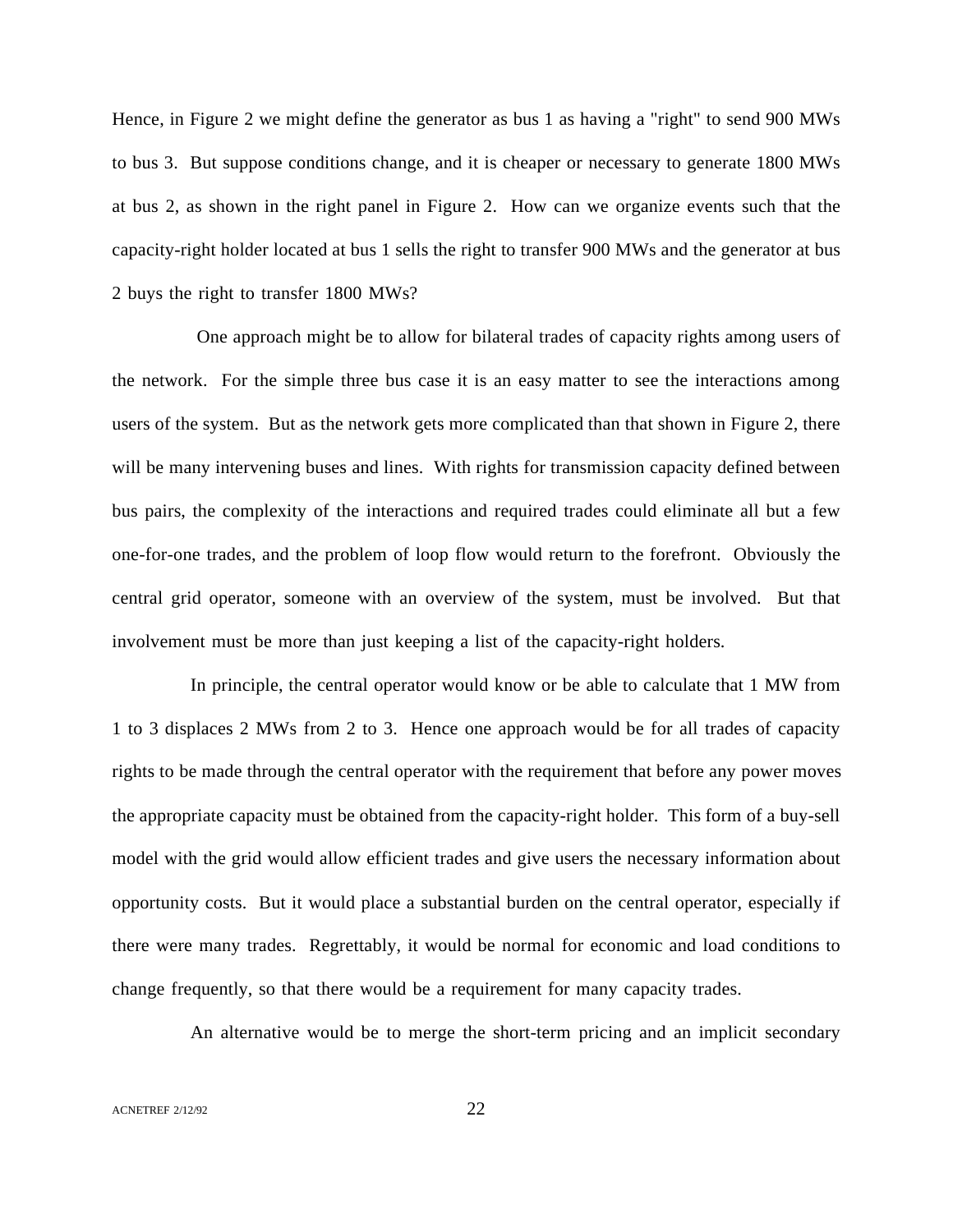market in capacity rights as part of a contract network. Here a one-step pricing method is available that will allow for implicit trades without imposing new demands on the operator of the transmission grid. In particular, recall that the spot price at any bus is a combination of the system marginal cost of generation, the impact on losses, and the impact on congestion. Hence, for bus i:

Bus Price<sub>i</sub> = Generation + Losses<sub>i</sub> + Congestion<sub>i</sub>.

The transmission price between any two buses can be defined as the difference in the spot prices. Consequently, the transmission price between bus i and bus j is

Transmission Price<sub>ij</sub> = (Losses<sub>j</sub> - Losses<sub>i</sub>) + (Congestion<sub>j</sub> - Congestion<sub>i</sub>),

or

$$
TP_{ij} = TL_{ij} + TC_{ij} .
$$

The first term,  $TL_{ii}$ , is just the incremental effect of transmission from bus i to bus j on the system losses, and can be thought of as the operating cost of the transmission service. It would be normal to expect both long-term and short-term users to pay this cost.

The second term,  $TC_{ii}$ , is the incremental effect of transmission from bus i to bus j on the system congestion costs. This charge has an interpretation as the rent on the transmission capacity used by the power transmission from bus i to bus j. Since the congestion charge measures the opportunity cost, this is the maximum that others in the system would be willing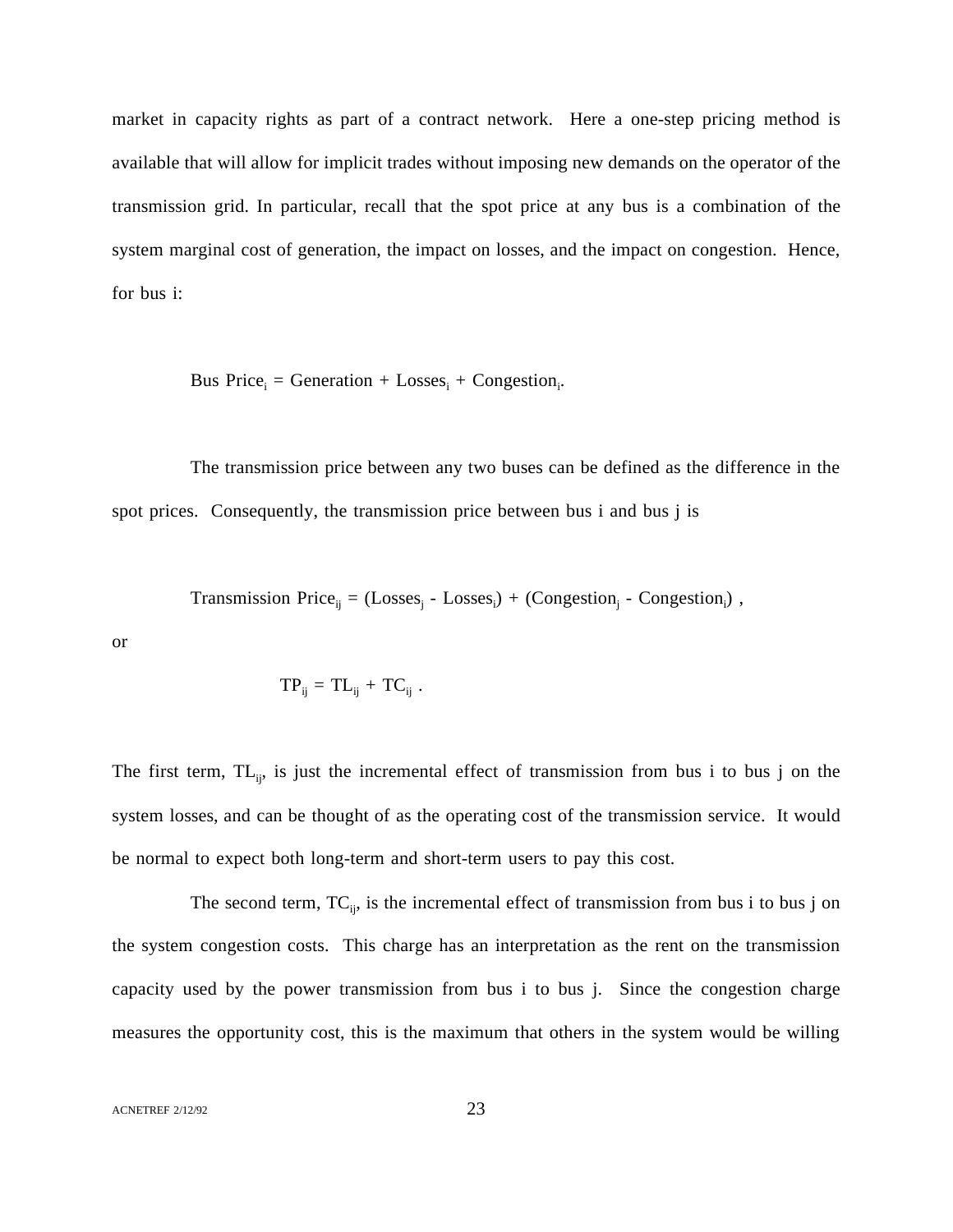to pay to purchase the capacity right. If a holder of a capacity right actually uses the transmission system, then at the margin efficiency would require that the right holder recognize that trades are available that would pay  $TC_{ii}$  for the capacity right between bus i and bus j. Similarly, if others use the transmission system and through loop flow prevent the capacity-right holder from transmitting power, then the  $TC_{ii}$  charge from the optimal transmission price is the minimum that the right holder should accept to "rent" the capacity to the actual users.

These interpretations of the congestion charge suggest a definition of the capacity right which would be consistent with successful operation of a secondary market. For any period, suppose that the loads and transmission flows follow economic dispatch and the corresponding spot prices are available consistent with economic use of the system. Then all users of the transmission system are charged the transmission prices  $TP_{ii}$  according to their usage. But in addition, the owners of capacity rights receive a "rental" payment from the grid equal to  $TC_{ij}$ , the congestion charge, applied to their full capacity right. Hence, everyone pays both the loss and the congestion charge, so everyone faces incentives for efficient short-run use of the system. And the capacity-right holder is compensated if loop flow or load conditions prevent full exercise of the capacity right.

If the right holder uses the full capacity right, then the congestion charge paid is just balanced by the rental payment, and the net cost of transmission is just the losses charge. This is true no matter what the load conditions or no matter how large the total transmission charge.

But just as importantly, in the presence of optimal spot prices, whenever the right holder is precluded from using the full capacity, the compensation received is just the amount needed to make the right holder indifferent between delivering the power or receiving the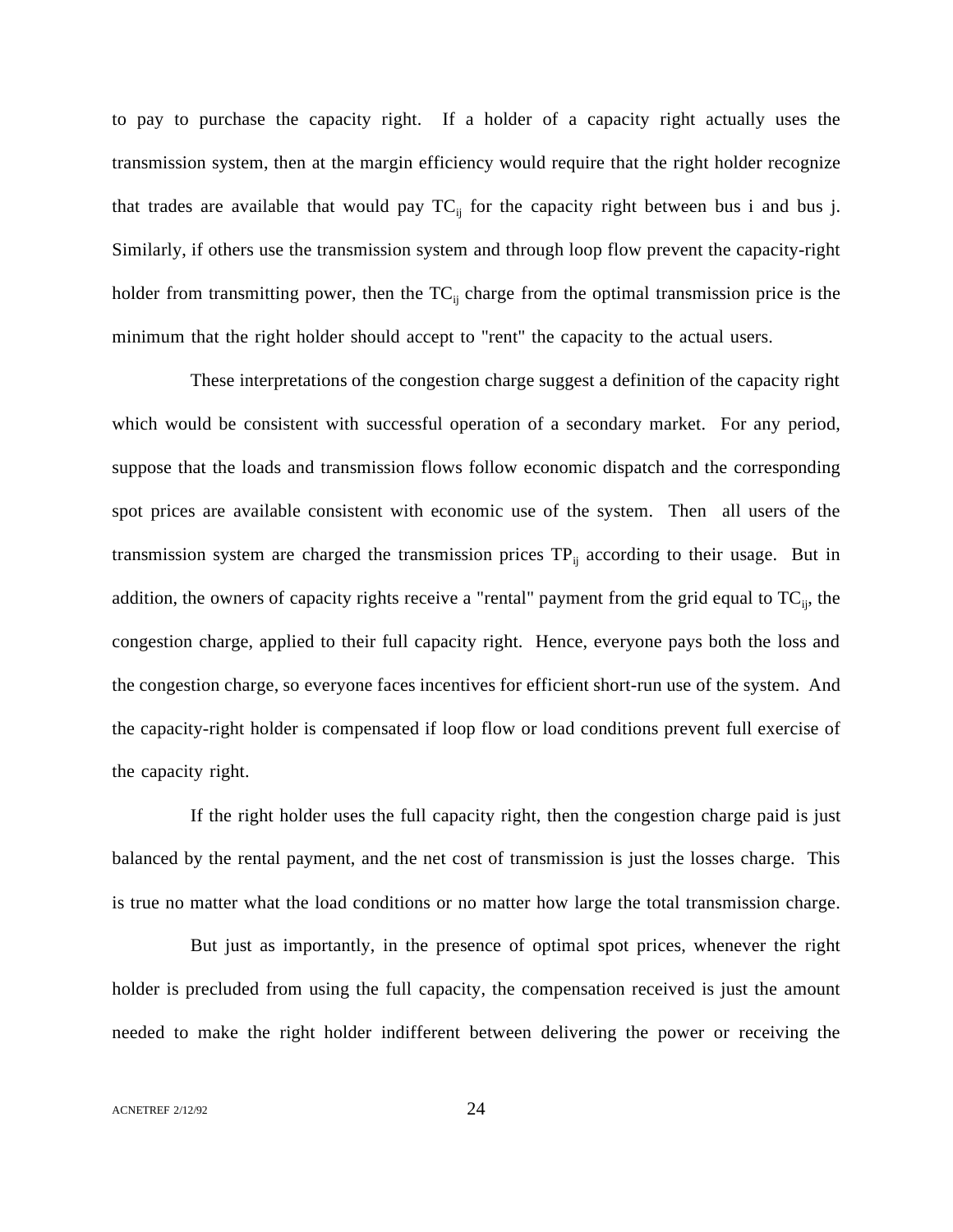compensation.33 In the latter case the right holder can honor any long-term delivery commitments by using the rental payment or congestion fee to purchase expensive power at the point of destination. In other words, the calculation of the optimal spot prices for the contract network in the short-run produces the same result as the secondary market but without the requirement for explicit capacity trades.

At the margin, both the short-run user and the capacity-right holder would face the same incentives, but the capacity-right holder would also receive a rental payment that guarantees the economic viability of long-term power sale requirements. Hence both the transmission capacity rights and the transmission prices can be defined between pairs of buses. And there is no need to identify the transmission contract paths. The problems of loop flow are again handled in the calculation of the optimal spot prices for the contract network.

As reviewed in the appendix, the congestion charges could arise from thermal limits on lines, voltage constraints at buses, or a mixture of both. Since they derive from optimal spot prices, they are consistent with any efficient pricing mechanism. For example, they are the rents that would arise in the buy-sell model with the grid operator as the market maker, or these same prices would appear in a perfectly competitive decentralized market without transaction costs. But neither extreme is necessary. Any method which produces a reasonable approximation of spot price differences can accommodate the transfer of rental payments for congestion that reflect the opportunity costs in the network.

This use of a contract to substitute payment for specific performance has a close analogies in the power supply contracts in the evolving British market. Sales will be to and from the grid, but side payments between producers and consumers provide a near perfect hedge that make the economics look like a direct sale from the individual producer to the customer.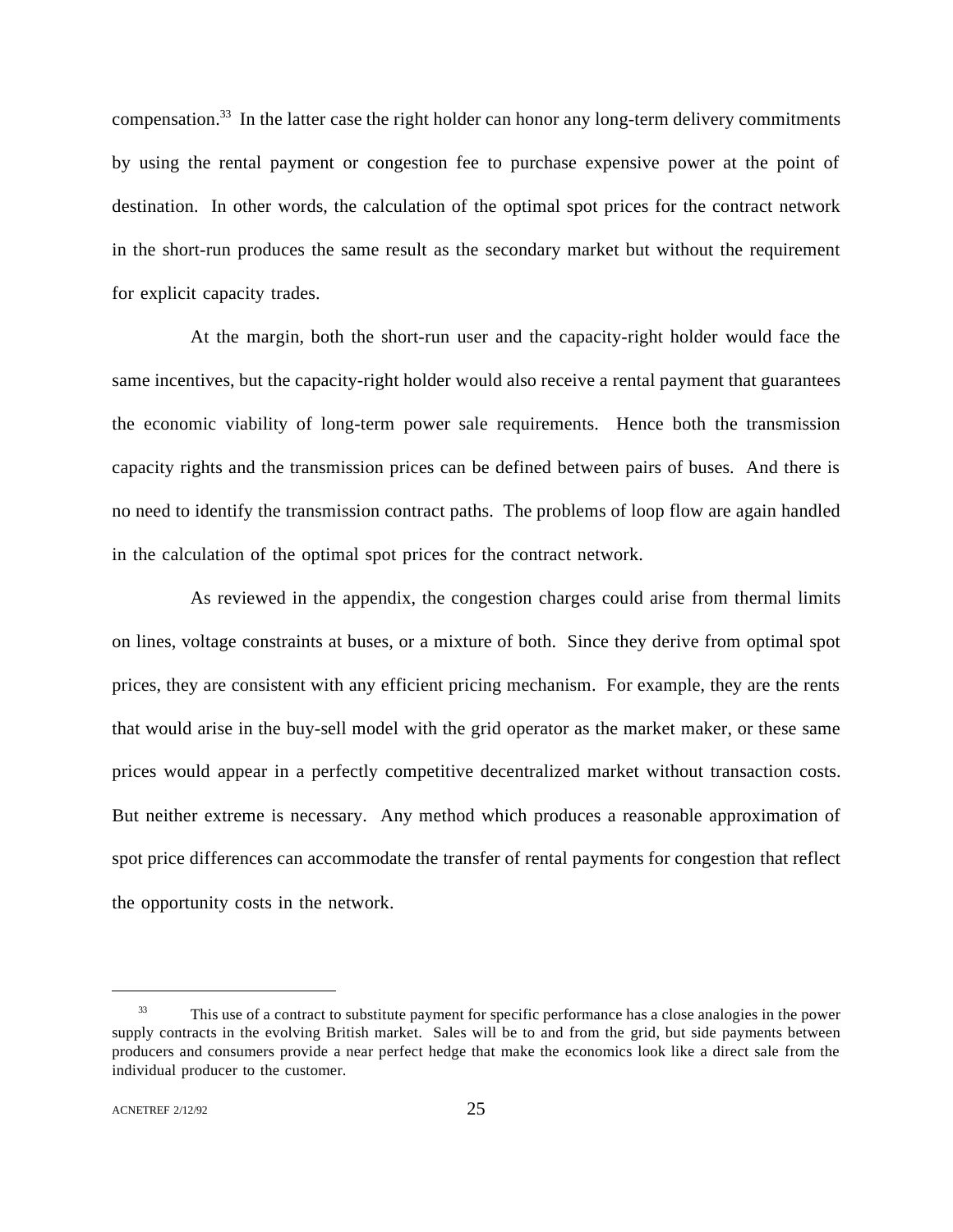## **Estimating Prices**

As shown by Schweppe et al., optimal spot prices could be obtained as a byproduct of economic dispatch and real-time spot pricing could be used to control the network.<sup>34</sup> Such real-time spot-pricing would be a major innovation that would simplify much of the effort to achieve theoretical conformance with the principles of efficient use of the system. However, system operators already have well-developed methods for controlling the network, and they currently seek an economic dispatch within the limitations of a variety of explicit and implicit constraints. Given the importance of close control of the network to maintain reliability, there would be natural and legitimate objections to dramatic changes in the dispatch methods in order to simplify estimation of transmission prices.

Schweppe et al. argue for the robustness of spot pricing even when the perfect optimal

solution is not available:

The fact that the true (prices) may not be calculated does not destroy the value of implementing a spot price based energy marketplace. The actual value calculated will be much closer to the true values than the present-day flat or time-of-use rates, etc. The goal of implementing the spot price based energy marketplace is to improve the coupling between the utility and its customers, not to achieve theoretical optimality.35

In addition, they provide a number of useful approximation procedures for estimating

the components of the spot pricing calculation.<sup>36</sup> These include various aggregations of the

<sup>&</sup>lt;sup>34</sup> F. C. Schweppe, M. C. Caramanis, R. D. Tabors, and R.E. Bohn, Spot Pricing of Electricity, Kluwer Academic Publishers, Norwell, MA, 1988.

<sup>&</sup>lt;sup>35</sup> F. C. Schweppe, M. C. Caramanis, R. D. Tabors, and R.E. Bohn, Spot Pricing of Electricity, Kluwer Academic Publishers, Norwell, MA, 1988, p. 97.

F. C. Schweppe, M. C. Caramanis, R. D. Tabors, and R.E. Bohn, Spot Pricing of Electricity, Kluwer Academic Publishers, Norwell, MA, 1988, Chapter 4.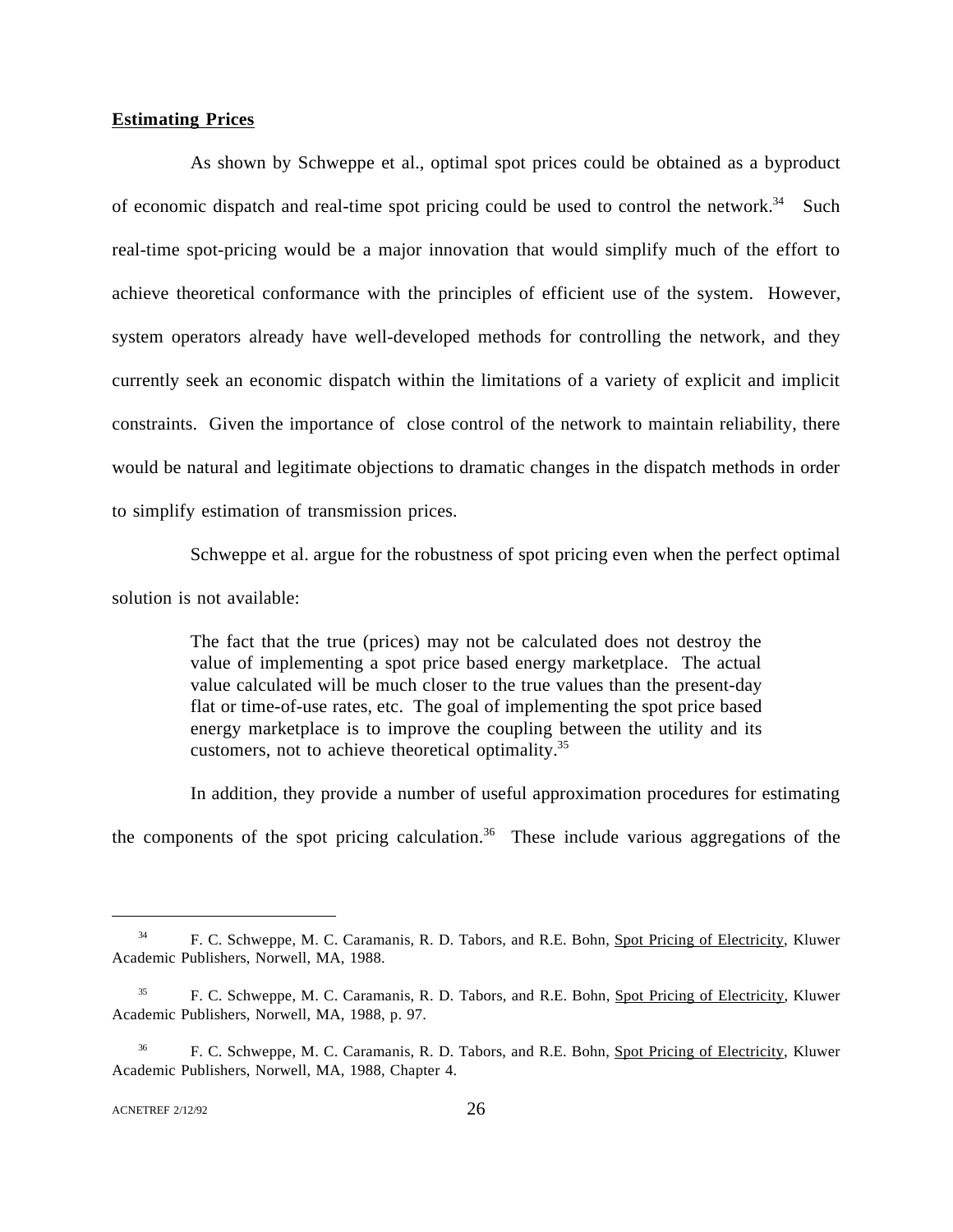network to simplify calculation of losses, or the use of a market clearing process with customers responding to different estimates of the congestion costs. In each case, the implicit motivation is to guide the dispatch process in the calculation of both the optimal dispatch and the associated spot prices.

There is merit in improving the dispatch process, if this can be done. But the dispatch process is both complicated and critical in meeting the essential reliability standards of the transmission network. When trying to introduce the use of spot power prices for calculating efficient transmission prices, therefore, a less ambitious goal would be in order. One approach is to accept as given the results of the dispatch process and then allow for periodic or even ex post estimation of consistent spot prices, all the while accepting the actual system dispatch as an optimal balance of the underlying economics and constraints, but leaving the dispatch process undisturbed. $37$  The dispatchers would be presumed to be solving a difficult problem, and the prices would be calculated to communicate the right incentives to the transmission customers.

Even when there is no central computer calculating the optimal prices, with these prices in turn guiding dispatch, there usually is enough information available to indicate the implied constraints on the network. This description of the results of the dispatch process depends on information that is familiar to dispatchers and can be specified without extensive calculation. And with this limited amount of information, there is an easy method for estimating prices under the assumption that the actual dispatch is the result of an optimization with respect to a set of implicit constraints.

The additional information includes an identification of the constraints in the

 $37$  Roger Bohn points out that ex post pricing of transmission services would be similar to the familiar  $ex$ post pricing through fuel adjustment clauses in the United States.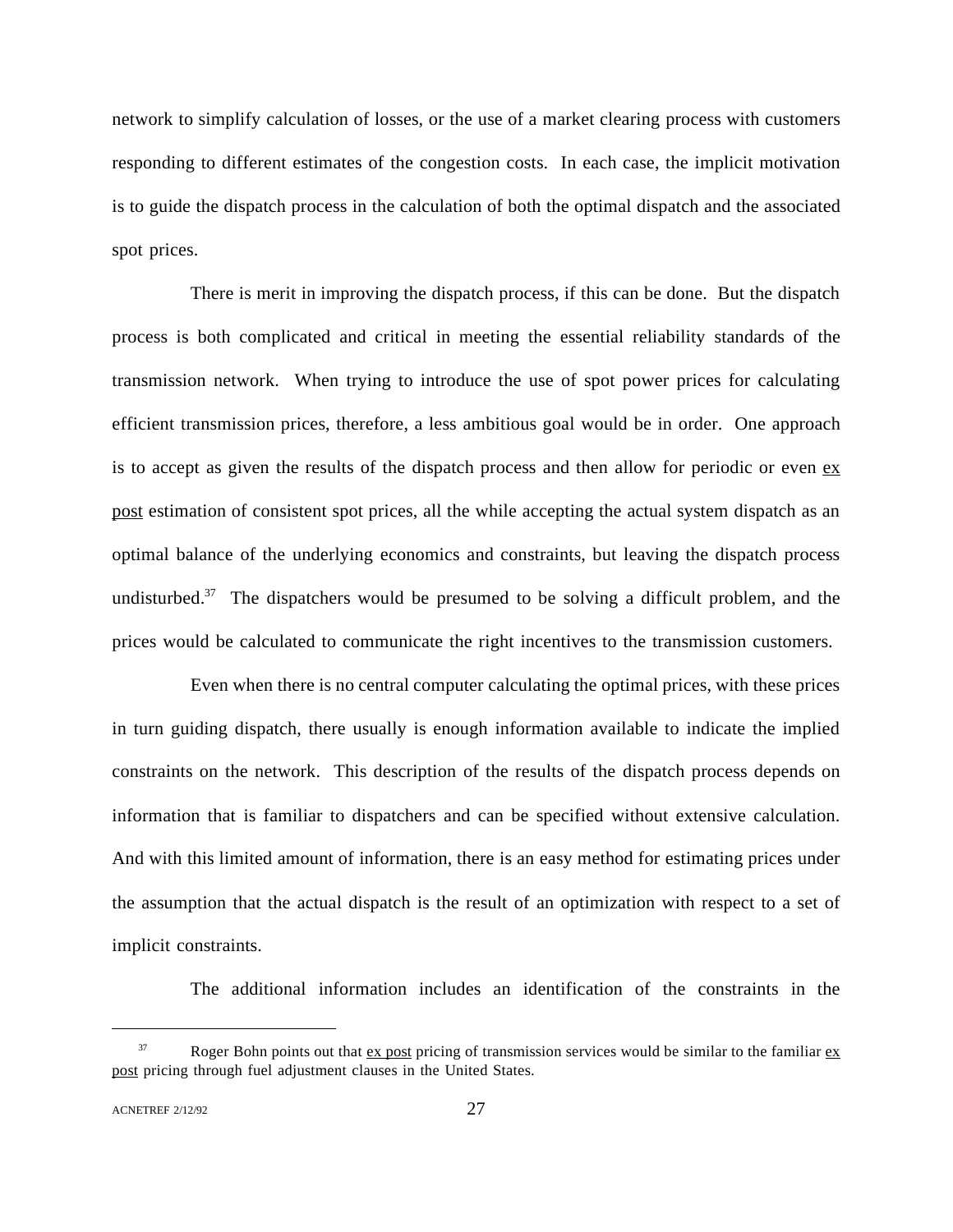transmission system and variable costs of operation of the marginal generating plants at critical buses. Typically the system operator has a good deal of experience with the critical constraints in the transmission network and ready knowledge of the short-run variable costs of operation of plants. We need know only the identity of the constraints, and do not require ex ante estimates of the limits on the flows or voltages.

For the costs at critical generating buses, even if they are not reported regularly, we can reasonably estimate these costs, which should be dominated by energy costs. At each bus we will know the plants, or more precisely the units, that are running and those that are available but idle. Then the running cost of the most expensive plant in use but running at its upper limit provides a lower bound on the spot price at that bus. Apparently if the true spot price (including the import or export of power) were lower, the plant would not be dispatched. Likewise, the running cost of the least expensive plant not running at that bus provides an upper bound on the spot price at that bus. Apparently if the spot price were higher, the plant would be running. And in the likely event that the marginal plants are partially loaded, the incremental running cost provides both lower and upper bounds and thereby determines the spot price at that bus.

For locations where there is direct customer load, additional information may be available to obtain better bounds on the spot prices. For example, interruptible contracts might provide lower bounds if the supply had been interrupted, and upper bounds otherwise. Or there may be data available on outage costs to provide an upper bound on the spot price at any location. Obviously, the better the information and the tighter the bounds, the better the estimation of the spot price.

This type of variable cost information may even be reported as part of a billing and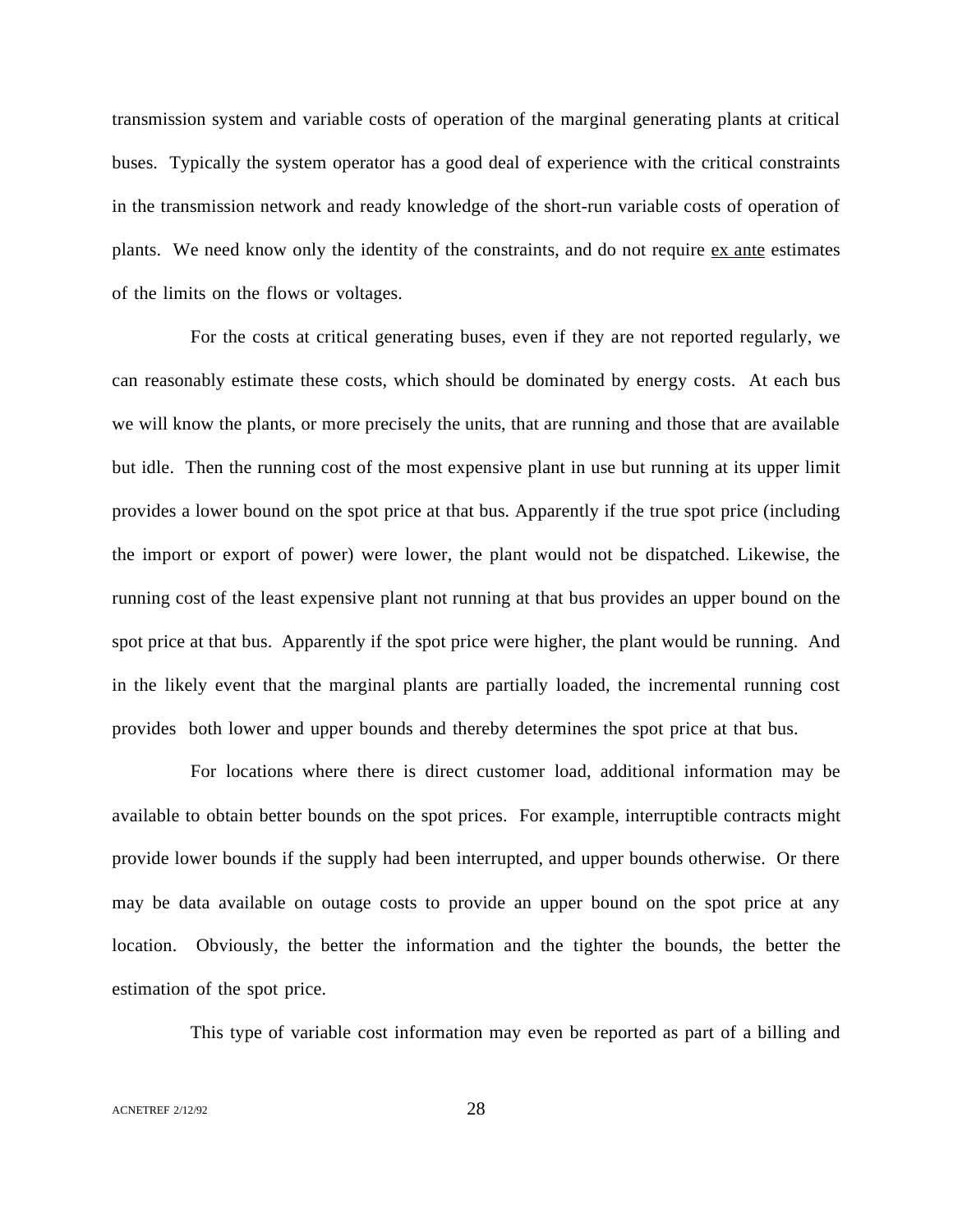payments scheme for generators. For instance, the commonly used split-savings systems in power pools depend on estimates of the marginal cost of all plants, both those run and those left idle. Hence, electric utilities have demonstrated the ability to provide acceptable estimates of the key information. But in any event the collection or reasonable estimation of this data should be a modest additional burden when reporting the net loads at each bus. And given this additional information, as discussed in the appendix, transmission prices can be estimated  $ex$  post. This  $ex$ post method is particularly attractive as a transition approach for developing a new transmission regime. The ex post method allows the current dispatch operations to remain in place, and calculates prices consistent with the actual dispatch by using the marginal tests of economic dispatch.

Hence, the contract network can operate within the existing system, requiring a reform only in pricing when combined with a settlement process to redistribute the transmission congestion payments. The redistributed congestion charge makes the capacity-right holder indifferent between transmitting the power and keeping the rental payment.

## **EXAMPLE CONTRACT NETWORKS**

The simple three bus and three line network from Figure 2 will serve to illustrate the pricing and payments in the contract network.<sup>38</sup> Assume that this network has been accepted as a reasonable approximation of the major regions and connections for the underlying system. Furthermore, assume for simplicity that the load is always met, sometimes by operating expensive generation facilities, and that operators provide an economic dispatch subject to the constraints

Other examples are available in W. Hogan, "Contract Networks for Electric Power Transmission," Energy and Environmental Policy Center, Harvard University, Discussion Paper, E-90-17, September 1990.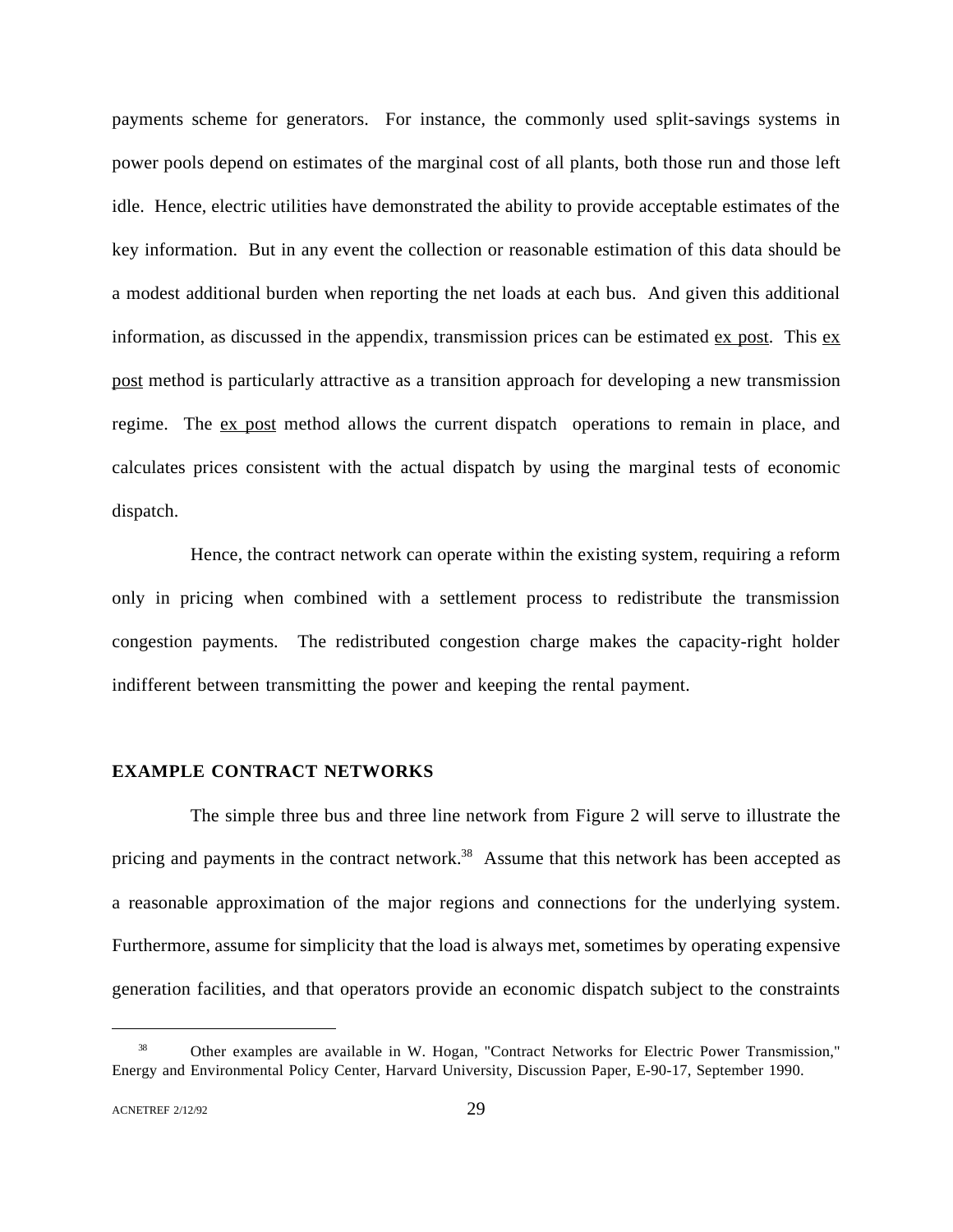on the system. Then after identifying the net loads at each bus and the binding constraints for the applicable contingency, either thermal constraints on lines or voltage constraints on buses,  $ex$  post prices can be calculated as the optimal spot prices that minimize the transmission rents.<sup>39</sup>

For purposes of the illustration, we concentrate on the case of a thermal limit on the line from bus 1 to bus 3. Figure 3 repeats the network but adds the bus prices. Here the left panel describes both the initial load and the allocation of capacity rights. Hence, a generator at bus 1 is assumed to have the right to transfer 900 MWs of power to bus 3. The load at bus 3 is just satisfied by this transfer. Furthermore, the cost of power at bus 2 is assumed to be too high to be economic, so there is no need to transfer power from 2 to 3.

Under these conditions, the 600 MWs constraint on line 1 to 3 is not binding. As shown in the left panel of Figure 3, the prices consist only of the charge for marginal losses. There is no congestion charge. Note that the DC Load approximation on path 1-2-3 yields marginal losses of 0.075, and along path 1-3 the losses are also 0.075. The path 1-2-3 is twice as "long", but the path 1-3 has twice the flow. And the marginal losses equalize along each path.

Normalizing for the price at bus 1 (the swing bus), the ex post optimal spot prices are 1.0375 at bus 2 and 1.075 at bus  $3^{40}$  And the transmission charges are 0.075 (i.e., 1.075 - 1.0) for power transmitted from 1 to 3, and 0.0375 (i.e., 1.075 - 1.0375) for power transmitted from 2 to 3. The only power flowing is the 900 MWs moving from 1 to 3, so the total transmission payment is  $900*0.075 = 67.5$ . The capacity-right holder pays this full transmission cost. And

See the appendix for a description of the method of ex post calculation of the prices given loads and the location of any binding constraints.

<sup>&</sup>lt;sup>40</sup> The specific prices depend on the details of the network. However, the base case is not important for developing the example. See W. Hogan, "Contract Networks for Electric Power Transmission," Energy and Environmental Policy Center, Harvard University, Cambridge, MA, September 1990.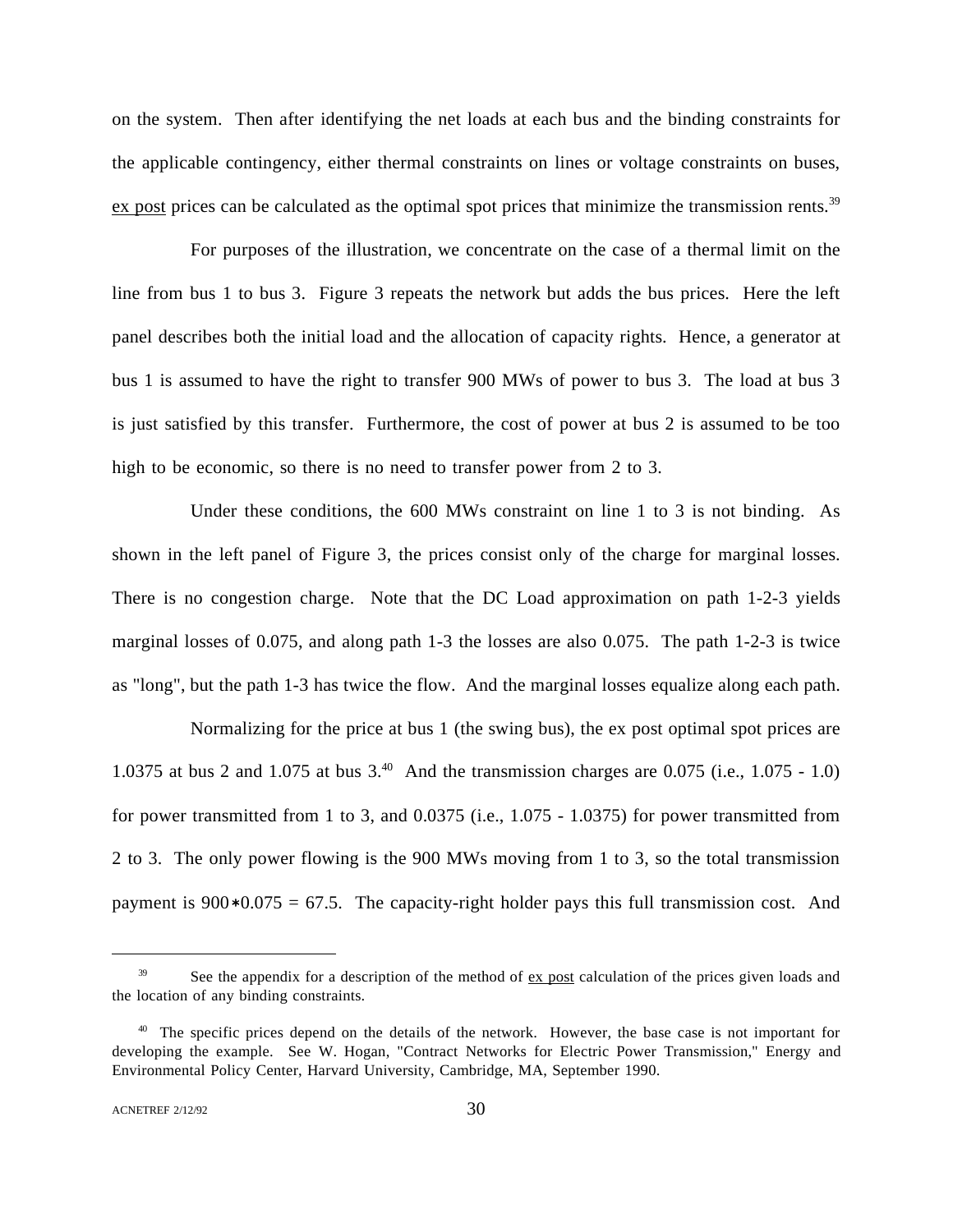**Figure 3**



since there is no congestion charge, the rental payment for the capacity right is exactly zero.

If the system operates only in the mode of the left panel of Figure 3, then the capacityright holder always enjoys full access to the system, pays only the operating cost to cover marginal losses, and there is no congestion rental payment. But suppose now that after the assignment of capacity rights there is a change in system economics and load conditions. Suppose now that the demand for power at bus 3 increases to 1800 MWs as shown in the right panel of Figure 3. Here the constraint on line 1 to 3 is known to be binding. Furthermore, suppose the dispatch required use of relatively expensive generation at bus 2 and the system operators place a lower bound on the price at bus 2 of 1.1 relative to the price at the swing bus. We assume that the operators know or can estimate these three sets of information: the net loads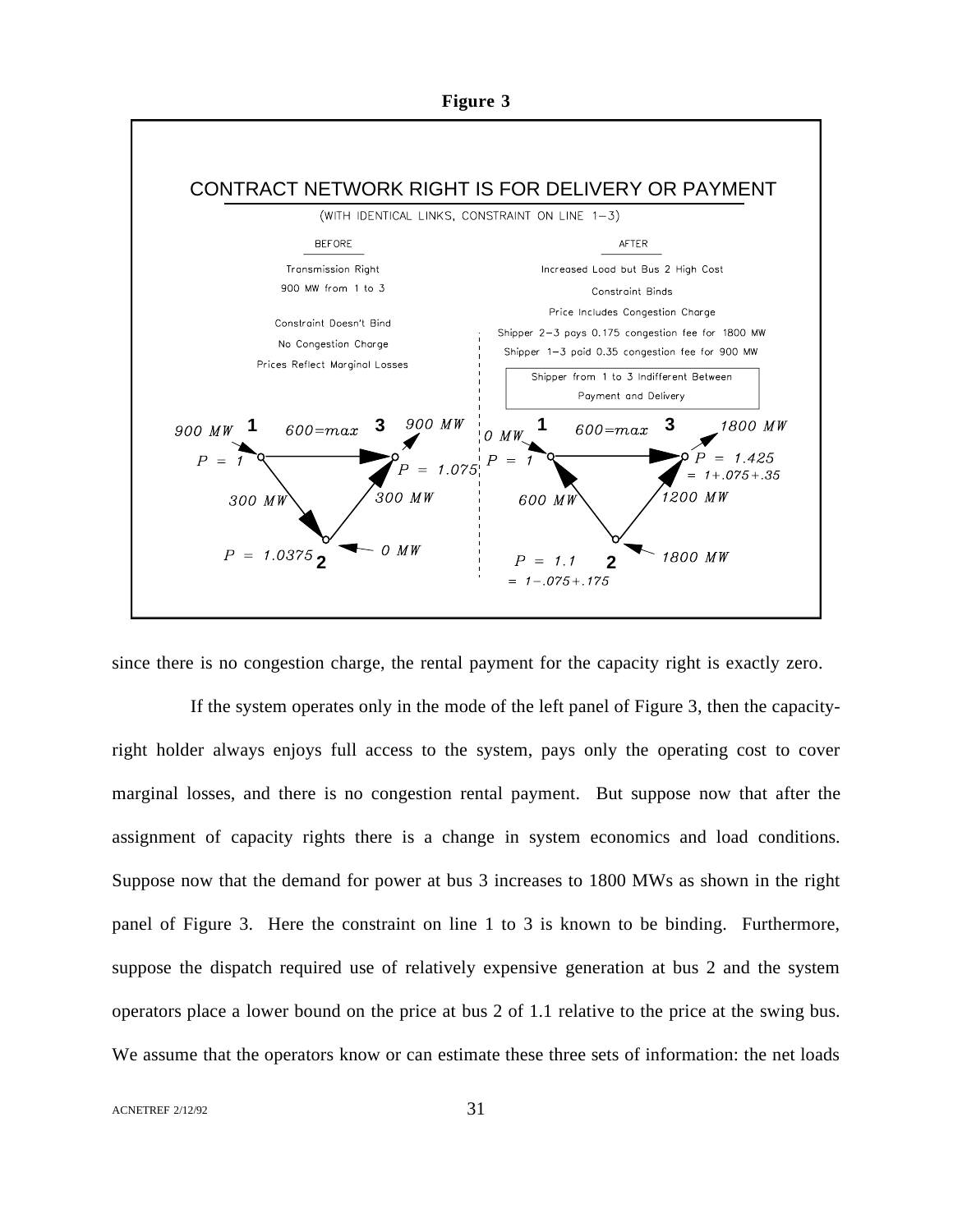at the three buses (0 MWs, 1800 MWs, -1800 MWs); the identity of the binding constraint (we know the constraint binds on the line from 1 to 3, but do not need to specify the exact flow on the line); and a bound on the price at one of the two nodes (price at bus 2 must be at least 1.1, the cost of the most expensive plant actually generating power at this bus).

Then the ex post price calculation determines the optimal spot prices that minimize the rents as (1.0, 1.1, and 1.425). Furthermore, the same calculation separates the prices into the contribution of generation and marginal losses (1.0, 0.925, and 1.075) and congestion charges (0, 0.175, 0.35).

Why does the pricing model yield these new estimates? The marginal losses (1.0, 0.925, and 1.075) can be verified by noting that the flow along 1-3 is the same as before, so the marginal losses must not have changed. The reduction at bus 2 to 0.925 is obviously the value such that the marginal losses from bus 2 to bus 3 equalize on either path with the new flows.

The relative price at the swing is always 1.0 by definition. And the price 1.1 at bus 2 is determined by assuming that an expensive plant is running "out-of-merit" at a known relative price. The remaining price at bus 3 is calculated in the pricing model. However, it can be verified by tracing the changes and costs savings if load at bus 3 reduces by 1 MW.

With a 1 MW reduction at bus 3, we would need 1 MW less at bus 2. In addition, the dispatcher would be able to substitute 1 MW at bus 1 for an additional 1 MW at bus 2 and still not violate the constraint of 600 MW on the line 1-3. After this redispatch, the flows would be 1-3:600, 1-2:-599, 2-3:1199. The resulting net loads would be: Bus 1 at 1 MW; Bus 2 at 1798 MW; and Bus 3 at -1799 MW. We would save 2.2 at bus 2, pay 1.0 more at bus 1. In addition, we would save 0.075 of losses on 1-2. Since the flow of line 2-3 is twice that on line 1-2, the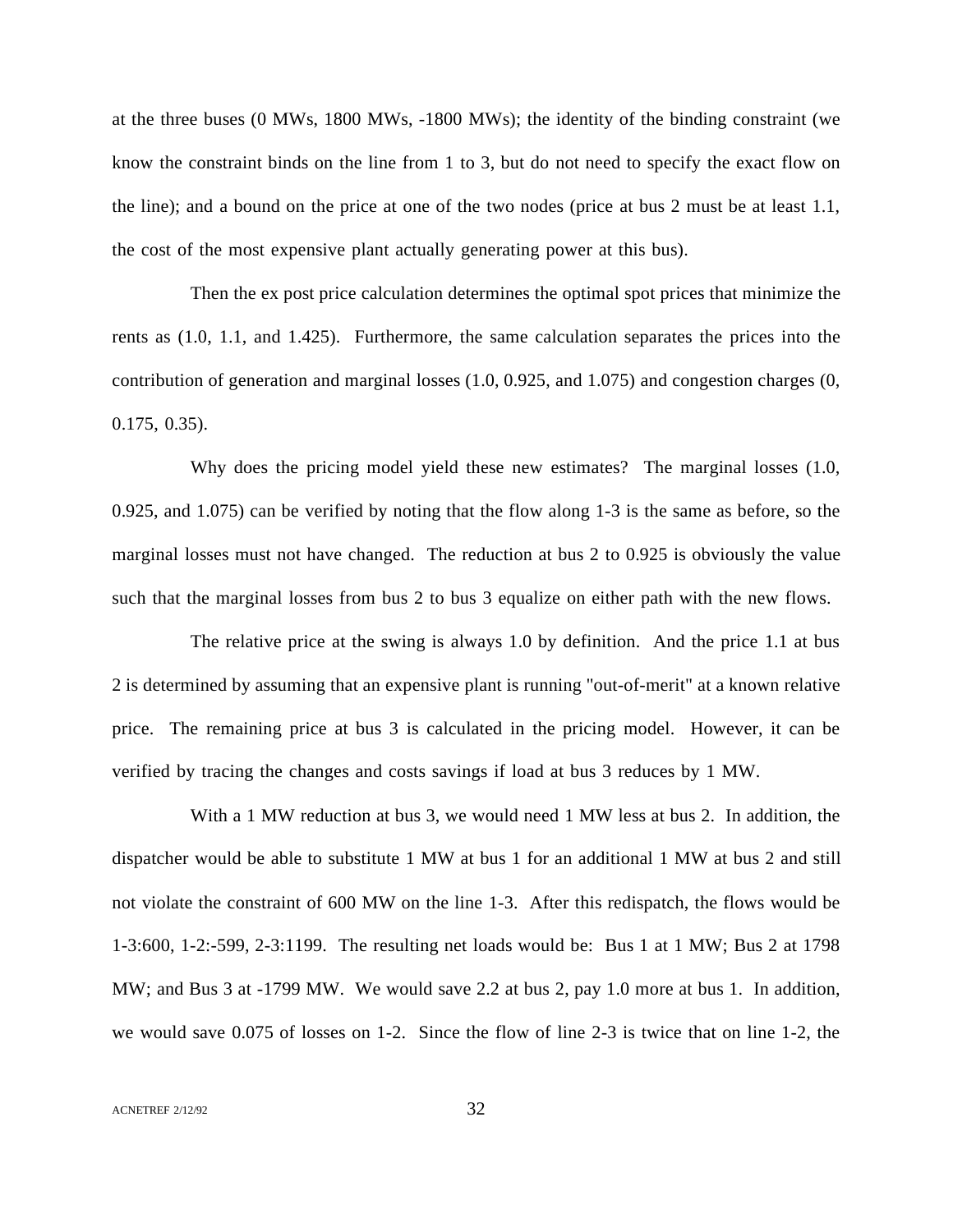marginal losses are also twice, yielding a loss saving of 0.15 on 2-3. The total saving is 2.2-  $1.0+0.075+0.15 = 1.425$ . And this 1.425 is just the price at bus 3. Hence the price represents the full opportunity cost after redispatching in the presence of the constraints.

With this calculation, which generalizes to a more complicated network, we determine the congestion rentals as the differences between the loss-only prices (1.0, 0.925, and 1.075) and the full bus prices (1.0, 1.1, and 1.425).

The interpretation of the first price component is that the price at bus 2 would have to be 0.925 or less for the current dispatch pattern to be optimal in the absence of the line constraint. And the congestion charge induced by an additional unit of load at bus 3 is 0.35. From these spot prices we can derive the optimal transmission charges as

$$
TP_{13} = (1.425 - 1.0) = TL_{13} + TC_{13} = (1.075 - 1.0) + (0.35 - 0),
$$

or

$$
TP_{13} = 0.425 = TL_{13} + TC_{13} = 0.075 + 0.35,
$$

and

$$
TP_{23} = (1.425 - 1.1) = TL_{23} + TC_{23} = (1.075 - 0.925) + (0.35 - 0.175),
$$

or

$$
TP_{23} = 0.325 = TL_{23} + TC_{23} = 0.15 + 0.175.
$$

However, the capacity-right holder is unable to use the 900 MWs transfer right. But as examination of the congestion charges shows, the rental payment is just the amount needed to honor the 900 MWs delivery requirement. The actual user pays 0.325 for each of 1800 MWs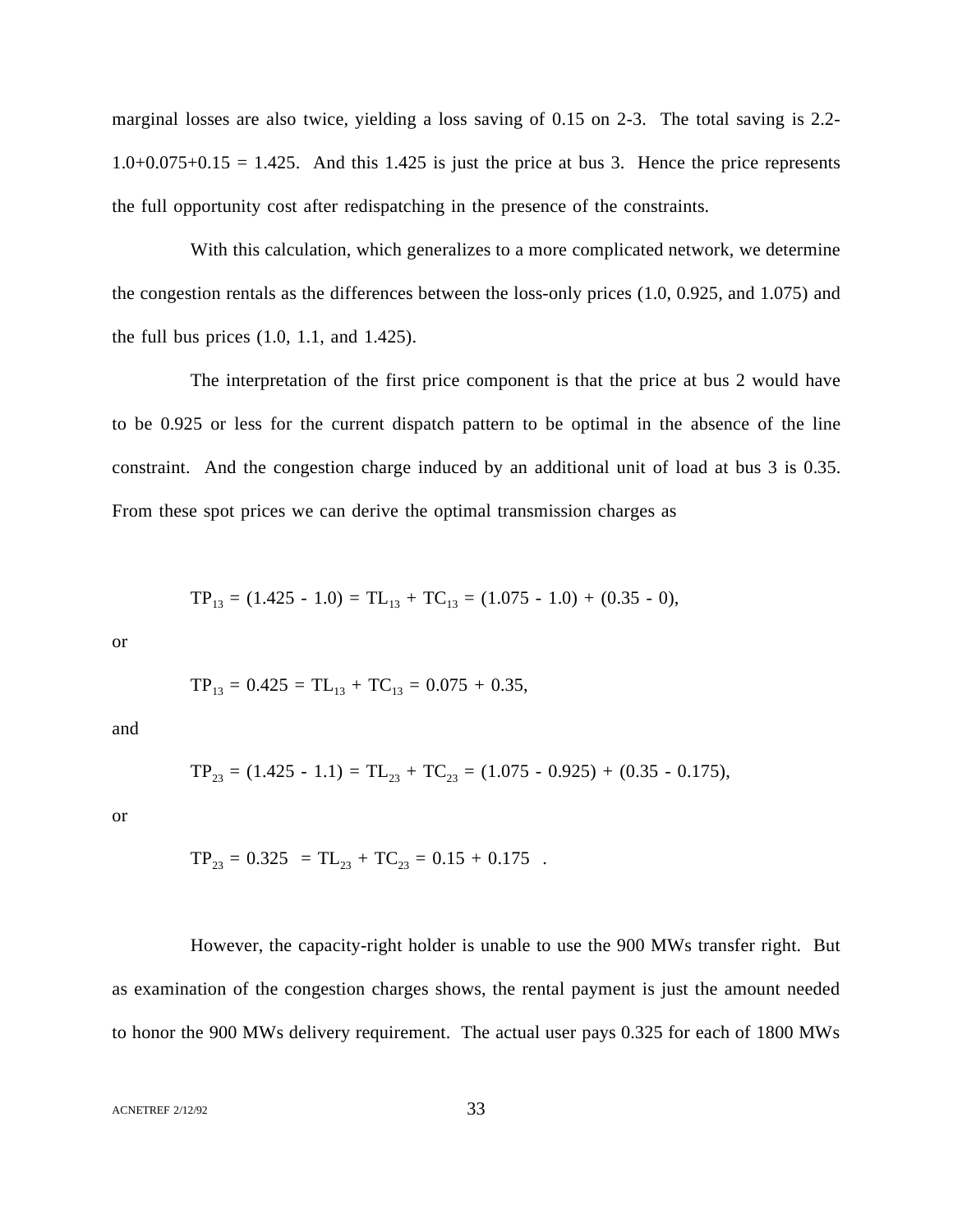shipped from bus 2 to bus 3. The congestion charge included in this transmission price is 0.175 for a total rental payment of  $0.175*1800 = 315.0$ . And this rental payment is just equal to the payment that the grid makes to the capacity-right holder of the 0.35 congestion rental from 2 to 3 for the 900 MWs, or  $0.35*900 = 315.0$ .

Furthermore, if the market is in equilibrium at the economic dispatch, which is an explicit assumption of the optimal spot price calculation, then the cost of delivered power at bus 3 is 1.425. Presumably, the generator at bus 1 has an obligation to meet 900 MWs of the 1800 MWs load at bus 3. At the current prices, the generator is indifferent between actually generating at bus 1, delivering the power and paying the transmission price of 0.425, or purchasing the power at bus 3 at a price of 1.425. The capacity-right holder still retains the rental of 315, which makes the effective costs of transmission equal to the cost of losses only. Viewed another way, the right holder from 1 to 3 is indifferent to using the system and paying the marginal cost of losses, for an effective delivered price of 1.075; or purchasing the power at bus 3, which after accounting for the rental payment of 0.35 also yields an effective price of 1.075.

This three bus example illustrates the key principles of the contract network. From here it is a straightforward matter to extend the application to a larger, more realistic network. Detailed load flow models of real interconnected networks might have as many as 10,000 buses, but this should be larger than needed in order to define a workable set of transmission prices. Typically the real network could be aggregated to a set of buses for constrained regions and links among these regions that capture the principal economics of the interconnections.

For example, consider Figure 4 and Figure 5 which summarize the changes in the short-run bus prices induced by recognizing a congestion constraint in a very large network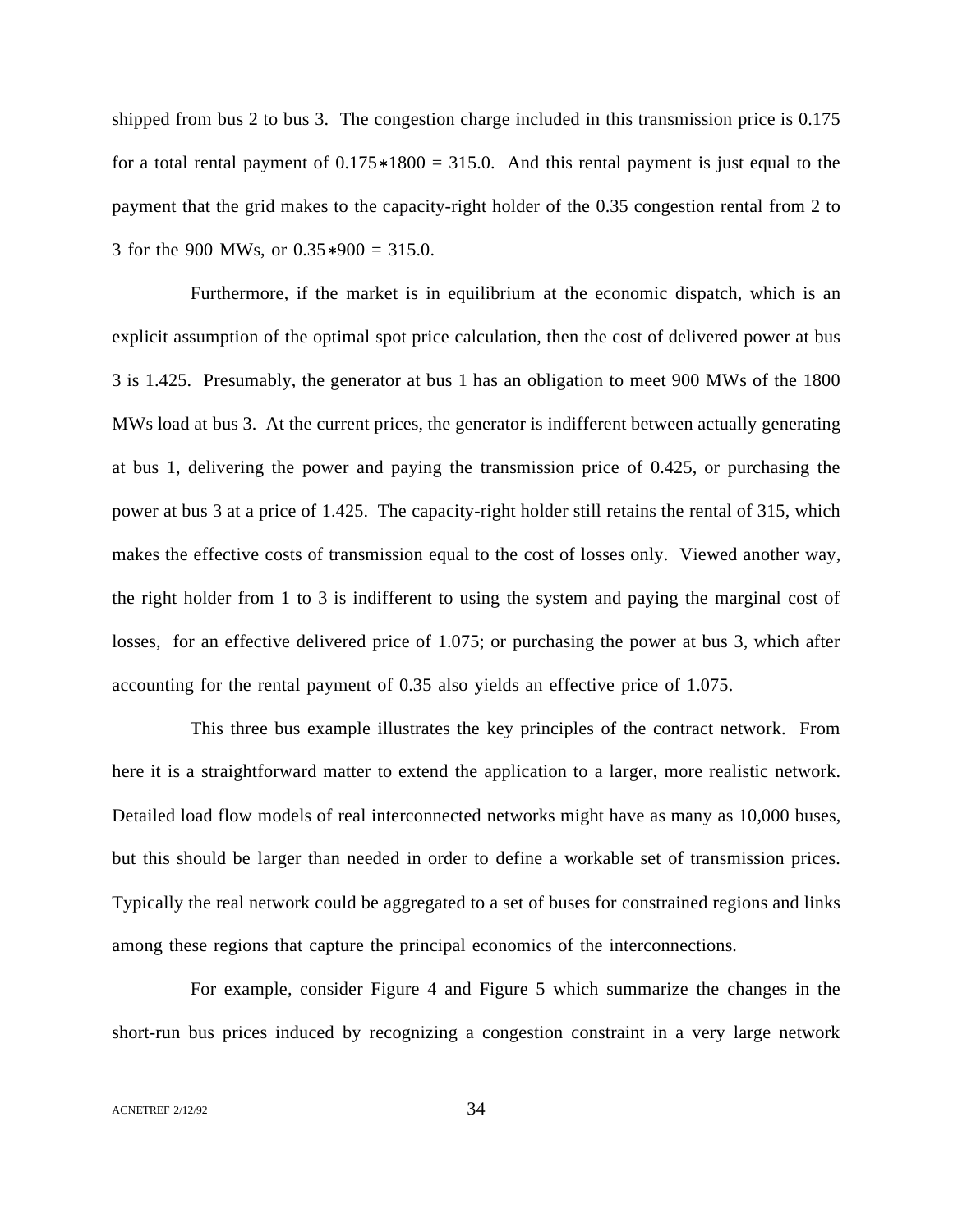**Figure 4**



aggregated to 36 buses and 52 links. Hence the values shown are the errors in the bus and transmission prices that would be obtained if we failed to account properly for congestion interactions throughout the system. The prices are measured relative to the cost of generation. The data in Figure 4 are for a thermal constraint on one line that induced a 5% increase in the cost of generation at one bus, and the figure shows the resulting changes in all the other prices. Similarly, Figure 5 shows the same type of information but now with a voltage constraint and less than a 1% out-of-merit dispatch at a key load center. Yet as shown in the figures, these small deviations from the unconstrained cases produce large changes in the marginal prices at most buses in the system. And the errors, in the range of several per cent of the cost of generation, could have a significant effect on the evaluation of the relative economics of power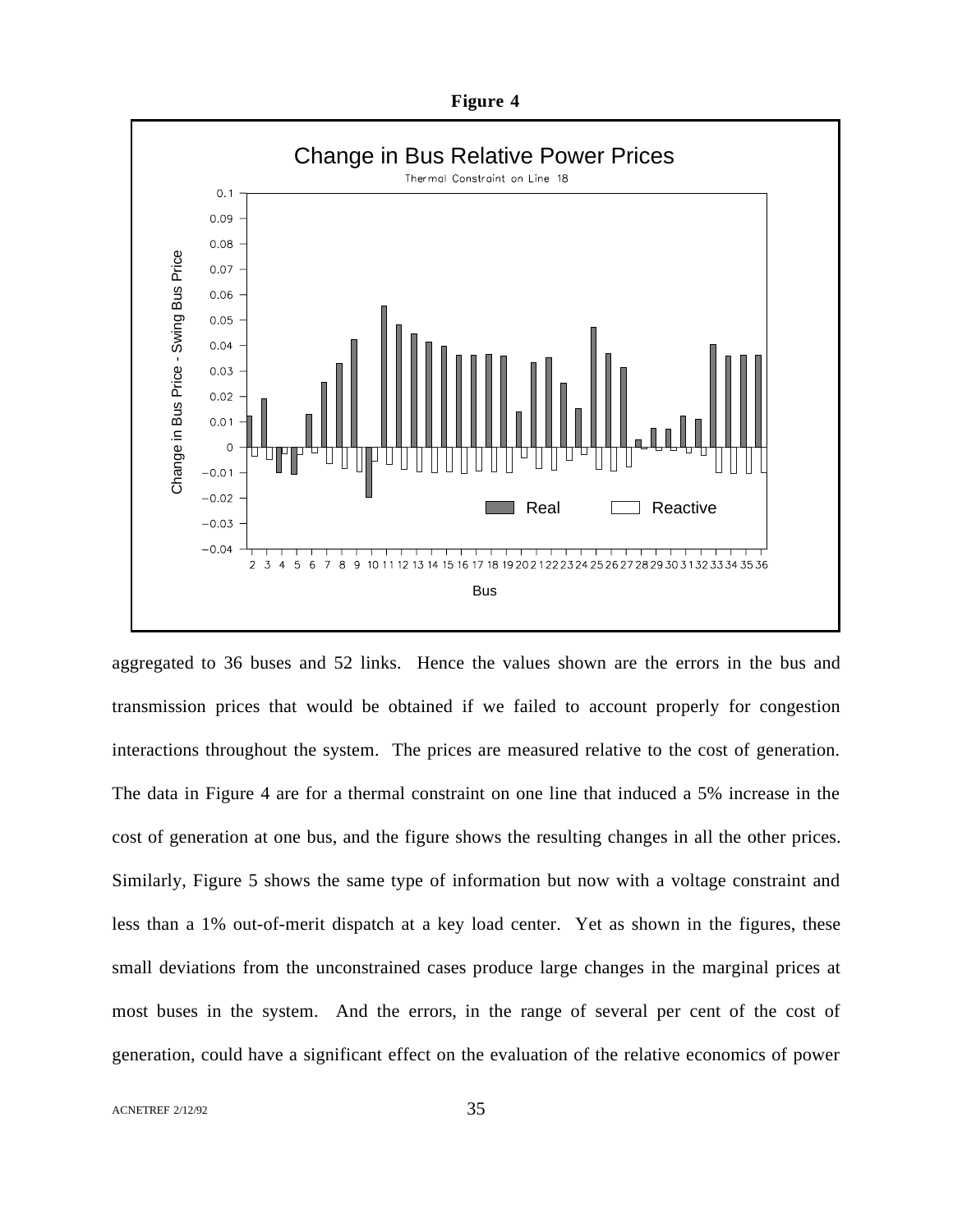



plant location decisions.

#### **ALLOCATING TRANSMISSION RIGHTS**

The contract network definition of capacity rights starts with some allocation of those rights. In principle, any feasible allocation would be compatible with the ex post pricing system and reallocation of congestion rents. Furthermore, the contract network framework appears neutral with respect to the choice between voluntary systems preferred by transmission owners<sup>41</sup>

<sup>&</sup>lt;sup>41</sup> G. Rueger, "The FERC's Transmission Task Force Report: Where Do We Go from Here?", Public Utilities Fortnightly, February 1, 1990, pp. 36-37.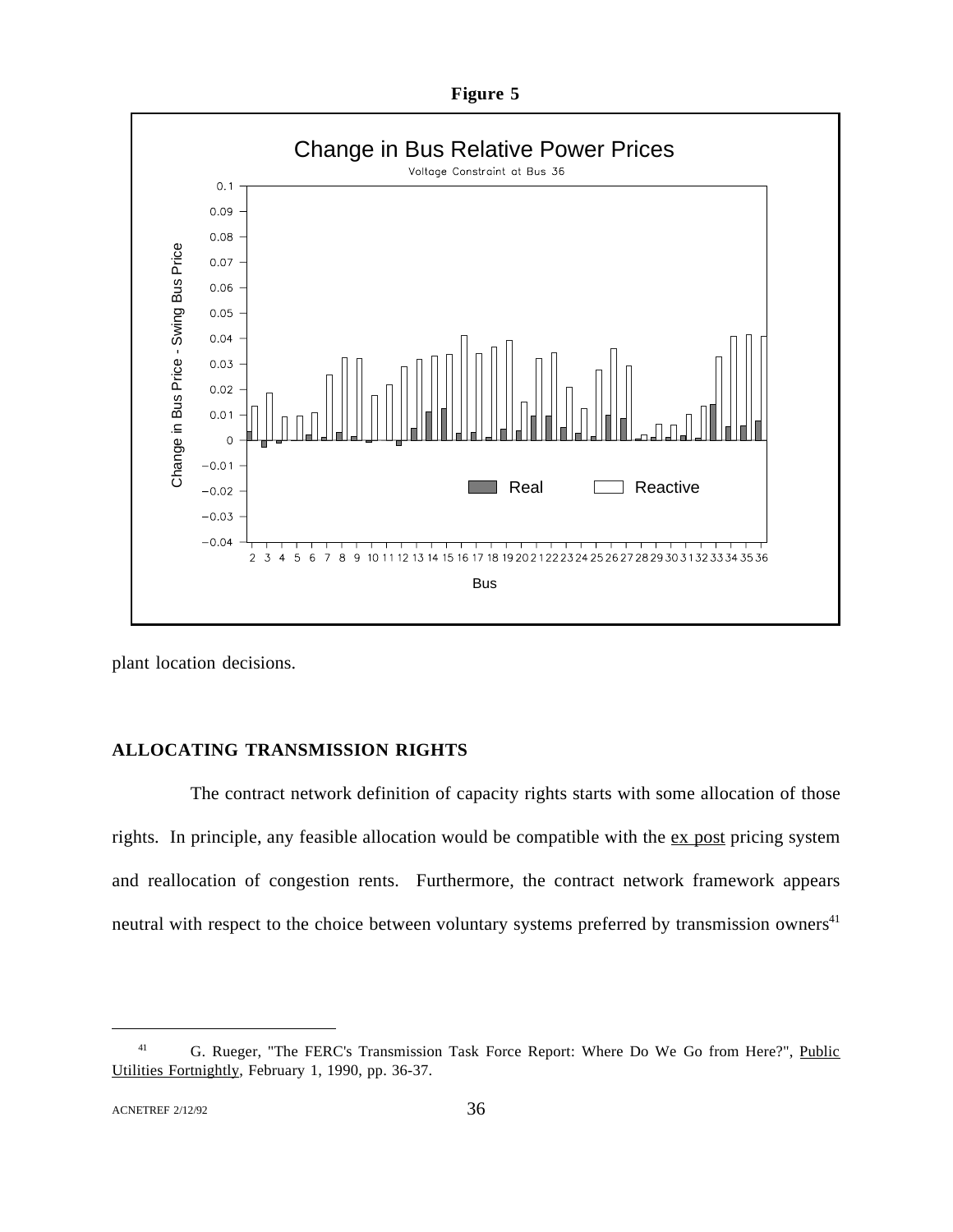and the default mandatory access sought by new entrants.<sup>42</sup> In practice, the assignment of initial rights will be a complicated task. The existing transmission system has been paid for by existing users, and there will be many assertions of grandfathered rights to the current system.

A full investigation of the alternative methods of allocation, recognizing both historical obligations and the pressure for economic efficiency, is a separate topic that goes beyond the present discussion. However, there is one natural alternative that follows from the same observations that support the development of the contract network. Given the use of the contract network to integrate the calculations of transmission capacity usage and the impacts of loop-flow, it is natural to suggest the use of a similar mechanism for allocating capacity.

Suppose that the potential transmission system users have available a range of load requirements and generating options. For each pair of options, there is a difference between the value of the power delivered to the destination and the cost of producing that power at the source. This difference is a measure of the full surplus available for that combination of production and consumption if transmission is available.

 With an appropriately structured bidding system, this surplus, the difference between maximum willingness to pay for the delivered power and the minimum cost of production, is the maximum we would be willing to pay for the transmission capacity right.<sup>43</sup> Suppose that all possible pairs of generation and consumption options are included implicitly or explicitly; then

<sup>&</sup>lt;sup>42</sup> D. Penn, "Movement Towards an Efficient and Equitable Transmission Policy", Public Utilities Fortnightly, July 19, 1990, pp. 26-30.

<sup>43</sup> See W. Hogan, "Firm Natural Gas Transportation: A Priority Capacity Allocation Model" Discussion Paper E-89-08, Energy and Environmental Policy Center, Kennedy School of Government, Harvard University, June 1989, for a description of the details of a bidding model for natural gas pipeline capacity.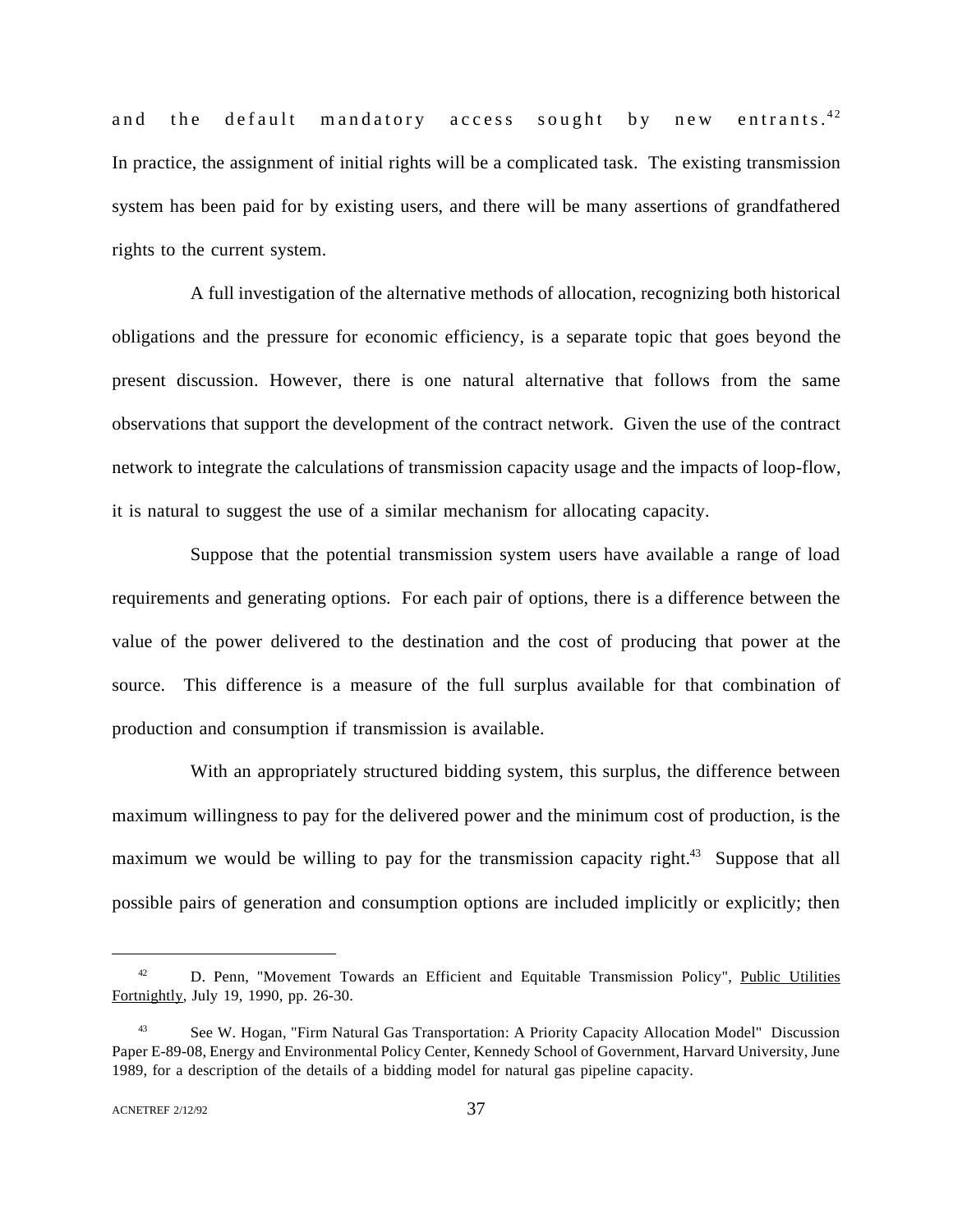a set of bids for transmission capacity from bus to bus could be identified with an associated maximum price that could be paid for each right. The generic model used in calculating the short-term prices and congestion rents could be adapted with a new objective function, namely maximizing the value of the selected bids, to determine a combination of bids which (i) would be feasible, (ii) would recognize the interactions of loop flow, and (iii) would provide the most efficient allocation of transmission.

As a byproduct of the selection of the best combination of bids, the same model will produce an estimate of the market clearing price for each transmission capacity allocated. This market clearing price will have the property that it will always be less than or equal to the bid and will incorporate all of the many complicated interactions and opportunity costs created by various flows on the network. In a manner similar to that found in the gas capacity allocation bidding process, this organization of the bidding model and selection of the market clearing price greatly simplifies valuation of the bids and selection of the most efficient combination among the set of bids.

#### **RESEARCH QUESTIONS**

Use of a contract network, with or without the formal bidding model for allocation of initial capacity, leaves open important questions in the design of the a complete transmission protocol. For example, there is no guarantee that the pricing system will produce adequate revenues to cover the fixed costs of the existing transmission system. Although as a logical matter the revenue collections could be greater or less than the total revenue requirements, the normal expectation is that the revenue collection would be less than full cost recovery. This will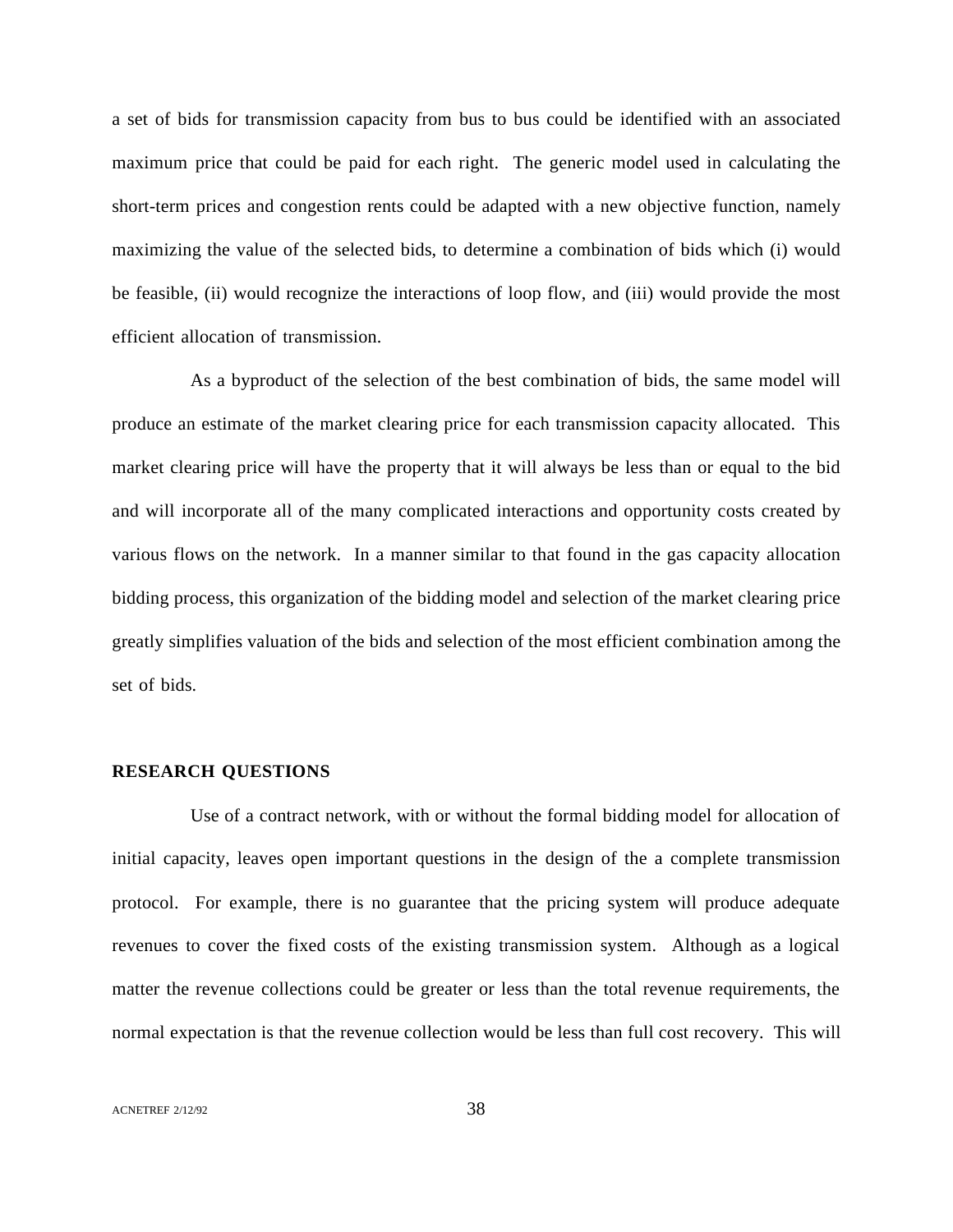create the demand for the design of a system of access fees, operating in parallel with the short-term pricing of losses and congestion in the contract network.

For similar reasons it would be unusual for the natural incentives associated with the contract network to align the required decisions for optimal expansion of the transmission grid. In the presence of economies of scale, the expectation would be that the overall benefits of expanding the grid would be large, but might not be sufficient to justify the expansion for the private operator based solely on the revenues that would be collected through the congestion rents. In this case, a cost-benefit analysis and public oversight through regulation would typically be required to support system expansion decisions. This remains as a major issue that needs further attention to develop a better empirical understanding of the requirements for transmission capacity expansion.

The parallel problems of cost-based rate regulation for transmission may be simplified by the likely excess of average over marginal costs. This might provide the opportunity to accommodate a contract network pricing system that reflects short-run opportunity costs and a long-term access price that nets out any aggregate opportunity rents. In this circumstance, there would be cost-based rates with the proper incentives for use of the transmission system.

 The idealized contract network with the market equilibrium assumptions implies that we can calculate the true market clearing prices. However, it is easy to imagine the existence of pockets of market power where participants in the system might be able to manipulate price and cost data to their advantage. It remains as a subject for future research to determine the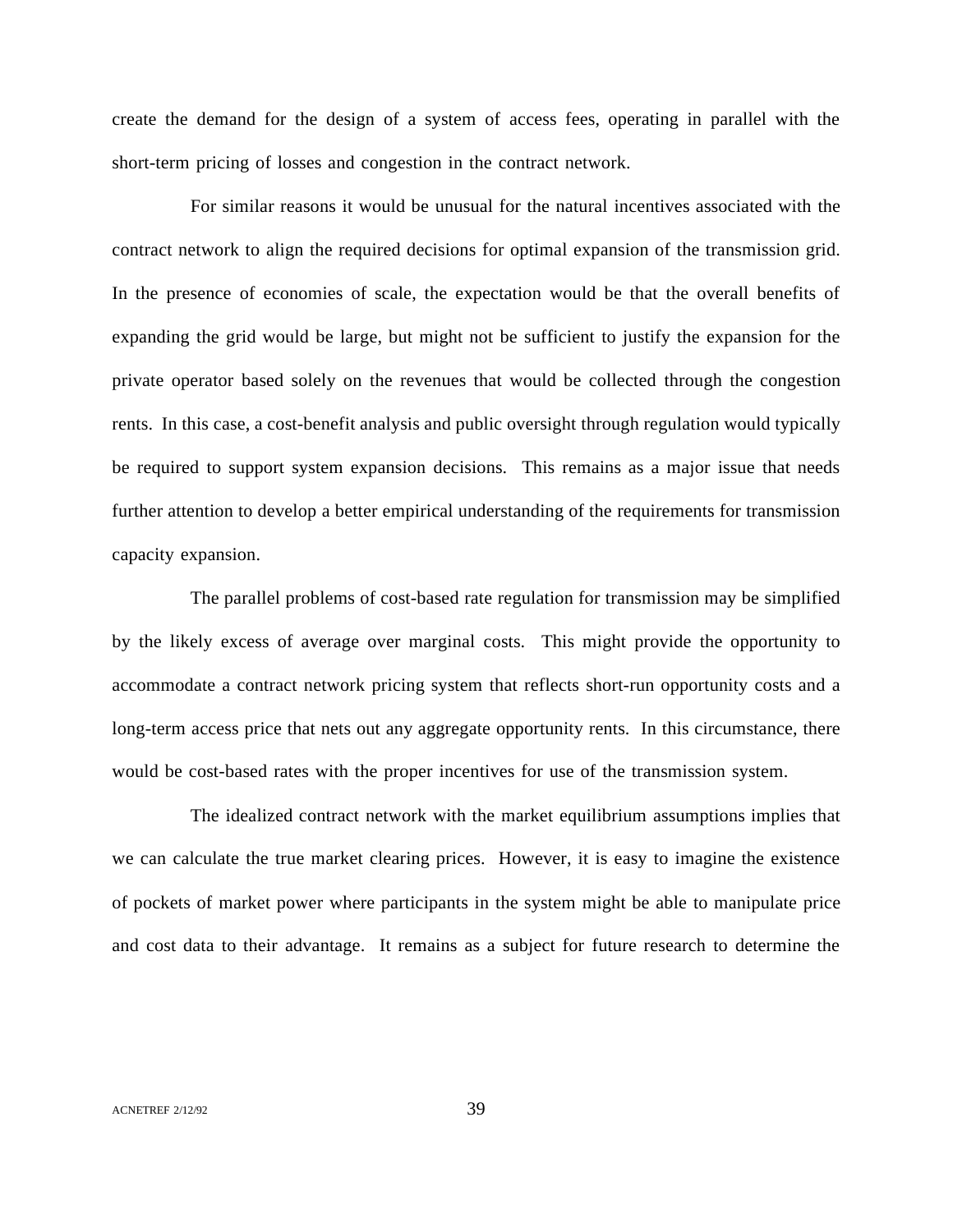robustness of the contract network operations in the face of varying degrees of market power.<sup>44</sup> However, as mentioned above, the difficulties with a contract network should be no more severe than for the common split-savings systems which have been an accepted practice for many years. Furthermore, by providing a viable long-term transmission right, a contract network could help mitigate market power.

Similarly, the definition of the contract network rules builds on the theory of spotpricing from Schweppe et al., but the specific requirement is only for calculation of the differences in the efficient prices at the buses. Hence, at least within the network if not at the boundaries, actual power sales might be based on any of a number of contract or regulatory provisions that deviate from marginal cost pricing. Assuming economic dispatch, it is an open question as to how much these power pricing rules can differ from pure spot pricing without subverting the incentives for efficient transmission.

It is clear that adopting a transmission pricing regime that replaces contract paths with contract networks will require major institutional change. The Federal Energy Regulatory Commission, or some similar body, will be necessarily involved in designing and enforcing the pricing mechanisms and settlements process. Connections between various power pools will need to be monitored with appropriate pricing of sales of power between grids. Although it is possible to decompose the transmission pricing by subnetwork, it will be necessary to give attention to the institutional mechanisms for achieving this pricing change.

<sup>&</sup>lt;sup>44</sup> See for example the discussion in M. Einhorn, "Electricity Wheeling and Incentive Regulation," Journal of Regulatory Economics, Kluwer, Vol. 2, 1990, pp. 173-189. Abstracting from the problems of networks and loop flow, Einhorn develops non-uniform price cap models that provide incentives for profit-maximizing utilities to provide the welfare-maximizing transmission capacity, even in the presence of market power. However, as Einhorn notes, the method depends in part on the ease of analysis of the wheeling customers' profits and may be "difficult if many wheeling customers appear," as is the case in the typical network.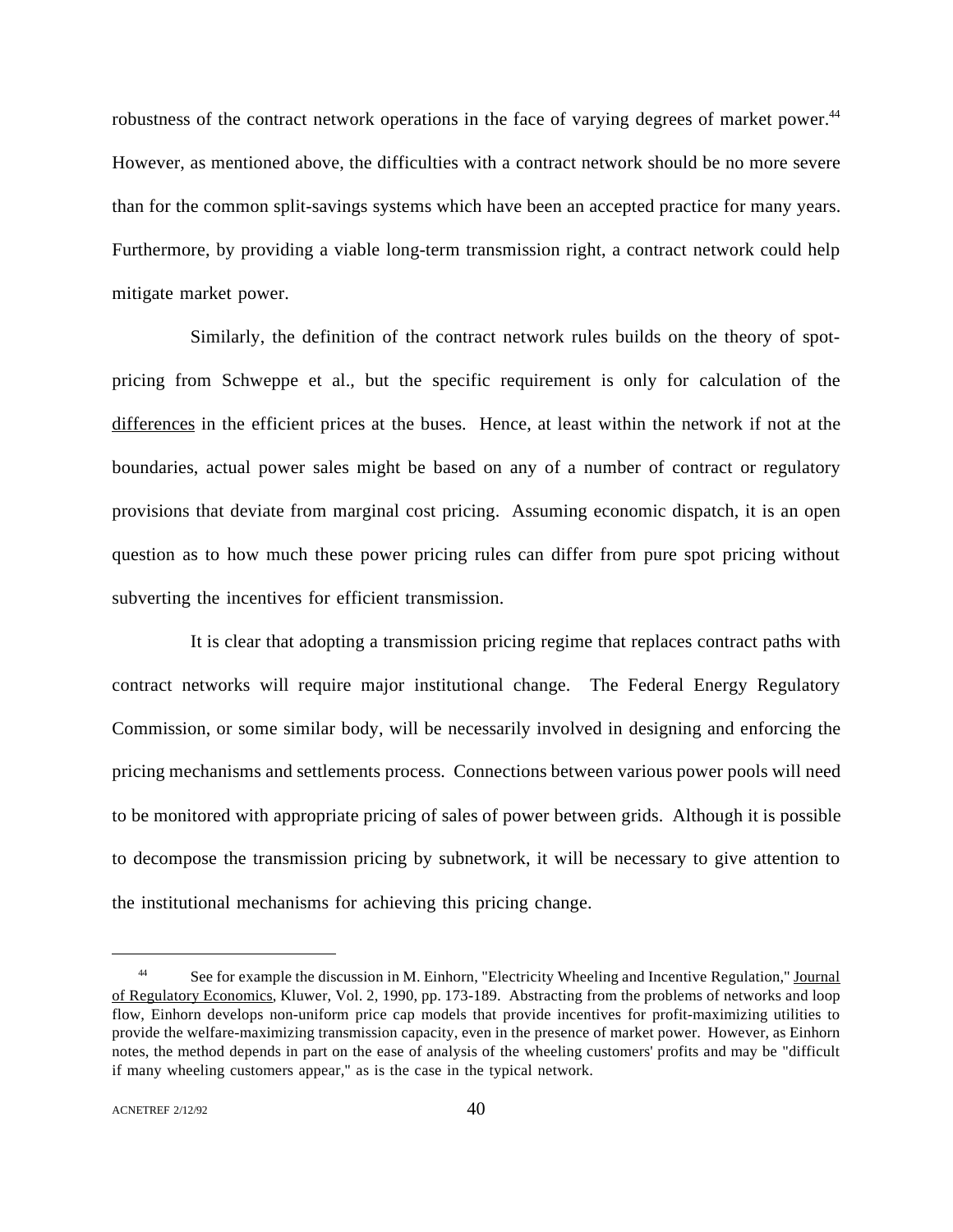The potential for decomposition by subnetwork raises the intriguing possibility that the contract network pricing provisions could be adopted unilaterally by one or more electric utilities or power pools. The principal requirement would be to price the power entering or leaving the grid through connecting buses, and to apply the contract network rules within the covered grid to promote efficient use and compensate affected parties. If the contract network results are robust with respect to the assumption that the connecting bus prices approximate marginal costs, we could avoid the need for wholesale institutional reform, start small, and let the system spread. If the dynamics of change are favorable, the natural early constituencies would be electric utilities that see themselves as the uncompensated victims of loop flow congestion.

Contrary to conventional practice, as for instance in the gas pipeline capacity allocation model, reliability or priority categories appear to be moot in a contract network as defined here. Ordinarily priority categories address the problem of specific performance. If the capacity is unavailable, the lower priority capacity-right holder is curtailed and enters the secondary market to purchase alternative supplies or capacity rights. But as the mechanism for accommodating the problems of loop flow, the contract network rights integrate specific performance and the putative result of trades in a secondary market. Any capacity-right holder keeps a rental payment if curtailment is necessary, and the rental payment is always determined by the value of the constrained capacity in the short-term market. Hence the contract network appears to be an alternative to the use of priority categories or reliability blocks. It remains to be determined if the institutions for a new transmission protocol can develop without the customary use of priority blocks.

The basic contract network model is designed for a single capacity profile with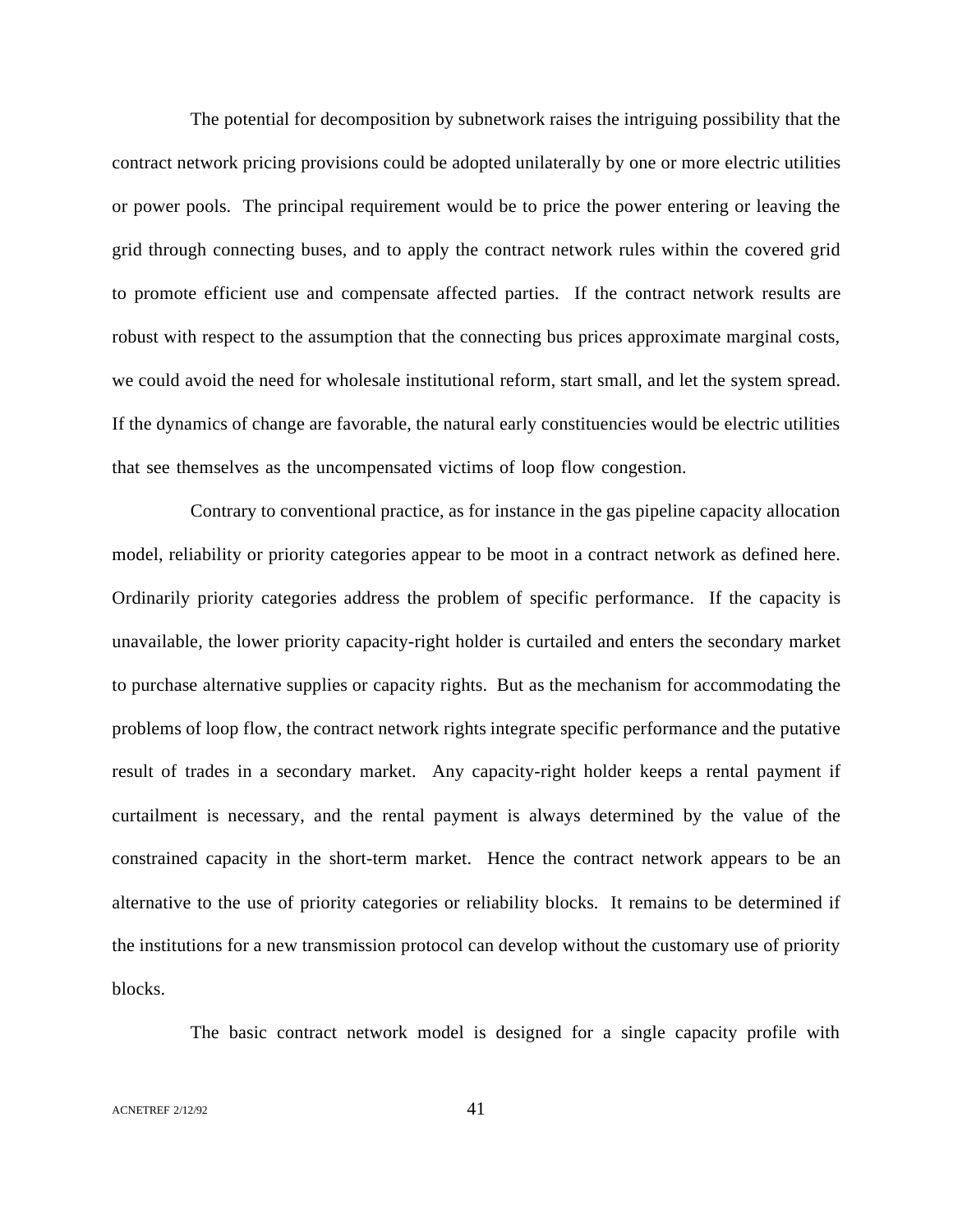coincident requirements for transmission capacity. It may be that a single allocation of capacity is sufficient for a transmission system, or there may be a preference for different allocations according to expectations about different coincident peaks. Issues such as the appropriate period of coverage, and the appropriate level of aggregation for the contract network remain as empirical questions that will be addressed best in the context of a particular transmission grid.

# **CONCLUSION**

A contract network option provides a well defined, internally consistent framework for assigning long-term capacity rights to a complicated electric transmission network consistent with the principles of a competitive market. By design, a contract network would maintain short-run efficiency through optimal spot price calculation of transmission prices. Through the payment of congestion rentals, the contract network makes the capacity-right holder indifferent between delivery of the power or receipt of payments in a settlement system. And the contract network framework can support allocation of transmission capacity rights through a competitive bidding process. A contract network allows a proper analogy to other highways that will support markets in a complex electric power transmission system. The contract network respects the special conditions induced by Kirchoff's laws and the prevalence of loop flow, thermal limits, voltage constraints and contingencies. Furthermore, a contract network approach can be adopted without necessarily disturbing existing methods for achieving an economic power dispatch subject to these constraints.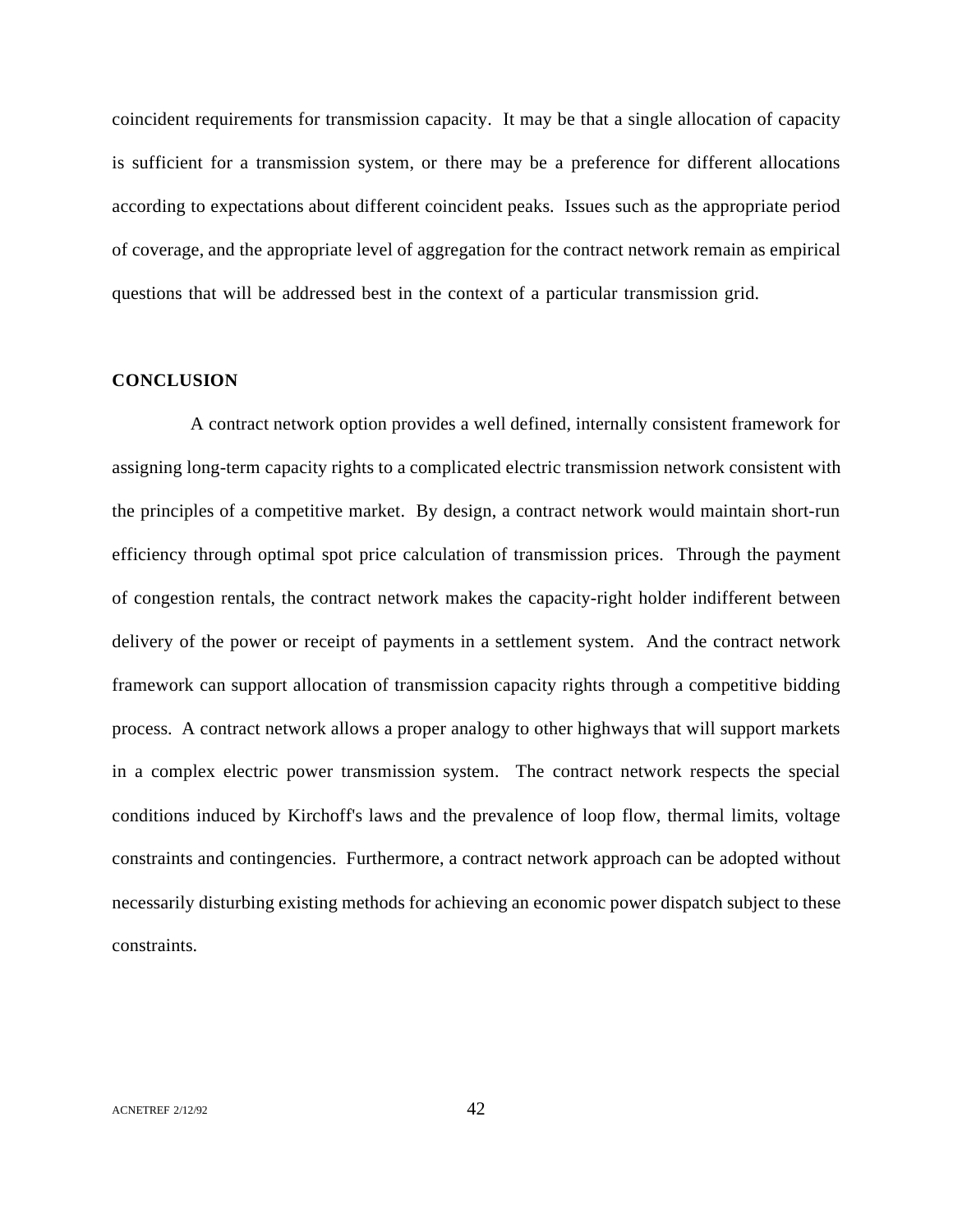### **APPENDIX**

#### **OVERVIEW**

The objective of the contract network framework is to provide an economically efficient ex post transmission pricing system that is (i) consistent with any optimal dispatch of the network and (ii) will accommodate assignment of long-term transmission capacity rights. The ex post feature is designed to avoid a necessity to redesign the network control procedures, a redesign which may not be needed and surely will be resisted.

This appendix reviews the basic electric power load flow model<sup>45</sup>; outlines a linearized version of the optimal dispatch model that can be used for determining transmission prices; develops the corresponding model for calculating the optimal spot prices consistent with a given dispatch and an associated set of binding constraints on system operations; and relates the resulting transmission prices to a contract network definition of capacity rights with congestion payments for rental of those capacity rights. The focus is on the problems of loop flow and the spatial distribution of prices at a given time. A set of examples illustrates the calculation of

<sup>&</sup>lt;sup>45</sup> For a review of basic circuit theory, see D. A. Bell, Fundamentals of Electric Circuits, 4th ed., Prentice Hall, Englewood Cliffs, New Jersey, 1988. The basic results for "per unit" systems and transmission lines are developed in A. J. Wood and B. F. Wollenberg, Power Generation, Control, and Operation, John Wiley and Sons, New York, 1984, p. 75; or in more detail in A. R. Bergen, Power Systems Analysis, Prentice Hall, Englewood Cliffs, New Jersey, 1986, chapters 5 and 6; or in O.I. Elgerd, Electric Energy Systems and Theory, McGraw-Hill Book Company, 2nd. ed., New York, 1982. See also P. M. Anderson and A. A. Fouad, Power System Control and Stability, Iowa State University Press, Ames, Iowa, 1977, for an earlier development and further discussion of stability issues. T. R. Cuthbert, Jr., Optimization using Personal Computers: With Applications to Electrical Networks, John Wiley and Sons, New York, 1987, provides another discussion of computational techniques that parallels Bergen or Wood and Wollenberg.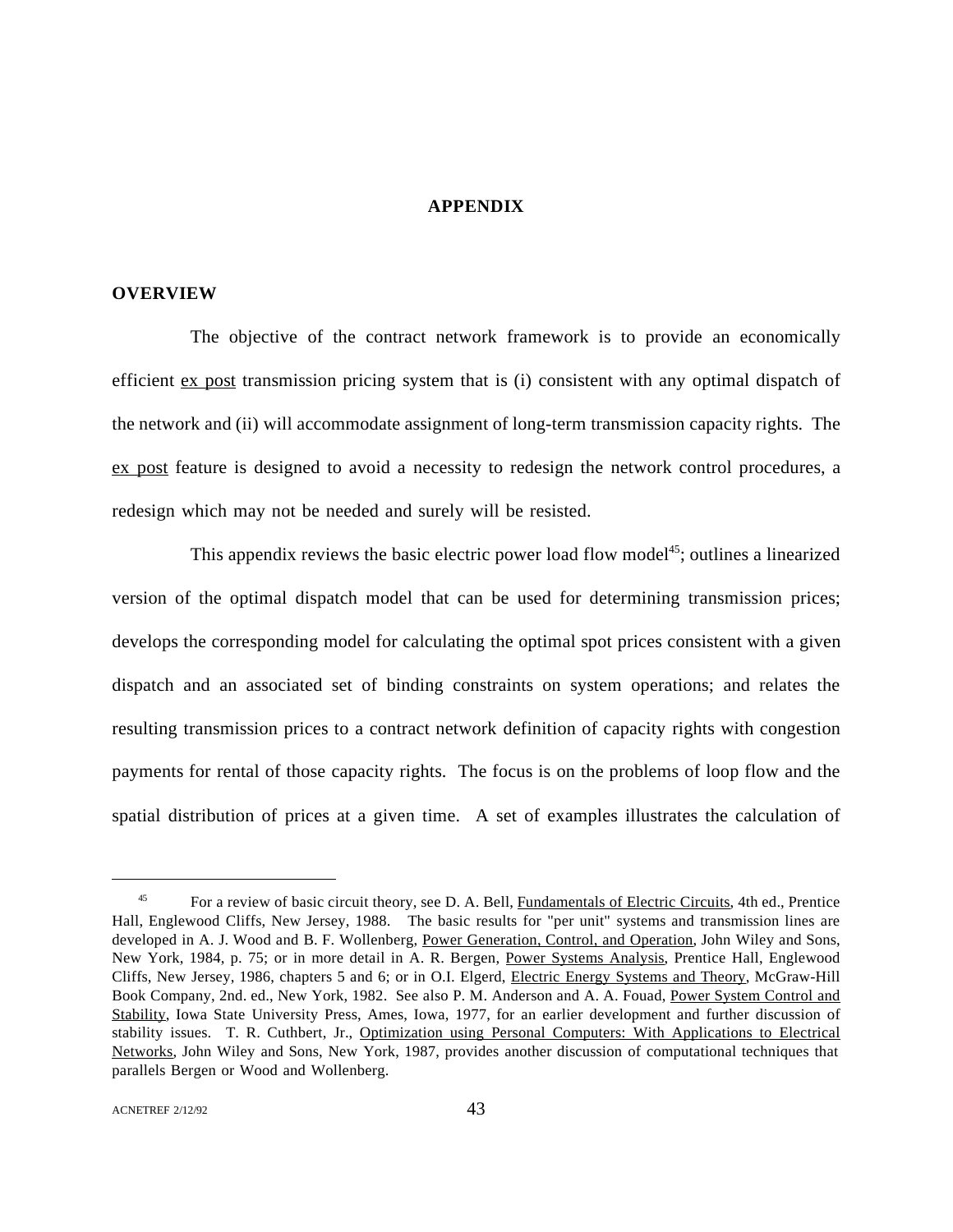prices and congestion rental payments for line thermal constraints and bus voltage constraints.<sup>46</sup>

### **OPTIMAL POWER FLOW MODEL**

 $\overline{a}$ 

Every alternating current (AC) electrical network has both real and reactive power flows. The real power flows are measured in MegaWatts (MWs), and the reactive power flows

<sup>&</sup>lt;sup>46</sup> The bible for the development and summary of the theory of spot market pricing is F. C. Schweppe, M. C. Caramanis, R. D. Tabors, and R.E. Bohn, Spot Pricing of Electricity, Kluwer Academic Publishers, Norwell, MA, 1988. Earlier W. Vickrey, "Responsive Pricing of Public Utility Services," Bell Journal of Economics and Management Science, Vol. 2, No. 1, pp. 337-346 proposed a variant of spot pricing to achieve efficiency in utility markets. R. E. Bohn, M. C. Caramanis, and F. C. Schweppe, "Optimal Pricing in Electrical Networks Over Space and Time," Rand Journal of Economics, Vol. 15, Autumn 1984, presented a succinct summary of the analysis of spot pricing for real power flows with illustrative data on the range of prices over space and time. And M. C. Caramanis, R. E. Bohn, and F. C. Schweppe, "Optimal Spot Pricing: Practice and Theory," IEEE PAS, Volume PAS-101, No. 9, September 1982, P. 3234, develops optimal spot pricing for both real and reactive power; this yields two spot prices, one for each type of power. The National Regulatory Research Institute report, K. Kelly, J. S. Henderson, and P. A. Nagler, Some Economic Principles for Pricing Wheeled Power, NRRI-87-7, Columbus OH, August 1987, provides an excellent introduction and overview of the principal technological, economic, and institutional factors underlying the spot pricing model. In a series of similarly lucid analyses that extend the Schweppe at al. framework to consider the problem of economies of scale in transmission, E. G. Read and D. P. M. Sell, addressed the issue of transmission pricing in the New Zealand context, "Pricing and Operation of Transmission Services: Short Run Aspects," Report to Trans Power, Canterbury University and Arthur Young, New Zealand, October 1988; E. G. Read, "Pricing of Transmission Services: Long Run Aspects," Report to Trans Power, Canterbury University, New Zealand, October 1988; E. G. Read and D. P. M. Sell, "A Framework for Transmission Pricing," Report to Trans Power, Arthur Young, New Zealand, December 1988. See also National Regulatory Research Institute, K. Kelly (ed.), Nontechnical Impediments to Power Transfers, NRRI-87-8, Columbus OH, September 1987. In similar work with more descriptive information on the industry, the Office of Technology Assessment, Electric Power Wheeling and Dealing: Technological Considerations for Increasing Competition, Washington, DC, May 1989, reviews the technological and institutional developments for power wheeling in the United States, but does not address the details in spot pricing. H. Asano, "Demand-Side Management by Real-Time Pricing for Electric Power Service," Energy Modeling Forum, Stanford University, CA, Draft, June 1989; and H. Outhred, C.H. Bannister, R.J. Kaye, Y.B. Lee, D. Sutanto, R. Manimaran, "Electricity Pricing: Optimal Operation and Investment by Industrial Customers," Energy Policy, Vol. 16, No. 4, August 1988, pp. 384-393, are examples of recent analyses modeling the response of customers to spot pricing. For a summary of both the promise and critiques of spot pricing of electricity as a practical means of market regulation, see S. C. Littlechild, "Spot Pricing of Electricity: Arguments and Prospects," Energy Policy, Vol. 16, No. 4, August 1988, pp. 398-403. M. C. Caramanis, R. E. Bohn, and F. C. Schweppe, "System Security Control and Optimal Pricing of Electricity," Electrical Power and Energy Systems, Vol. 9, No. 4, October 1987, pp. 217-224, extends spot pricing through the use of price-quantity markets for eliciting efficient response from customers in providing reserve capacity and interruptible demands in order to meet rapid changes in security requirements of a network. S.S. Oren, S.A. Smith, R.B. Wilson, and H. Chao, Selected Papers in Priority Service Methods, Electric Power Research Institute, P-5350, August 1987, discuss the use of offer prices when customers can demand as much as they want at the ex ante offer price, as opposed to a negotiated or ex post price calculation, and relate the optimal offer prices to the use of block prices that achieve most of the efficiency benefits.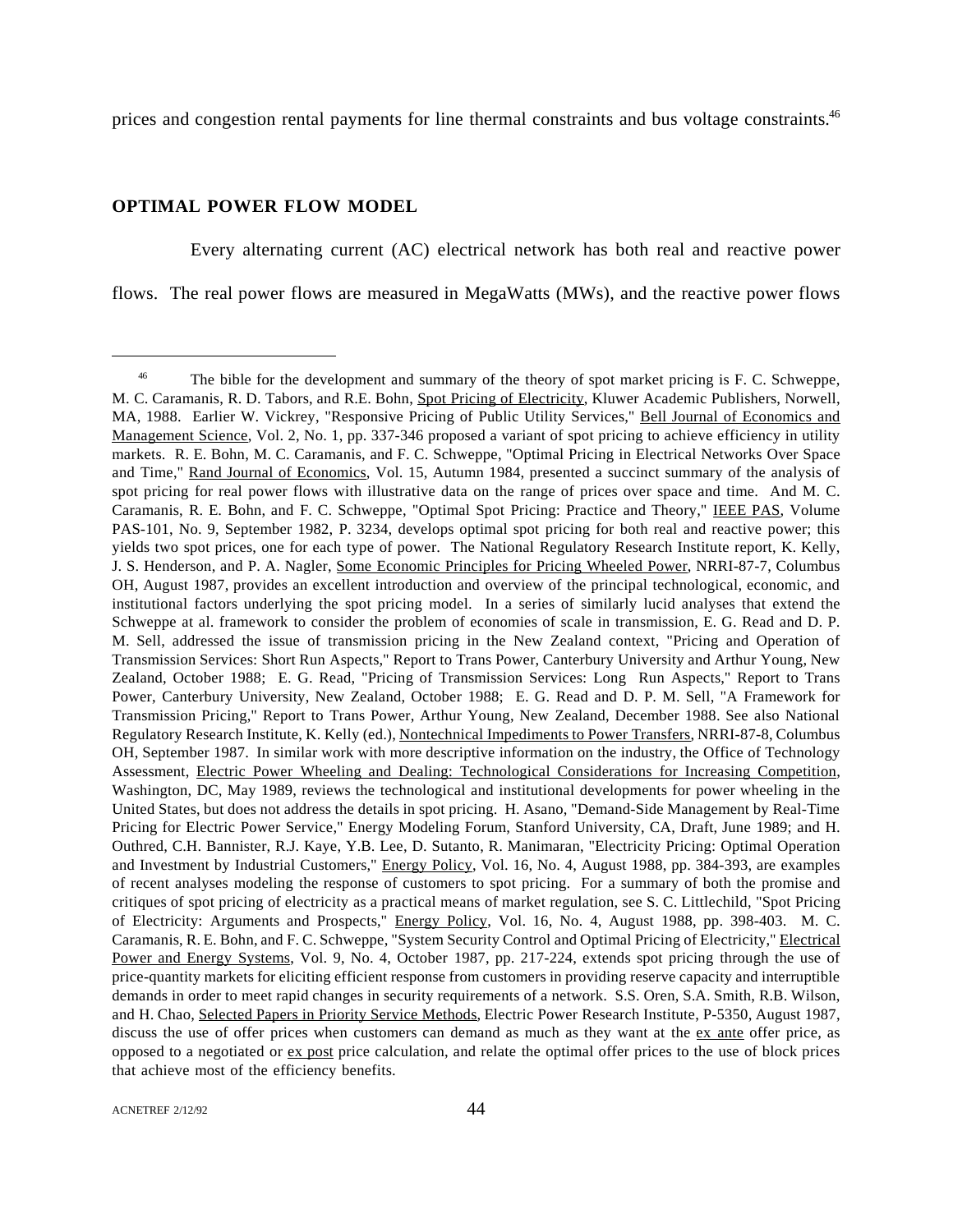are measured in MegaVoltAmperesReactive (MVARs). The VAR is the product of voltage and current, which is the same unit as the watt; the notational difference is maintained to distinguish between real and reactive power.

The flow of power in an AC electric network can be described by a system of equations known as the AC load flow model.<sup>47</sup> Let:

- $n_B$  = Number of buses,
- $n_L$  = Number of transmission lines, with each line having resistance  $R_k$ , reactance  $X_k$ , and shunt capacitance  $Bcap_k$  for the  $\pi$ -equivalent representation of line  $k<sub>1</sub><sup>48</sup>$
- $y_P = g_P d_P = n_B-1$  vector of real power bus injections, i.e. generation minus demand,
- $y_{Q} = g_{Q} d_{Q} = n_{B} 1$  vector of reactive power bus injections, i.e. generation minus demand,
- $\delta$  = n<sub>B</sub>-1 Vector of voltage angles relative to the swing bus, where by definition  $\delta_{\rm s}=0$ ,
- $V =$  n<sub>B</sub>-1 Vector of voltage magnitudes, where by assumption the voltage at the swing bus,  $V_s$ , is exogenous.

<sup>&</sup>lt;sup>47</sup> The notation here follows the development of the "DC" Load Flow model in F. C. Schweppe, M. C. Caramanis, R. D. Tabors, and R.E. Bohn, Spot Pricing of Electricity, Kluwer Academic Publishers, Norwell, MA, 1988, Appendices A and D. The DC Load flow refers to the real power half of the nonlinear AC load flow model. Under the maintained assumptions, there is a weak link between the reactive power and real power halves of the full problem. And the real power flow equations have the same general form as the direct current flow equations in a purely resistive network; hence the name "DC Load Flow." Similar linear approximations are available for the reactive power flow, but the approximation is poor in a heavily loaded system. Hence, if in addition to real power flow, voltage constraints and the associated reactive power are important, then we require the full AC model and spot pricing theory as in M. C. Caramanis, R. E. Bohn and F.C. Schweppe, "Optimal Spot Pricing: Practice and Theory," IEEE Transactions on Power Apparatus and Systems, Vol. PAS-101, No. 9, September 1982.

For a development of the  $\pi$ -equivalent representation of a transmission line, see A. R. Bergen, Power Systems Analysis, Prentice Hall, Englewood Cliffs, New Jersey, 1986, chapter 4. Here we follow Wood and Wollenberg in representing Bcap as one-half the total line capacitance in the  $\pi$ -equivalent representation. See also H. H. Skilling, Electric Transmission Lines, McGraw Hill, New York, 1951, pp. 126-133.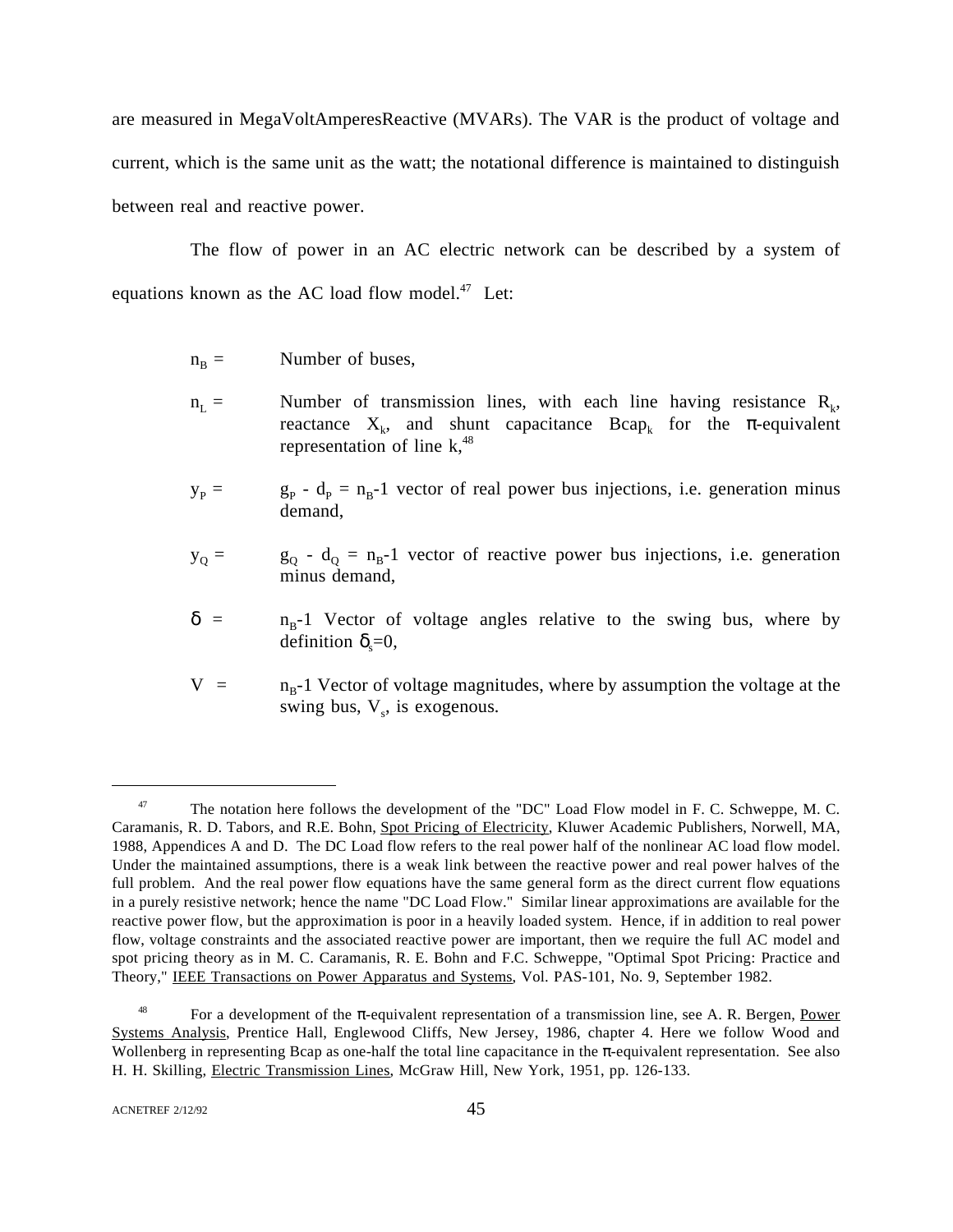Define $49$ 

$$
G_k = \qquad \qquad R_k / (R_k^2 + X_k^2),
$$

and

$$
\Omega_{k} = X_{k}/(R_{k}^{2} + X_{k}^{2}),
$$
  
\n
$$
z_{Pijk} =
$$
 Real power (MWs) flowing from Bus i to Bus j along line k, and  
\n
$$
z_{Qijk} =
$$
Reactive power (MVARS) flowing from Bus i to Bus j along line k.

Then

$$
z_{\text{Pijk}} = G_{k} [V_{i}^{2} - V_{i} V_{j} \cos(\delta_{i} - \delta_{j})] + \Omega_{k} V_{i} V_{j} \sin(\delta_{i} - \delta_{j}), \qquad (1)
$$

and

$$
z_{0ijk} = \Omega_k [V_i^2 - V_i V_j \cos(\delta_i - \delta_j)] - G_k V_i V_j \sin(\delta_i - \delta_j) - V_i^2 B \cos \beta_k
$$
 (2)

Given these flows on the lines, conservation of power at each bus requires that the net power injections balance the summation of the flows in and out of each bus. Hence under our sign conventions and summing over every link connected to bus i, we have

<sup>&</sup>lt;sup>49</sup> Here the notation follows Schweppe et al., but in Wood and Wollenberg and others there is a different sign convention for  $\Omega_k$ . Also note that  $V_i$  is the magnitude of the complex voltage at bus i, not the complex voltage itself. Finally, we use y to denote the net loads at the buses. This should not be confused with the complex admittance matrix, often denoted as Y, which is composed of the elements of G and  $Ω$ .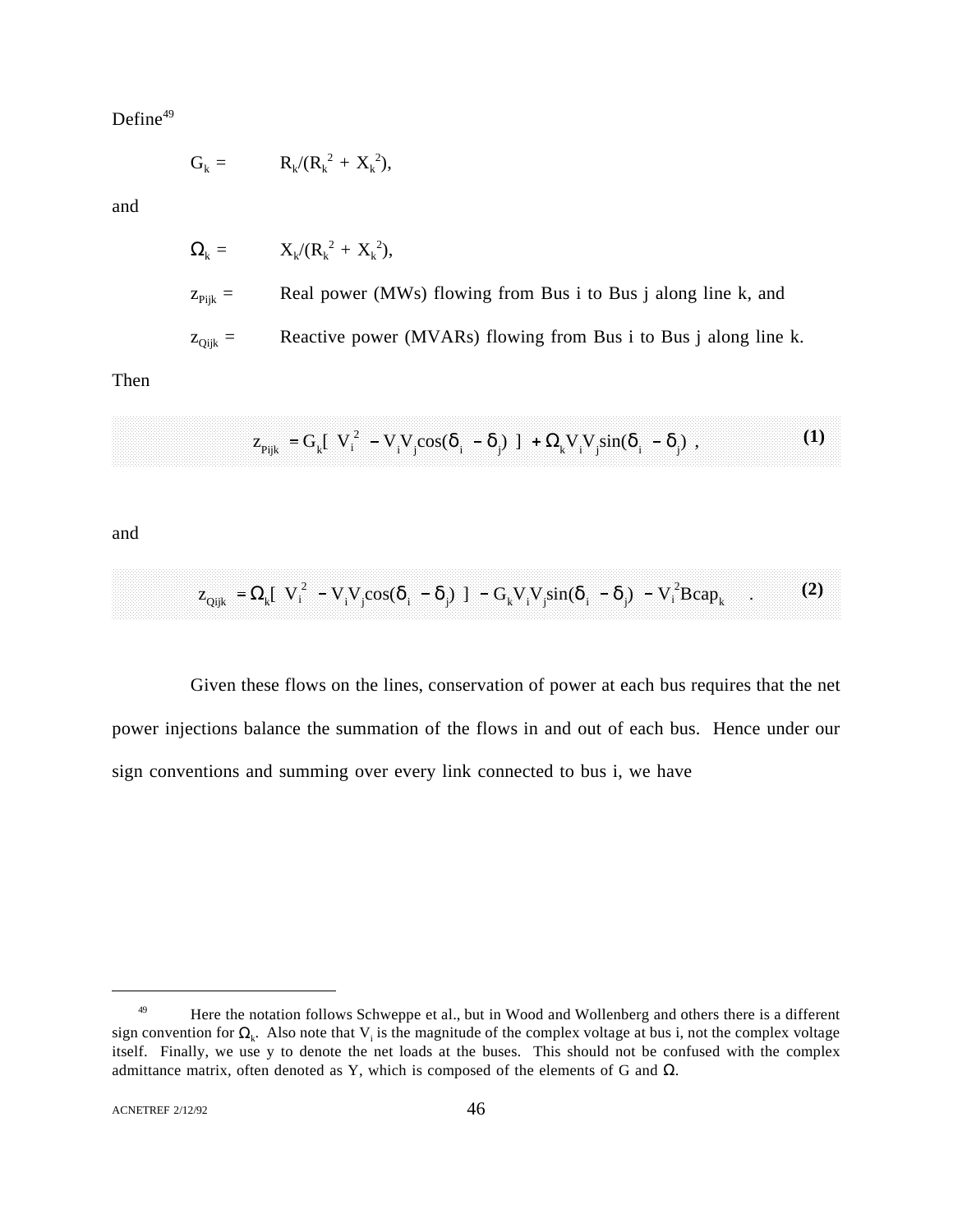$$
y_{p_1} = \sum_{j,k} z_{p_{ijk}}
$$
, and  
 $y_{Q_i} = \sum_{j,k} z_{Qijk}$  (3)

Recognizing that the individual flows can be expressed in terms of the angles and voltages, we obtain the relation between net loads, phase angles and voltage magnitudes:

$$
\begin{bmatrix} y_{p} \\ y_{Q} \end{bmatrix} = \begin{bmatrix} y_{p}(\delta, V) \\ y_{Q}(\delta, V) \end{bmatrix} = Y(\delta, V) .
$$
 (4)

This system can be inverted to obtain the relation between the phase angles, voltage magnitudes and the net power loads.

$$
\begin{bmatrix} \delta \\ V \end{bmatrix} = \begin{bmatrix} J_{\delta}(y_{P}, y_{Q}) \\ J_{V}(y_{P}, y_{Q}) \end{bmatrix} = J(y_{P}, y_{Q}) \text{ and}
$$
\n
$$
\nabla J = \begin{bmatrix} \nabla J_{\delta P} & \nabla J_{\delta Q} \\ \nabla J_{VP} & \nabla J_{VQ} \end{bmatrix} = \begin{bmatrix} \nabla y_{P\delta} & \nabla y_{PV} \\ \nabla y_{Q\delta} & \nabla y_{QV} \end{bmatrix}^{-1} = \nabla Y^{-1}.
$$
\n(5)

The power flow entering a line differs from the power leaving the line by the amount of the losses on the line. Typically the real power losses will be a small fraction of the total flow and it is common to speak of the average power flow on the line. For completeness we define both the real and reactive average power flows in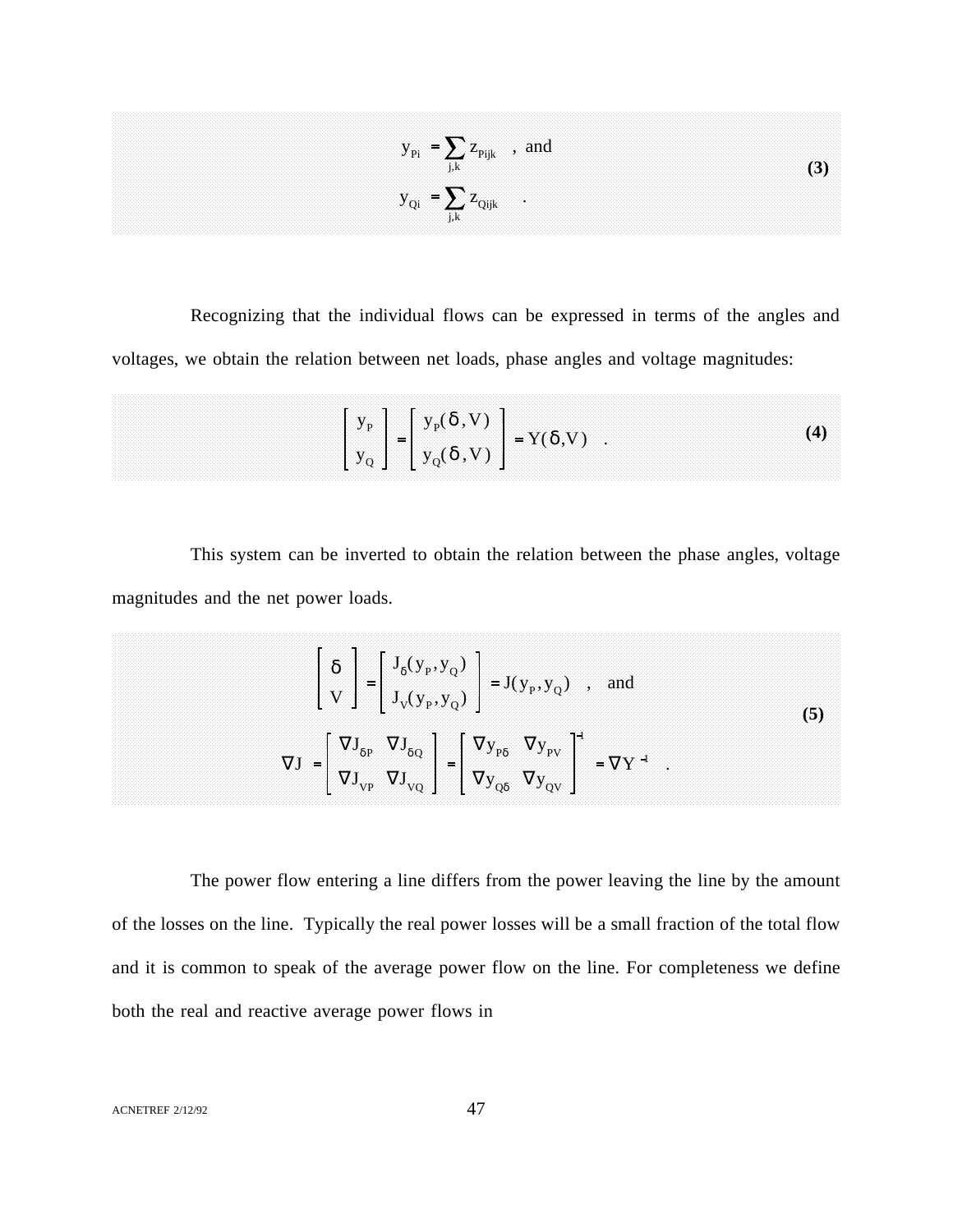$$
z_{p_k} = (z_{p_{ijk}} - z_{p_{jik}})/2 ,
$$
  
\n
$$
= G_k (V_i^2 - V_j^2)/2 + \Omega_k V_j \sin(\delta_i - \delta_j) ,
$$
 and  
\n
$$
z_{Qk} = (z_{Qijk} - z_{Qjik})/2 ,
$$
  
\n
$$
= \Omega_k (V_i^2 - V_j^2)/2 - G_k V_j V_j \sin(\delta_i - \delta_j) - (V_i^2 - V_j^2) \text{Bcap}_k/2 .
$$
 (6)

We can use (5) and (6) to determine the link between the power flows on the lines and the net loads at the buses:

$$
z = \begin{bmatrix} z_{P}(\delta, V) \\ z_{Q}(\delta, V) \end{bmatrix} = \begin{bmatrix} z_{P}(J(y_{P}, y_{Q})) \\ z_{Q}(J(y_{P}, y_{Q})) \end{bmatrix} = \begin{bmatrix} K_{P}(y_{P}, y_{Q}) \\ K_{Q}(y_{P}, y_{Q}) \end{bmatrix} = K(y_{P}, y_{Q}) ,
$$
  
and  

$$
\nabla K = \begin{bmatrix} \nabla K_{P} \\ \nabla K_{Q} \end{bmatrix} = \begin{bmatrix} \nabla z_{P} \nabla J \\ \nabla z_{Q} \nabla J \end{bmatrix} = \begin{bmatrix} \nabla z_{P} \nabla Y \\ \nabla z_{Q} \nabla Y \end{bmatrix}
$$
 (7)

Real losses on line k are given by

$$
l_{Pk} = z_{Pijk} + z_{Pjik} \qquad .
$$

Hence, in terms of the angles and voltages we have

$$
l_{p_k}(\delta,V) = \ G_k[V_i^2 + V_j^2 - 2V_iV_jcos(\delta_i - \delta_j)] \ .
$$

Similarly, reactive power losses are

$$
l_{Qk} = z_{Qijk} + z_{Qjik} \quad ,
$$

or

$$
l_{Qk}(\delta,V) = \Omega_k[V_i^2 + V_j^2 - 2V_iV_j\cos(\delta_i - \delta_j)] - (V_i^2 + V_j^2)Bcap_k.
$$

Summing over all lines gives total losses as

ACNETREF 2/12/92 48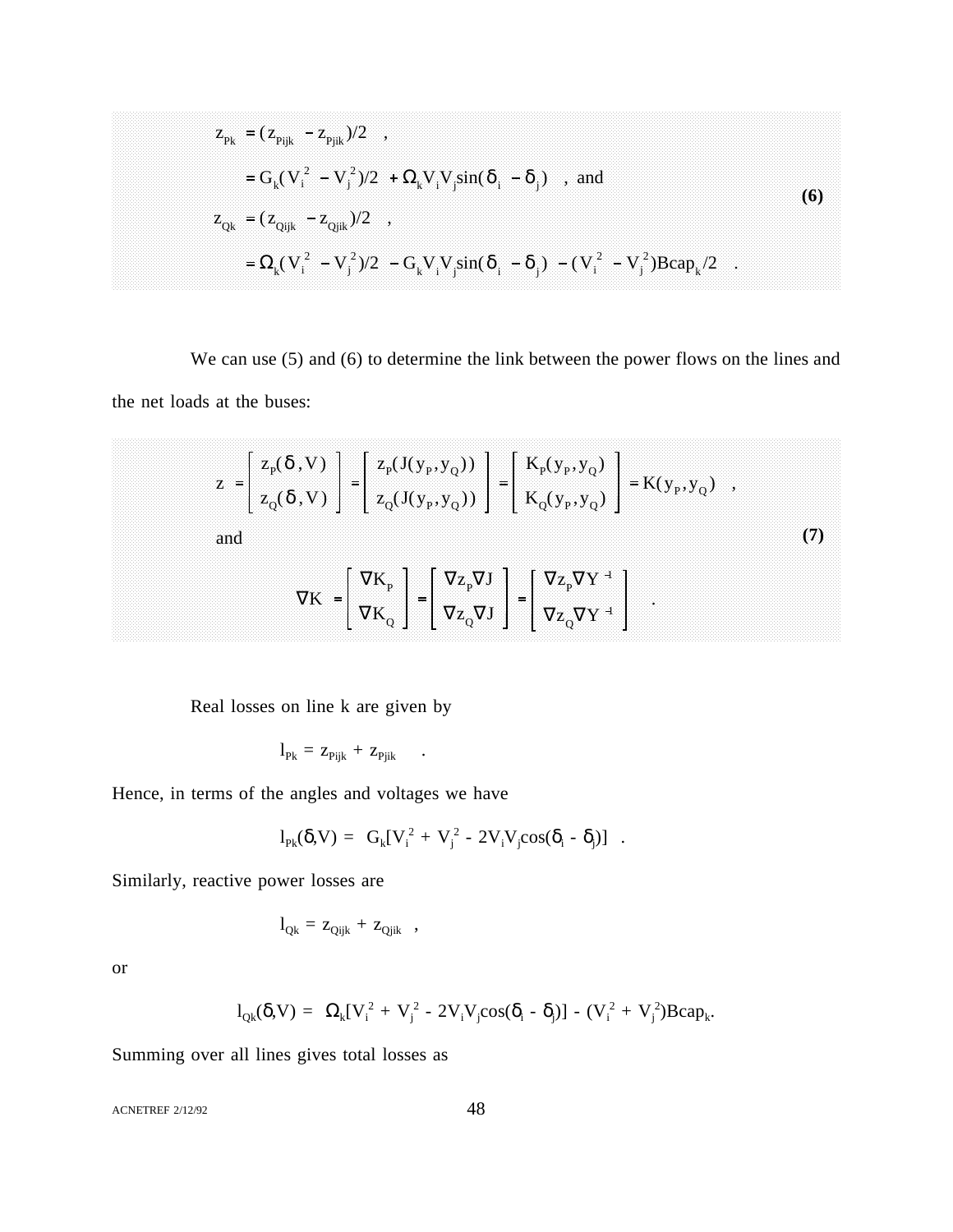$$
\begin{bmatrix} L_{\rm p} \\ L_{\rm Q} \end{bmatrix} = \begin{bmatrix} \sum_{\rm k} l_{\rm pk}(\delta, V) \\ \sum_{\rm k} l_{\rm Qk}(\delta, V) \end{bmatrix} = \begin{bmatrix} l_{\rm p}(J(y_{\rm p}, y_{\rm Q})) \\ l_{\rm Q}(J(y_{\rm p}, y_{\rm Q})) \end{bmatrix} = \begin{bmatrix} L_{\rm p}(y_{\rm p}, y_{\rm Q}) \\ L_{\rm Q}(y_{\rm p}, y_{\rm Q}) \end{bmatrix},
$$
\n(8)

\nand

\n
$$
\nabla L = \nabla I \nabla J = \nabla I \nabla Y^{-1}.
$$

Finally, conservation of power determines the required generation at the swing bus,  $g_{P_s}$  and  $g_{Os}$ , as

$$
g_{p_s} = L_p(y_p, y_Q) - e^{y}y_p
$$
, and  
\n $g_{Q_s} = L_Q(y_p, y_Q) - e^{y}y_Q$ , (9)

where e is a unity column vector,  $e^t = (1 \ 1 \ ... \ 1)$ .

The relationships in (1) through (9) are Kirchoff's Laws which define the AC load flow model in terms convenient for our subsequent characterization of the optimal dispatch problem. Given the configuration of the network consisting of the buses, lines, resistances and reactances, the load flow equations define the relationships among (i) the net inputs at each bus, (ii) the voltage magnitudes, and (iii) the flows on the individual lines.

The optimal dispatch problem is to choose the loads, typically by controlling the dispatch of power plants, in order to achieve the maximum net benefits. For our present purposes we define abstract benefit and cost functions. For simplicity, assume no direct cost of generating reactive power. Further, we assume that for the current conditions the system operating constraints can be characterized as limits on the average power flows through the lines,  $z_{MVAmax}$ ,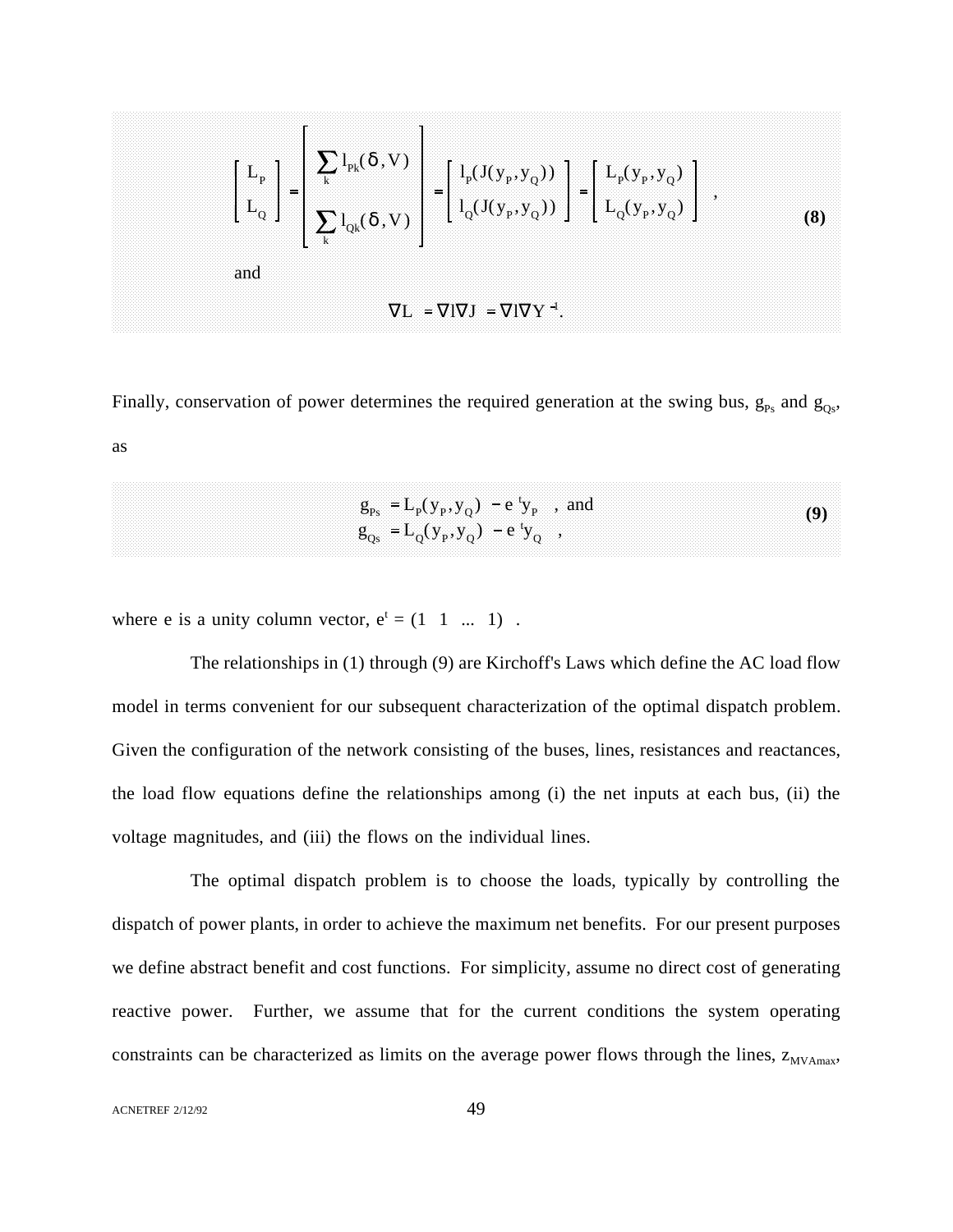limits on the voltage magnitudes at the buses,  $V_{max}$  and  $V_{min}$ , and Kirchoff's laws.<sup>50</sup>

Hence, the generic optimal dispatch problem is: $51$ 

Max Benefits $(d_p, d_q)$  - Cost $(g_p, g_{p_s})$  $d_p, g_p, d_0, g_0, g_{Ps}, g_{Os}, z_p, z_0, V$ s.t. Conservation of Power  $e^{t}(g_{p}-d_{p}) + g_{p_{s}} - L_{p}(g_{p}-d_{p},g_{Q}-d_{Q}) = 0,$  $e^{t}(g_{Q}-d_{Q}) + g_{Qs} - L_{Q}(g_{P}-d_{P},g_{Q}-d_{Q}) = 0,$ Kirchoff's Laws -  $K_P(g_P - d_P, g_Q - d_Q)$  +  $z_P$  = 0, -  $K_Q(g_P - d_P, g_Q - d_Q)$  +  $z_Q$  = 0, -  $J_V(g_P - d_P, g_Q - d_Q)$  + V = 0, System Operating Limits

|                                      | $Z_P$ $Z_P$ + $Z_Q$ $Z_Q$<br><b>Generator Limits</b> | $\leq$ Z <sub>MVAmax</sub> ,<br>$\leq V_{\text{max}}$<br>$\geq V_{min}$ |
|--------------------------------------|------------------------------------------------------|-------------------------------------------------------------------------|
| $F(g_P, g_Q)$<br>$f(g_{Ps}, g_{Os})$ |                                                      | $\leq 0$ ,<br>$\leq 0$                                                  |

For convenience later, this generic formulation of the optimal dispatch (or optimal power flow) problem treats the line flows and bus voltages as variables, but of course these are fully determined by the net loads and Kirchoff's laws. Given the optimal solution to the dispatch

<sup>&</sup>lt;sup>50</sup> Here  $z_{MVAmax}$  is the vector of squares of the MVA limits for each line. Using the dot product notation for two vectors, x and y, x⋅ y is the vector with element by element multiplication. Hence  $z_p$ ⋅  $z_p$  +  $z_Q$ ⋅  $z_Q$  is the vector of the squares of the individual MVAs on each line.

 <sup>51</sup> For example, this is essentially the formulation in M. C. Caramanis, R. E. Bohn and F.C. Schweppe, "Optimal Spot Pricing: Practice and Theory," IEEE Transactions on Power Apparatus and Systems, Vol. PAS-101, No. 9, September 1982; the principal difference is in imposing the thermal limit not just on the real power flow, but on the total MVA flow to account for the total thermal impact. See J. Feinstein, J. Tscherne, and M. Koenig, "Reactive Load and Reserve Calculation in Real-Time Computer Control System," IEEE Computer Applications in Power, Vol. 1, No. 3, July 1988, pp. 22-26, for a discussion of the generator capability curve tradeoffs, F and f, between real and reactive power.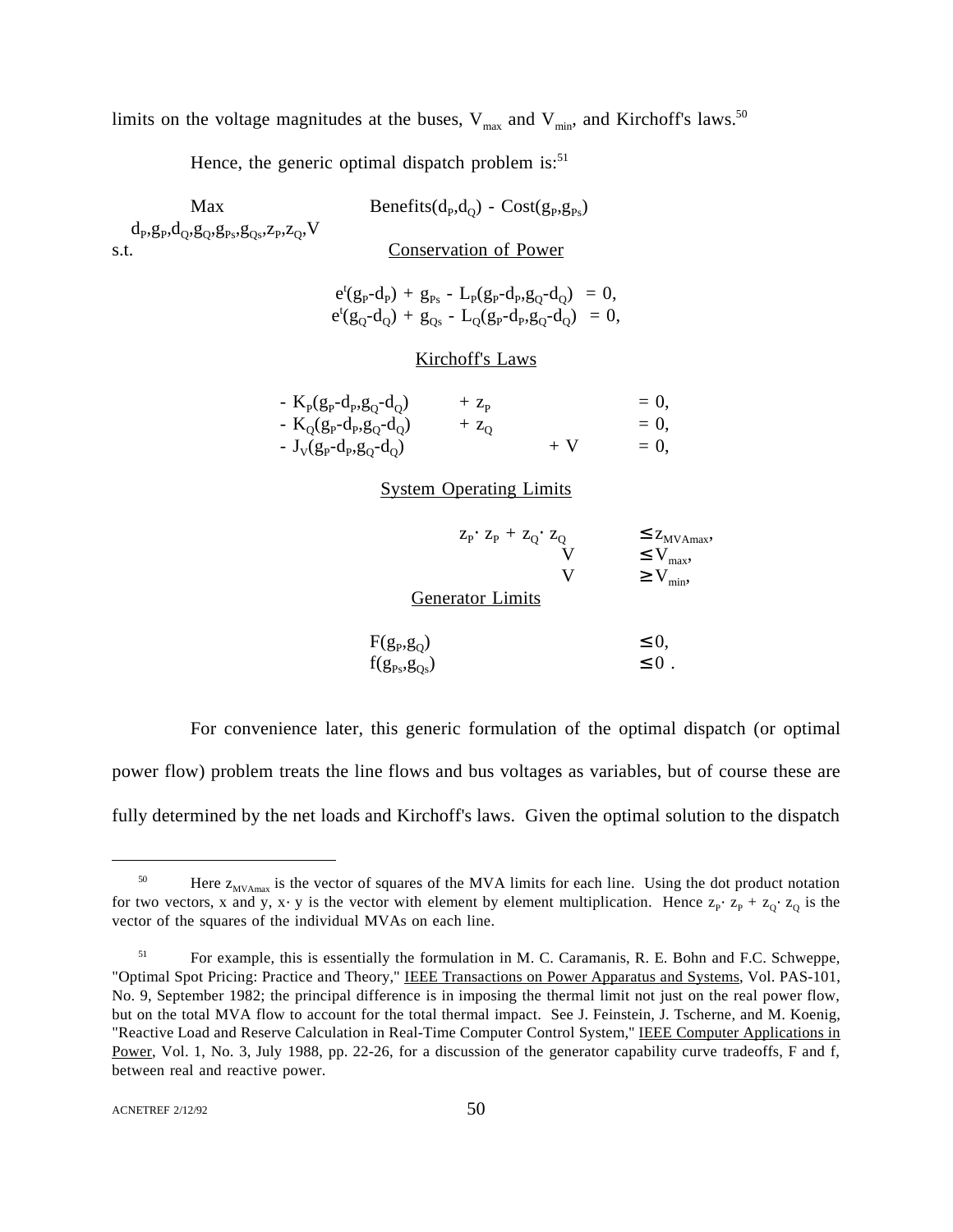problem, there is an associated pricing problem that connects marginal costs, congestion, and the marginal benefits or equilibrium prices.

### **A PRICING MODEL**

Under the usual regularity assumptions, the solution to the optimal dispatch problem is also a solution to a linearized approximation of the same problem.<sup>52</sup> The resulting linear program provides a convenient transition for characterizing the optimal prices. Hence, given the solution to the optimal dispatch problem, we can describe ex post the relationships among the prices.

Suppose the optimal solution is given by  $d_p^*$ ,  $g_p^*$ ,  $d_Q^*$ ,  $g_Q^*$ ,  $g_{p_s}^*$ ,  $g_{Q_s}^*$ ,  $z_p^*$ ,  $z_q^*$ , and V<sup>\*</sup>. Define  $p<sub>p</sub>$  and  $p<sub>Q</sub>$  as the prices, taken as the derivatives of the benefit function; c and c<sub>s</sub> as the direct marginal costs of production; w as the cost of the least expensive generation left idle; and  $\Delta g_{\rm p}$ <sup>\*</sup>=0, as the output for these unused plants. With all derivatives evaluated at the optimal solution, the optimal dispatch is also a solution of the linearized version of the optimal dispatch problem in (10) and its dual in  $(11).$ <sup>53</sup>

<sup>&</sup>lt;sup>52</sup> Some constraint qualification is required. Since the functions are all differentiable, independence of the gradients would suffice. For example, see D. G. Luenberger Introduction to Linear and Nonlinear Programming, Addison-Wesley Publishing Company, Reading MA, 1973, p. 223.

<sup>&</sup>lt;sup>53</sup> The use of the linear programming framework is convenient in the case of multiple optimal solutions for the dual variables. However, this approach is equivalent to analysis of the first order Kuhn-Tucker conditions for the constrained optimization problem, as in Caramanis et al., 1982, for the derivation of spot-prices. For a related application of such sensitivity analysis, see P.R. Gribik, D. Shirmohammadi, S. Hao, and C. Thomas, "Optimal Power Flow Sensitivity Analysis," IEEE 90 WM 231-1 PWRS, February 4, 1990. Or see D. Ray, A Cost Analysis of Wheeling in the Electric Utility Industry, PhD. Dissertation (Business), University of Wisconsin-Madison, 1987, for an application of first-order sensitivity analysis to calculate marginal costs.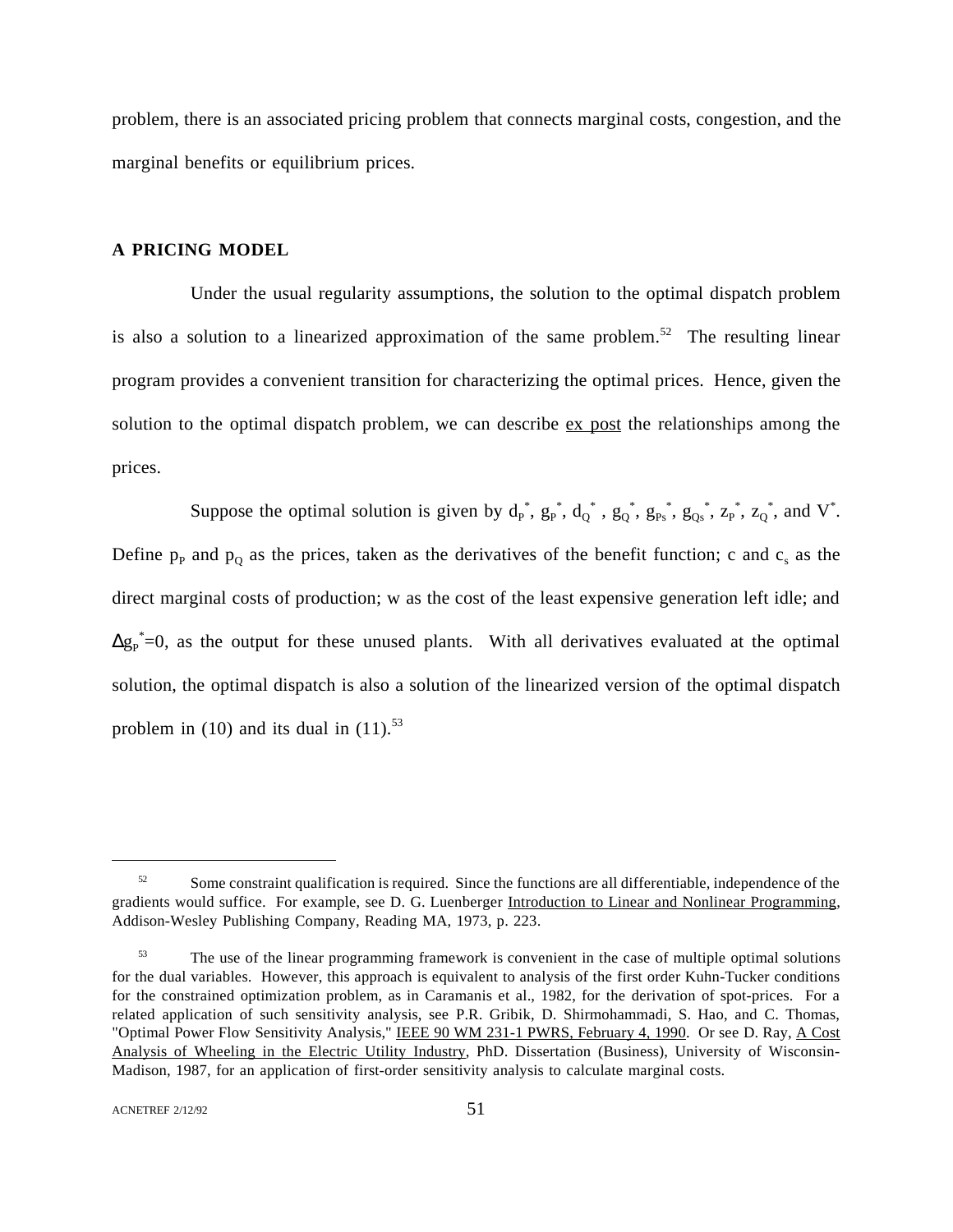$$
\begin{array}{llll} \text{Max} & p_{P}{}^{i}d_{P} - c \, {}^{i}g_{P} - w \, {}^{i}\Delta g_{P} + p_{Q}{}^{i}d_{Q} - c_{s}g_{Ps} \\ & \Delta g_{Ps} \geq 0 \\ & g_{P} , d_{P} , g_{Q} , d_{Q} , g_{Ps} , g_{Qs} , z_{P} , z_{Q} , V \\ & s.t & \\ & e \, {}^{i}(g_{P} \cdot d_{P} \cdot \Delta g_{P} ) \cdot g_{Ps} \cdot \nabla L_{PP}(g_{P} \cdot d_{P} \cdot \Delta g_{P} ) \cdot \nabla L_{PQ}(g_{Q} \cdot d_{Q}) = L_{P}{}^{*} \cdot \nabla L_{PP} y_{P}{}^{*} \cdot \nabla L_{PQ} y_{Q}{}^{*} \quad : & \sigma_{P} \\ & e \, {}^{i}(g_{Q} \cdot d_{Q}) \cdot g_{Qs} \cdot \nabla L_{QP}(g_{P} \cdot d_{P} \cdot \Delta g_{P}) \cdot \nabla L_{QQ}(g_{Q} \cdot d_{Q}) = L_{Q}{}^{*} \cdot \nabla L_{QP} y_{P}{}^{*} \cdot \nabla L_{QQ} y_{Q}{}^{*} \quad : & \sigma_{Q} \\ & \cdot \nabla K_{PP}(g_{P} \cdot d_{P} \cdot \Delta g_{P}) \cdot \nabla K_{PQ}(g_{Q} \cdot d_{Q}) \cdot \nabla_{P} = z_{P}{}^{*} \cdot \nabla K_{PP} y_{P}{}^{*} \cdot \nabla K_{PQ} y_{Q}{}^{*} \quad : & \theta_{P} \\ & \cdot \nabla K_{QP}(g_{P} \cdot d_{P} \cdot \Delta g_{P}) \cdot \nabla K_{QQ}(g_{Q} \cdot d_{Q}) \cdot \nabla_{Q} = z_{Q}{}^{*} \cdot \nabla K_{QP} y_{P}{}^{*} \cdot \nabla J_{VQ} y_{Q}{}^{*} \quad : & \theta_{Q} \\ & \cdot \nabla J_{Vp}(g_{P} \cdot d_{P} \cdot \Delta g_{P}) \cdot \nabla J_{VQ}(g_{Q} \cdot d_{Q}) \cdot \nabla = V \cdot \nabla J_{Vp} y_{P}{}^{*} \cdot \nabla J_{VQ} y_{Q}{}^{*} \quad : & \theta_{Q} \\ & g_{P} \leq g_{P}{}^{*} \
$$

The dual problem in (11) defines the value of congestion and other rents as determined

by the equilibrium prices and the solution of the optimal dispatch problem.

$$
\begin{array}{lll}\n\text{Min} & \sigma_{p}(L_{p}^{*}\text{-}\!\mathbf{V}L_{pp}\textbf{y}_{p}^{*}\text{-}\!\mathbf{V}L_{pQ}\textbf{y}_{Q}^{*}) + \sigma_{Q}(L_{Q}^{*}\text{-}\!\mathbf{V}L_{qp}\textbf{y}_{p}^{*}\text{-}\!\mathbf{V}L_{QQ}\textbf{y}_{Q}^{*}) \\
& \phi_{\mu},\sigma_{Q},\theta_{p},\theta_{Q},\theta_{V} & + \theta_{p}^{t}(z_{p}^{*}\text{-}\!\mathbf{V}K_{pp}\textbf{y}_{p}^{*}\text{-}\!\mathbf{V}K_{pQ}\textbf{y}_{Q}^{*}) + \theta_{Q}^{t}(z_{Q}^{*}\text{-}\!\mathbf{V}K_{QP}\textbf{y}_{p}^{*}\text{-}\!\mathbf{V}K_{QQ}\textbf{y}_{Q}^{*}) \\
& & \sigma_{p},\sigma_{Q},\theta_{p},\theta_{Q},\theta_{V} & + \theta_{V}^{t}(Y^{*}\text{-}\!\mathbf{V}_{yp}\textbf{y}_{p}^{*}\text{-}\!\mathbf{V}K_{pQ}\textbf{y}_{Q}^{*}) + \theta_{V}^{t}\textbf{g}_{p}^{*} + \mu_{Z_{M\text{M}_{M\text{max}}}^{t}\text{y}_{L_{M\text{max}}}^{t}\text{y}_{L_{M\text{max}}}^{t}\text{y}_{L_{M\text{min}}}^{*} \\
& & \sigma_{p}(e-\!\nabla L_{pp}^{*}) - \sigma_{Q}\nabla L_{QP}^{*}\text{-}\!\mathbf{V}K_{QP}^{*}\theta_{p} - \nabla K_{QP}^{*}\theta_{Q} - \nabla L_{VP}^{*}\theta_{V}\text{D}K_{QP}^{*}\text{D}W_{QP}^{*}\text{D}V_{QP}^{*}\text{D}V_{QP}^{*}\text{D}V_{QP}^{*}\text{D}V_{QP}^{*}\text{D}V_{QP}^{*}\text{D}V_{QP}^{*}\text{D}V_{QP}^{*}\text{D}V_{QP}^{*}\text{D}V_{QP}^{*}\text{D}V_{QP}^{*}\text{D}V_{QP}^{*}\text{D}V_{QP}^{*}\text{D}V_{QP}^{*}\text{D}V_{QP}^{*}\text{D}V_{QP}^{*}\text{D}V_{QP}^{*}\text{D}V_{QP}^{*}\text{D
$$

This dual problem lends itself to a number of simplifications that must hold for the optimal solution.

ACNETREF 2/12/92 52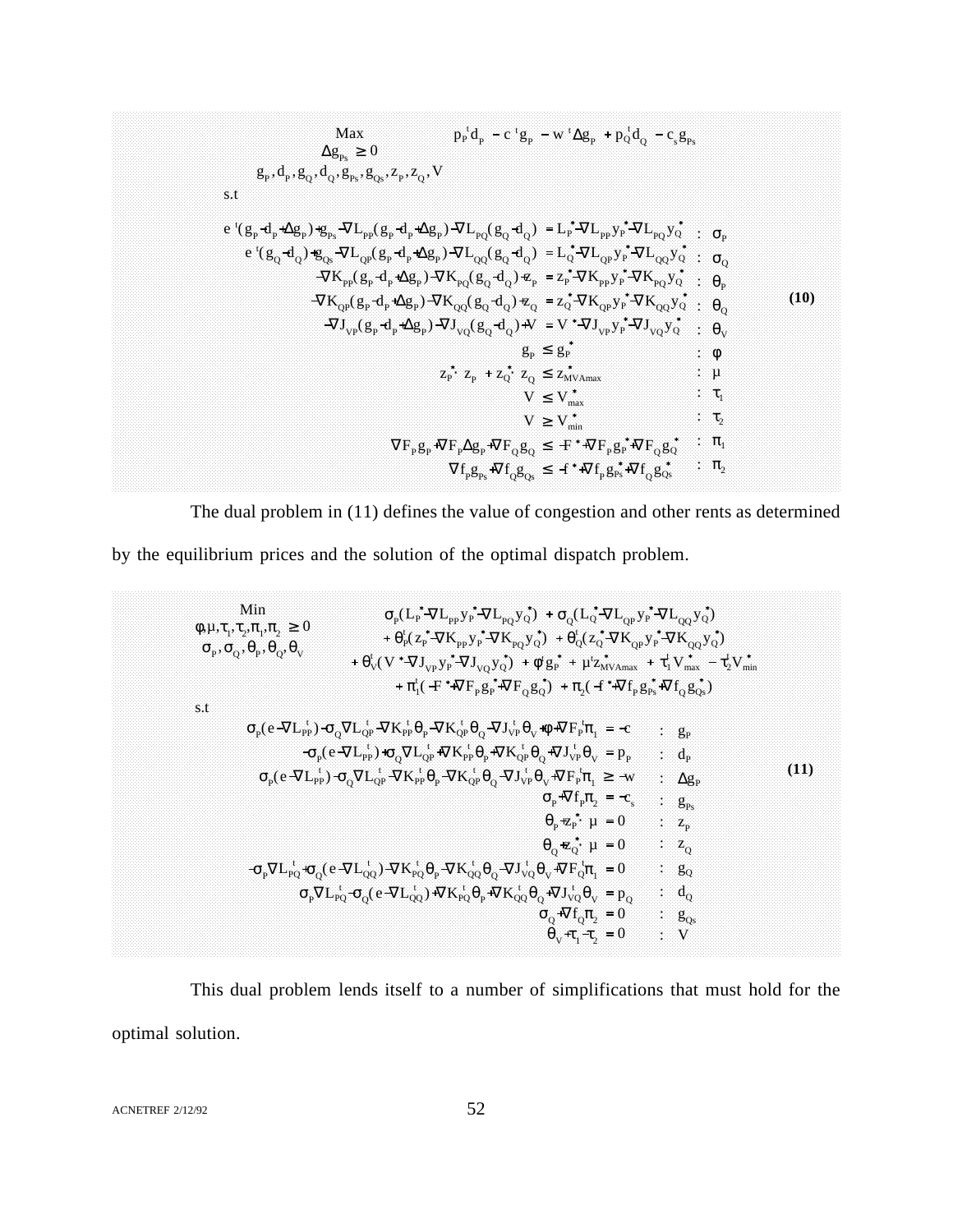Define the bus swing prices as

|         | $p_{Ps} = \sigma_{P}$ ,                                  |      |
|---------|----------------------------------------------------------|------|
| From    | $p_{Qs} = -\sigma_Q$ .                                   |      |
|         | $\theta_{\rm p}$ + $z_{\rm p}$ , $\mu$ = 0,              | (12) |
|         | $\theta_0$ + $z_0^*$ , $\mu$ = 0, and                    |      |
|         | $\theta_{\rm v}$ + $\tau_{\rm i}$ + $\tau_{\rm o}$ = 0 , |      |
| we have | $\theta_{\rm p}$ = $z_{\rm p}$ $\mu$ ,                   |      |
|         | $\theta_0 = -z_0$ ; $\mu$ , and                          |      |
|         | $\theta_{\rm v}$ = $-(\tau_{1} - \tau_{2})$ .            |      |

Given these reductions, we can derive the equilibrium link between the real and reactive power prices at the buses.

From

$$
\sigma_{p}(e\text{-}VL_{pp}^{+})\text{H}_{Q}V L_{QP}^{+}\text{-}NK_{PP}^{+}\theta_{p}\text{-}NK_{QP}^{+}\theta_{Q}\text{-}V J_{VP}^{+}\theta_{V}=p_{p}\ ,\newline\sigma_{p}(e\text{-}VL_{pp}^{+})\text{-} \sigma_{Q}V L_{QP}^{+}\text{-}NK_{PP}^{+}\theta_{p}\text{-}VK_{QP}^{+}\theta_{Q}\text{-}V J_{VP}^{+}\theta_{V}\text{-}NF_{p}^{+}\pi_{1}\geq -w\ ,\newline\sigma_{p}V L_{PQ}^{+}\text{-} \sigma_{Q}(e\text{-}VL_{QQ}^{+})\text{-}NK_{PQ}^{+}\theta_{p}\text{-}NK_{QQ}^{+}\theta_{Q}\text{-}VI_{VQ}^{+}\theta_{V}=p_{Q}\ ,\newline\sigma_{p}V L_{PQ}^{+}\text{-} \sigma_{Q}(e\text{-}VL_{QQ}^{+})\text{-}VK_{PQ}^{+}\theta_{p}\text{-}Y K_{QQ}^{+}\theta_{Q}\text{-}VI_{VQ}^{+}\theta_{V}\text{-}VF_{Q}^{+}\pi_{1}=0\ .\newline\tag{13}
$$

We have from the symmetry of the diagonal matrices  $\nabla F_p$  and  $\nabla F_q$  that

$$
\nabla F_{Q} \pi_1 = p_Q \quad \text{or} \quad \pi_1 = \nabla F_{Q}^{-1} p_Q \quad ,
$$

and therefore

$$
p_{p} - Mp_{Q} \leq w , \text{ where } M = \nabla F_{p} \nabla F_{Q}^{-1} .
$$

These links for the real and reactive power prices must hold for the dispatch to be optimal.

ACNETREF 2/12/92 53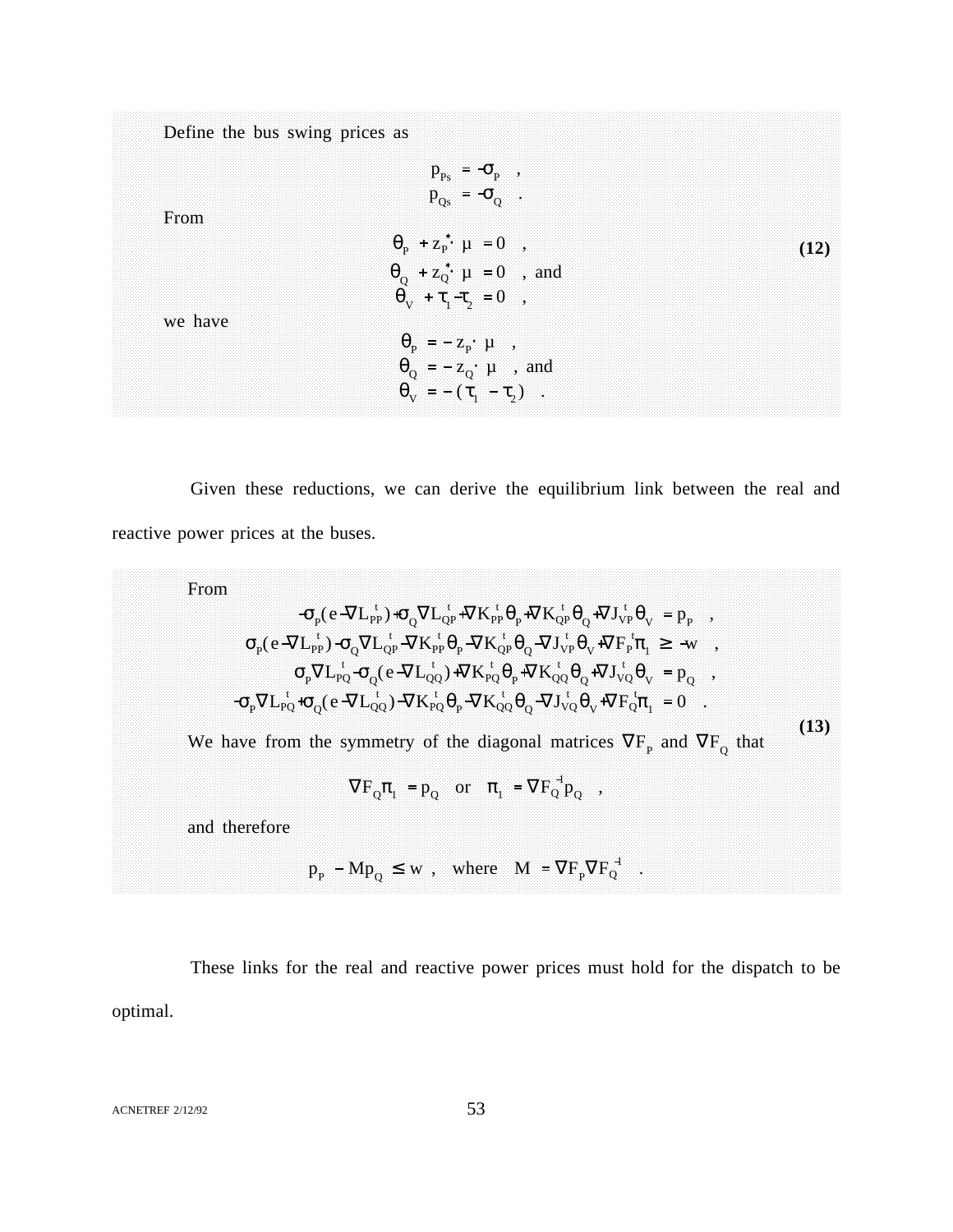Likewise, from the additional relation  
\n
$$
\sigma_{p}(e-\nabla L_{pp}^{t})-\sigma_{Q}\nabla L_{QP}^{t} - \nabla K_{pp}^{t}\theta_{p} - \nabla K_{QP}^{t}\theta_{Q} - \nabla J_{VP}^{t}\theta_{V} + \nabla F_{p}\pi_{1} = -c
$$
\nwe obtain  
\n
$$
p_{p} - c - Mp_{Q} = \phi \ge 0,
$$
\nor  
\n
$$
p_{p} - Mp_{Q} \ge c.
$$
\n(14)

Similarly, we can define the relationship between the real and reactive power prices at the swing bus.

From  
\n
$$
\sigma_{p} \cdot \nabla f_{p} \pi_{2} = -c_{s} , \text{ and}
$$
\n
$$
\sigma_{Q} \cdot \nabla f_{Q} \pi_{2} = 0 ;
$$
\nwe have  
\n
$$
\pi_{2} = \nabla f_{Q}^{-1} p_{Q_{S}} ,
$$
\nor  
\n
$$
p_{p_{S}} - mp_{Q_{S}} = c_{s} , \text{ where } m = \nabla f_{p} \nabla f_{Q}^{-1} .
$$
\n(15)

The objective function for the dual can be simplified further using the above definitions. From (11), the dual objective function is:

$$
\sigma_{p}(L_{p}^{*}\nabla L_{pp}y_{p}^{*}\nabla L_{pq}y_{Q}^{*}) + \sigma_{Q}(L_{Q}^{*}\nabla L_{QP}y_{p}^{*}\nabla L_{QQ}y_{Q}^{*}) \n+ \theta_{p}^{i}(z_{p}^{*}\nabla K_{pp}y_{p}^{*}\nabla K_{pq}y_{Q}^{*}) + \theta_{Q}^{i}(z_{Q}^{*}\nabla K_{QP}y_{p}^{*}\nabla K_{QQ}y_{Q}^{*}) \n+ \theta_{v}^{i}(V^{*}\nabla J_{vp}y_{p}^{*}\nabla J_{vQ}y_{Q}^{*}) + \phi_{Bp}^{i} + \mu^{i}z_{MV_{Amax}}^{*} + \tau_{1}^{i}V_{max}^{*} - \tau_{2}^{i}V_{min}^{*} \n+ \pi_{1}^{i}(F^{*}\nabla F_{p}g_{p}^{*}\nabla F_{Q}g_{Q}^{*}) + \pi_{2}(F^{*}\nabla F_{p}g_{p}^{*}\nabla F_{Q}g_{Q}^{*})
$$
\n(16)

Use the definition of the swing bus prices and eliminate the dual variables  $\phi$  and  $\pi$ . In addition, eliminate the nonbinding bounds on flows and voltages, for which the corresponding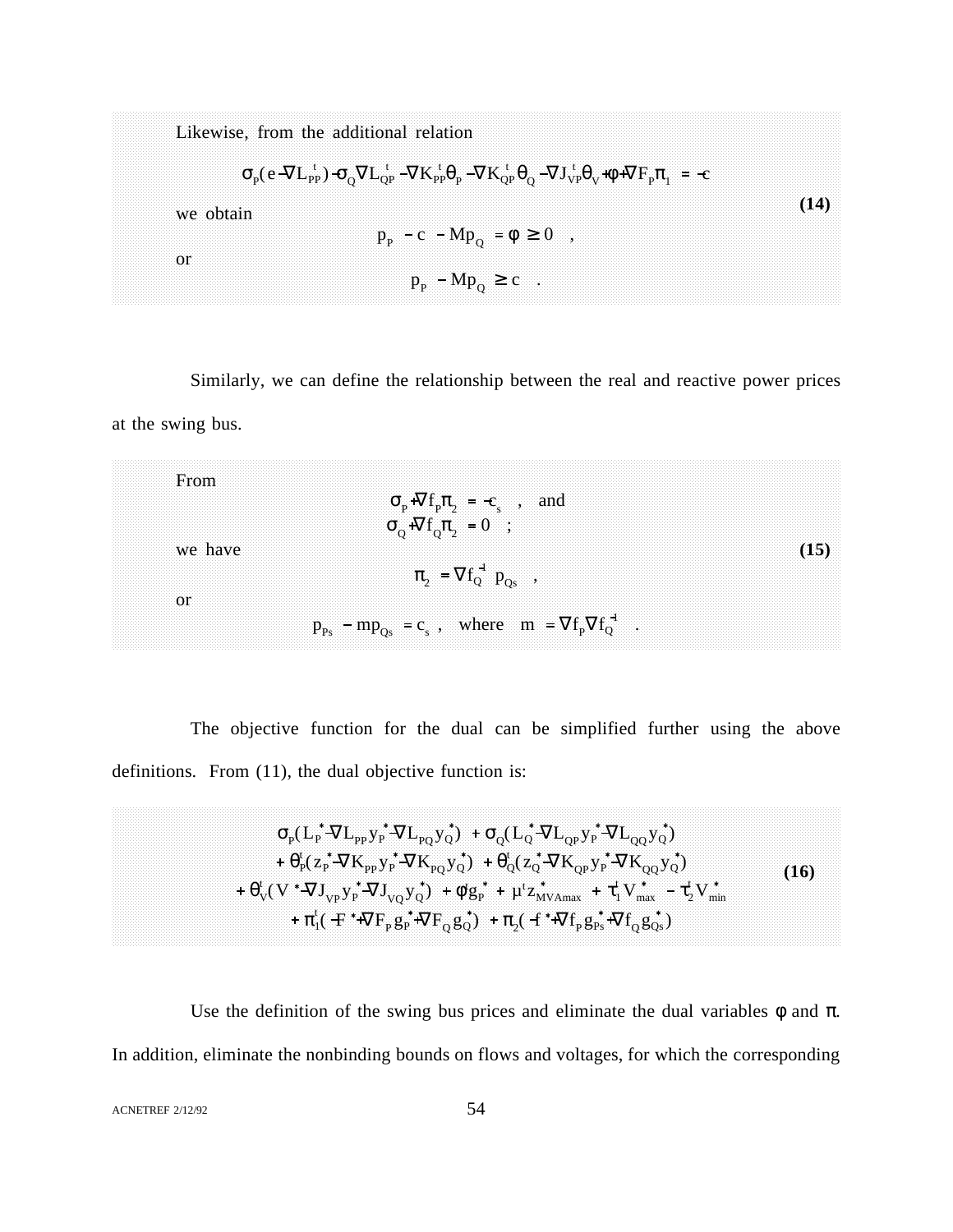dual variables  $\mu$  and  $\tau$  are zero. Here we introduce the notation  $\langle K \rangle$  to indicate the subset of matrix K for the appropriate binding constraints. By definition, for these constraints the bounds are equal to the corresponding flows and voltages. Hence we obtain the dual objective equal to

$$
p_{P_{S}}(\nabla L_{PP} y_{P}^{\dagger} + \nabla L_{PQ} y_{Q}^{\dagger} + P_{PQ_{S}}(\nabla L_{QP} y_{P}^{\dagger} + \nabla L_{QQ} y_{Q}^{\dagger} + L_{Q}^{\dagger})
$$
  
+ $<\mu$ > $<sup>*</sup> ( $\nabla K_{PP} y_{P}^{\dagger} + \nabla K_{PQ} y_{Q}^{\dagger}) + z_{Q}^{\dagger} (\nabla K_{QP} y_{P}^{\dagger} + \nabla K_{QQ} y_{Q}^{\dagger}) >+ $<\tau_{1} + \tau_{2}$ > $<\nabla J_{VP} y_{P}^{\dagger} + \nabla J_{VQ} y_{Q}^{\dagger}$   
+ $(p_{P} + c)^{t} g_{P}^{\dagger} + (p_{P_{S}} - c_{s}) g_{P_{S}}^{\dagger} + p_{Q}^{\dagger} g_{Q}^{\dagger} + p_{Q_{S}} g_{Q_{S}}^{\dagger}$  (17)$$ 

By the equality of the primal and dual objective functions, this optimal dual objective function must be equal to the optimal net benefits from (10). Hence, recognizing that  $\Delta g_{P}^{\dagger} = 0$ , we have

$$
p_{ps}(\nabla L_{pp} y_{p} \cdot \nabla L_{pq} y_{Q} \cdot L_{p}) + p_{QS}(\nabla L_{QP} y_{p} \cdot \nabla L_{QQ} y_{Q} \cdot L_{Q})
$$
  
+
$$
\langle \mu \rangle^{\prime} \langle z_{p} \cdot (\nabla K_{pp} y_{p} \cdot \nabla K_{pq} y_{Q}) + z_{Q}^{\prime} (\nabla K_{QP} y_{p} \cdot \nabla K_{QQ} y_{Q}) \rangle
$$
  
+
$$
\langle \tau_{1} \cdot \tau_{2} \rangle^{\prime} \langle \nabla J_{VP} y_{p} \cdot \nabla J_{VQ} y_{Q} \rangle
$$
  
+
$$
(p_{p} \cdot \tau)_{gp}^{\prime} \cdot \tau_{1}^{*} (p_{p_{s}} \cdot c_{p_{s}})_{gp_{s}^{*}} \cdot \tau_{1}^{*} (g_{Q} \cdot \tau_{Q_{s}} g_{Q_{s}} \cdot
$$
  
= 
$$
p_{p}^{\prime} d_{p} \cdot \tau_{Q}^{\prime} \cdot \tau_{1}^{*} + p_{Q}^{\prime} d_{Q}^{\tau} \cdot c_{s} g_{p_{s}} \quad .
$$
 (18)

This formulation in (18) lends itself to several immediate interpretations. The first line summarizes the difference between the marginal cost of losses, valued at the swing bus prices, and the average cost of the losses. Hence this is equal to the rent generated by the nonlinear loss function. The second line is the corresponding rent on the line flow and bus voltage constraints. This contribution to the dual problem provides the optimal pricing for congestion and will play a critical role in the decomposition of transmission prices.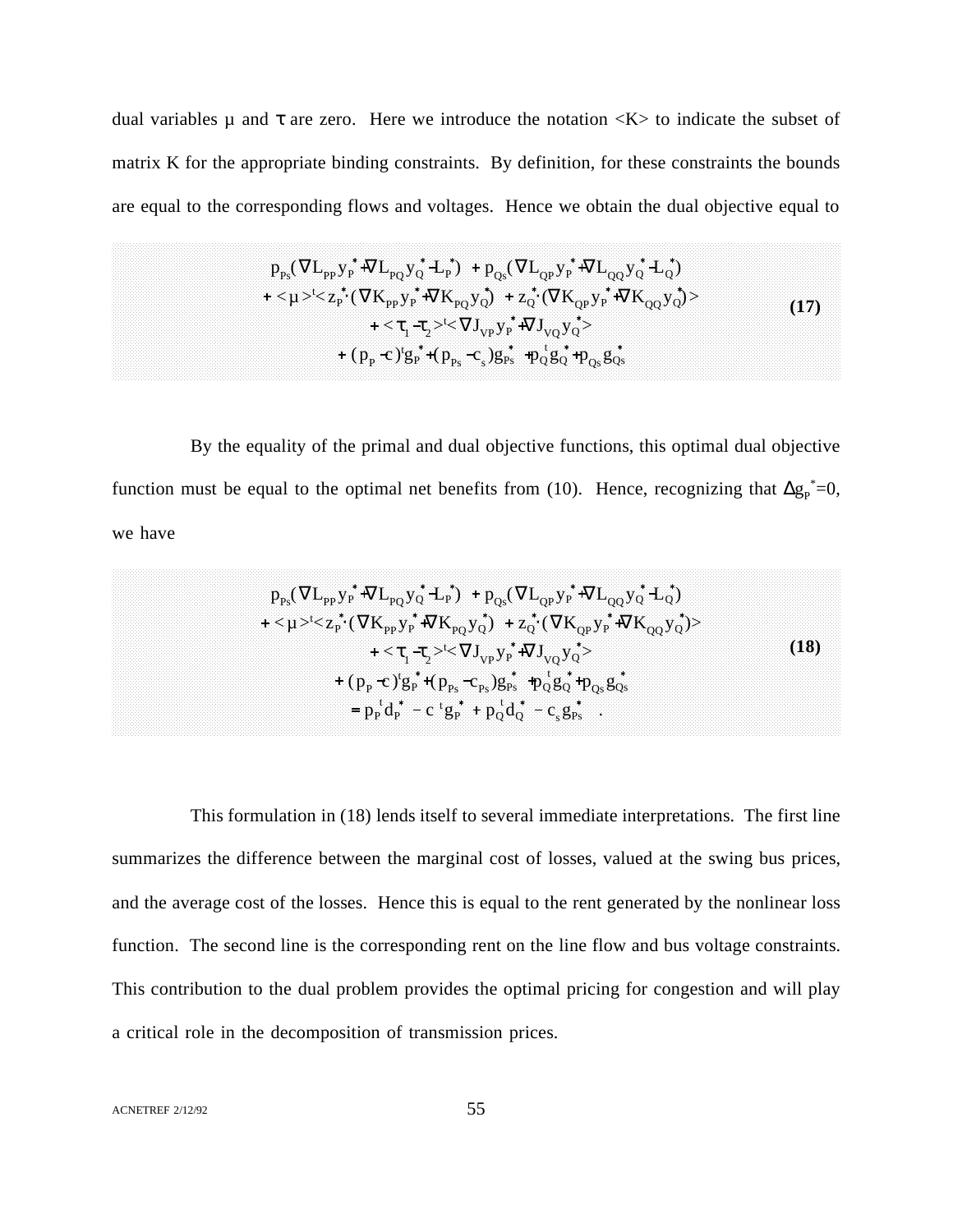The third line is the rent on generation whenever the average generation cost is less than the marginal cost. Finally, the last line is the net benefit measured at the marginal benefit prices and the actual cost of generation. This net benefit is equal to the producer surplus measured at the given output prices. Apparently this producer surplus can be decomposed into the rent on losses, the rent on system operation constraints, and the rent on generation.

An optimal solution must satisfy (18), and if the benefit function is the same as the area under the demand curve, then the optimal prices are the same as the equilibrium prices in a market. Ordinarily, we think of the problem as finding the optimal dispatch given the market prices, and we have shown that the minimum value of the rents is equal to the maximum of the producer surplus. In the present case, however, the ex post perspective is in determining a set of prices that would be consistent with the optimal dispatch. Note that any set of prices that satisfies the dual constraints will be an equilibrium set of prices for some benefit function.

In many cases there will be a unique solution to the constraints and therefore only one consistent set of prices. In the case of more than one feasible solution, we assume that we do not know the benefit function, but want to impute a workable set of prices. One goal might be to choose the prices p to minimize the resulting rents.<sup>54</sup> In the present instance, with the focus on transmission, there is a convenient simplification that chooses the prices to minimize the payments to the network for the rents on losses and congestion. If we subtract the rents on generation from both sides of (18), we obtain

 <sup>54</sup> Note that this is not the same minimization as in the dual problem, where the choice is over the dual variables given the marginal prices p.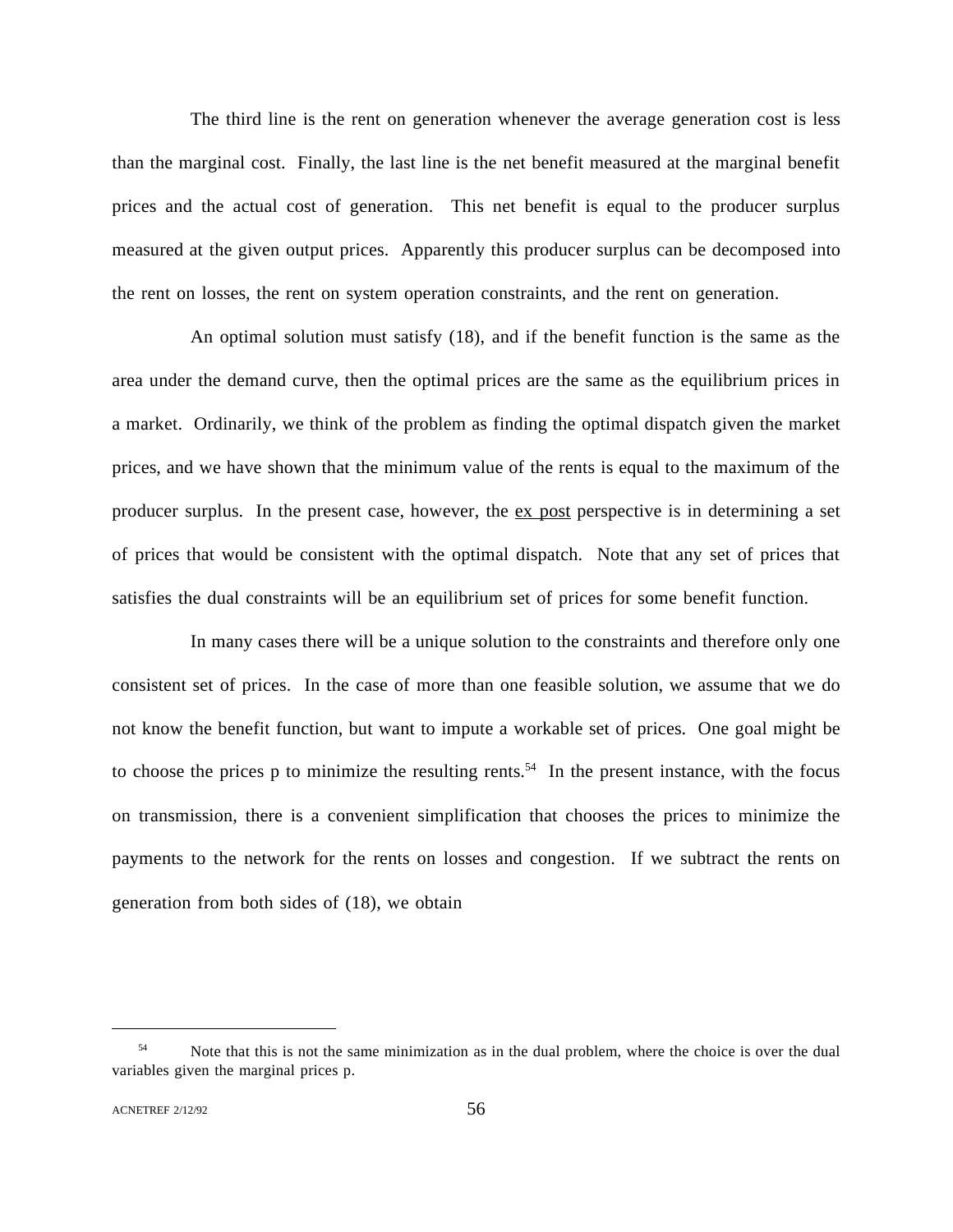$$
p_{p_{s}}(\nabla L_{pp} y_{p}^{*} + \nabla L_{p_{Q}} y_{Q}^{*} + p_{p}^{*}) + p_{Q_{s}}(\nabla L_{QP} y_{p}^{*} + \nabla L_{QQ} y_{Q}^{*} + p_{Q}^{*})
$$
  
+
$$
\langle \mu \rangle^{\langle} z_{p}^{*} (\nabla K_{pp} y_{p}^{*} + \nabla K_{pq} y_{Q}) + z_{Q}^{*} (\nabla K_{qp} y_{p}^{*} + \nabla K_{QQ} y_{Q}^{*}) \rangle
$$
  
+
$$
\langle \tau_{1} \cdot \tau_{2} \rangle^{\langle} \langle \nabla J_{pp} y_{p}^{*} + \nabla J_{VQ} y_{Q}^{*} \rangle
$$
  
= 
$$
-(p_{p_{s}} g_{p_{s}}^{*} + p_{Q_{s}} g_{Q_{s}}^{*} + p_{p}^{*} y_{p}^{*} + p_{Q}^{*} y_{Q}^{*})
$$
 (19)

If we choose to minimize the rents on transmission, therefore, this is the same as maximizing the value of net generation consistent with the constraints on the market equilibrium prices. Hence a final formulation of the problem of ex post calculation of the equilibrium prices relative to the cost of generation at the swing bus (i.e., with  $c_{\text{Ps}}=1$ ) becomes:

$$
\begin{array}{ll}\n\text{Max} & p_{p_{8}}g_{p_{8}}^{*} + p_{Q_{8}}g_{Q_{8}}^{*} + p_{P_{8}}^{*}y_{p}^{*} + p_{Q}^{*}y_{Q}^{*} \\
& p_{p_{8}}, p_{Q_{8}}, p_{P}, p_{Q} \\
\text{s.t.} & \text{sn.} \\
\text{s.t.} & p_{p_{8}}(e-\nabla L_{pp}^{*}) - p_{Q_{8}}\nabla L_{QP}^{*} < \nabla K_{pp}^{*}z_{p}^{*} + \nabla K_{QP}^{*}z_{Q}^{*} < \mu > \sqrt{U_{VP}} < \tau_{1} + \tau_{2} > \tau_{P} = 0 \\
& p_{p_{8}}\nabla L_{p_{Q}}^{*} + p_{Q_{8}}(e-\nabla L_{Q_{Q}}^{*}) < \nabla K_{p_{Q}}^{*}z_{p}^{*} + \nabla K_{Q_{Q}}^{*}z_{Q}^{*} < \mu > \sqrt{U_{VQ}} < \tau_{1} + \tau_{2} > \tau_{Q} = 0 \\
& p_{p_{8}} - mp_{Q_{8}} = 1 & \text{c} \leq p_{p} - \text{Mp}_{Q} \leq w\n\end{array} \tag{20}
$$

The solution of this pricing problem yields a set of  $ex$  post prices. The prices have the property that faced with these prices the actual dispatch is also the optimal dispatch.

One goal is to find the minimum set of information needed in order to calculate such prices. From inspection of (20) it is clear that we need the description of the network with the associated resistances and reactances and the net loads at each bus, from which we can calculate the various derivatives. In addition, we need to specify the binding reactive power tradeoff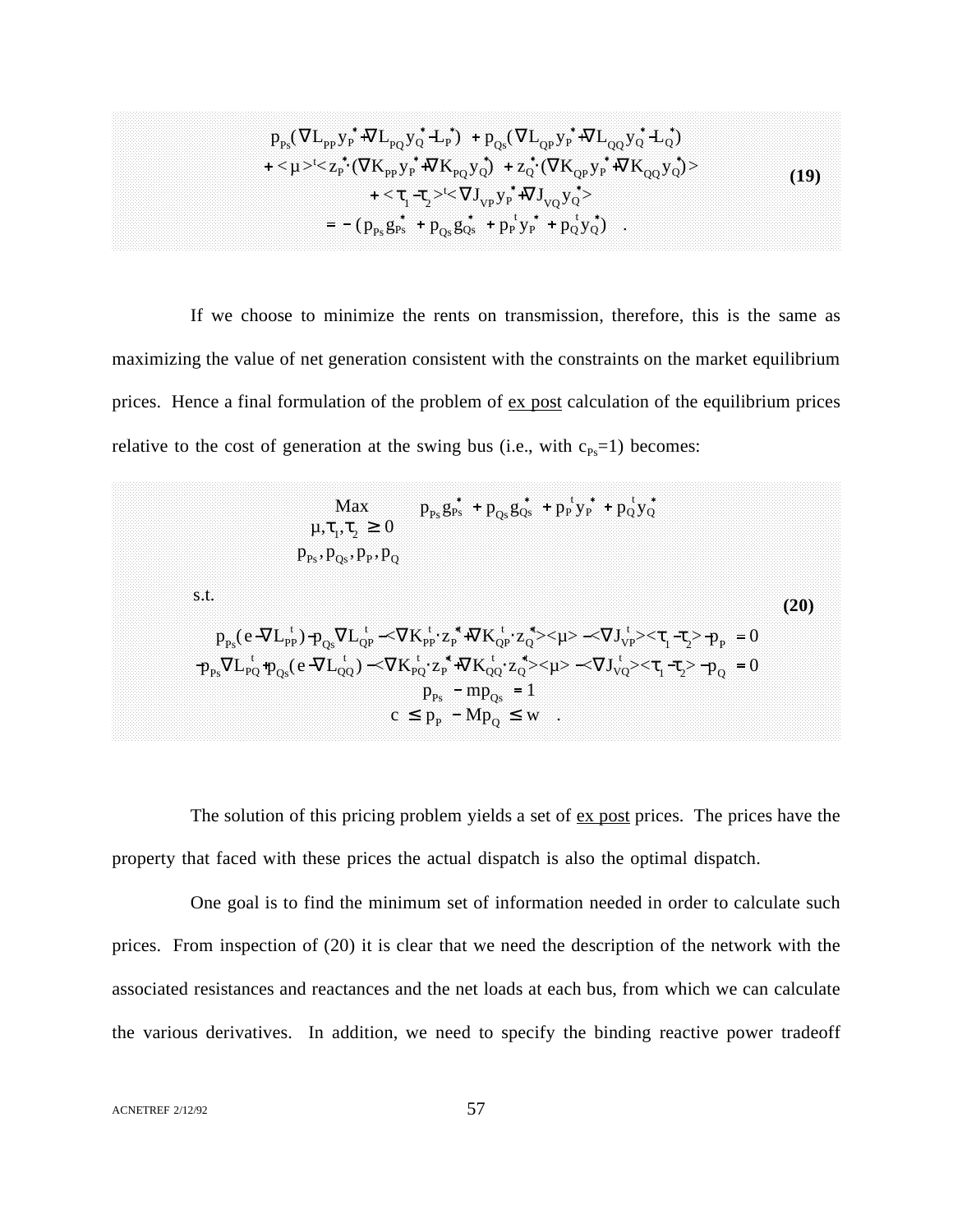coefficients in m and M, and the identity (but not the magnitude) of the binding network constraints. Finally, for each binding constraint we require a binding upper or lower bound on the prices at the buses. If the real and reactive power tradeoffs in m and and M are not available or not binding, then we need to specify one or more of the reactive power prices, such as  $p_{Qs}$  = 0. This determines an implicit marginal cost of reactive power or the equivalent tradeoff between real and reactive power.

The operating assumption of the contract network definition is that this information is or could be readily available as a byproduct of the dispatch process. The information required, especially for the estimated bounds on prices at key buses, is the similar to that produced routinely in split-savings settlement systems commonly used in power pools. With this information, it is a straightforward matter to obtain the optimal  $ex$  post prices from (20). These bus prices will provide the essential ingredients in defining transmission prices and rights in the contract network.

# **COMPUTATIONAL FORM OF PRICING MODEL**

The formulation of the pricing problem in (20) is convenient for interpreting and explaining the price results. However, there is an alternative formulation which is preferred for computational purposes. This alternative formulation exploits the fact that the matrix  $\nabla$ Y is available as a byproduct of the solution of the AC load flow and is a sparse matrix.

The first two constraints in (20) can be written as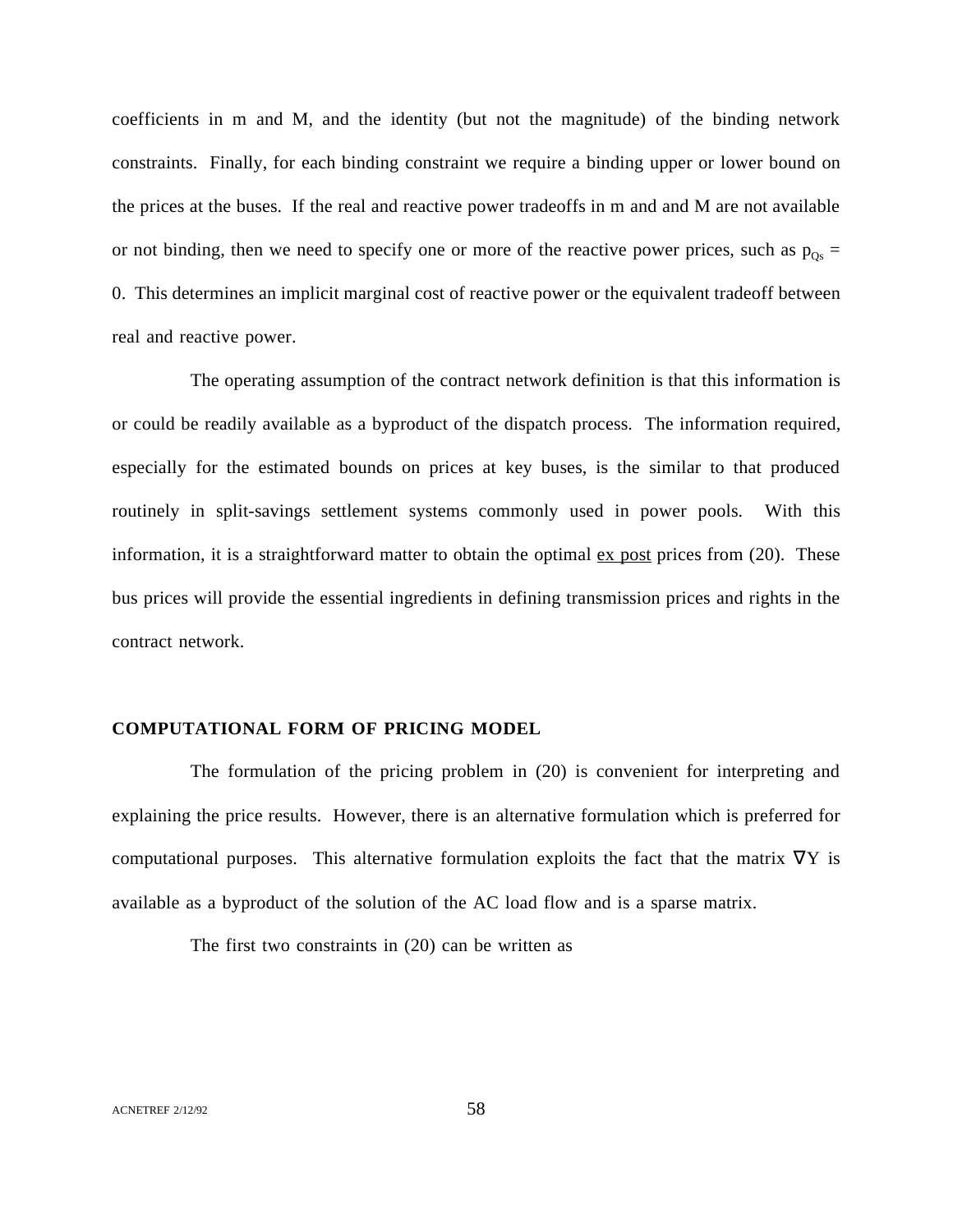$$
\begin{bmatrix} \begin{bmatrix} e & 0 \\ 0 & e \end{bmatrix} - \nabla L \end{bmatrix} \begin{bmatrix} p_{p_s} \\ p_{\mathbb{Q}_s} \end{bmatrix} < z_p^* \nabla K_p + z_Q^* \nabla K_Q > \langle \mu \rangle < \nabla J_V > \langle \tau_1 - \tau_2 \rangle < \frac{p_p}{p_Q} \end{bmatrix} \neq 0. \tag{21}
$$

If we premultiply these constraints by  $\nabla Y^t$ , we obtain the equivalent form<sup>55</sup>

$$
\begin{bmatrix}\n\nabla y_{\text{p}_{\delta}}^{\dagger} e & \nabla y_{\text{q}_{\delta}}^{\dagger} e \\
\nabla y_{\text{p}_{\delta}}^{\dagger} e & \nabla y_{\text{q}_{\delta}}^{\dagger} e\n\end{bmatrix} - \nabla l^{\dagger} \begin{bmatrix}\np_{\text{p}_{\delta}} \\
P_{\text{q}_{\delta}}\n\end{bmatrix} < z_{\text{p}}^{\dagger} \nabla z_{\text{p}}^{\dagger} \nabla z_{\text{q}}^{\dagger} \nabla z_{\text{q}}^{\dagger} \nabla z_{\text{q}} > -\nabla l^{\dagger} \begin{bmatrix}\n\sigma_{\text{p}} \\
\sigma_{\text{p}}\n\end{bmatrix} = 0.
$$
\n(22)

Hence for purposes of formulating a linear program to calculate the ex post prices, the revised problem becomes:

$$
\begin{array}{ll}\n&\text{Max} & p_{P_8}g_{P_8}^* + p_{Q_8}g_{Q_8}^* + p_{P_8}^+ y_{P}^+ + p_{Q}^+ y_{Q}^+ \\
& & p_{P_8}, p_{Q_8}, p_{P_9}, p_{Q} \\
& & p_{P_8}, p_{Q_8}, p_{P_9}, p_{Q} \\
& & & \left[\begin{bmatrix} \nabla y_{P_8}^* e & \nabla y_{Q_8}^* e \\ \nabla y_{P_8}^* e & \nabla y_{Q_8}^* e \end{bmatrix} - \nabla l \cdot \begin{bmatrix} \n\end{bmatrix} \begin{bmatrix} p_{P_8} \\ p_{Q_8} \end{bmatrix} - \langle z_{P}^* \nabla z_{P}^* + z_{Q}^* \nabla z_{Q}^* \langle z_{P} \rangle - \begin{bmatrix} 0 \\ & & \langle z_{P} \rangle \end{bmatrix} \langle z_{P_8} - \langle z_{P} \rangle - \nabla l \cdot \begin{bmatrix} \n\end{bmatrix} \begin{bmatrix} p_{P_8} \\ p_{Q_8} \end{bmatrix} = 0 ,\n\end{array}
$$
\n(23)

The constraints in (23) can be interpreted as the constraints on phase angles and voltages dictated by Kirchoff's laws and the net loads on the buses.

 <sup>55</sup> This simplification requires some modification for ∇L with different network configurations in the case of the worst contingency analysis discussed below.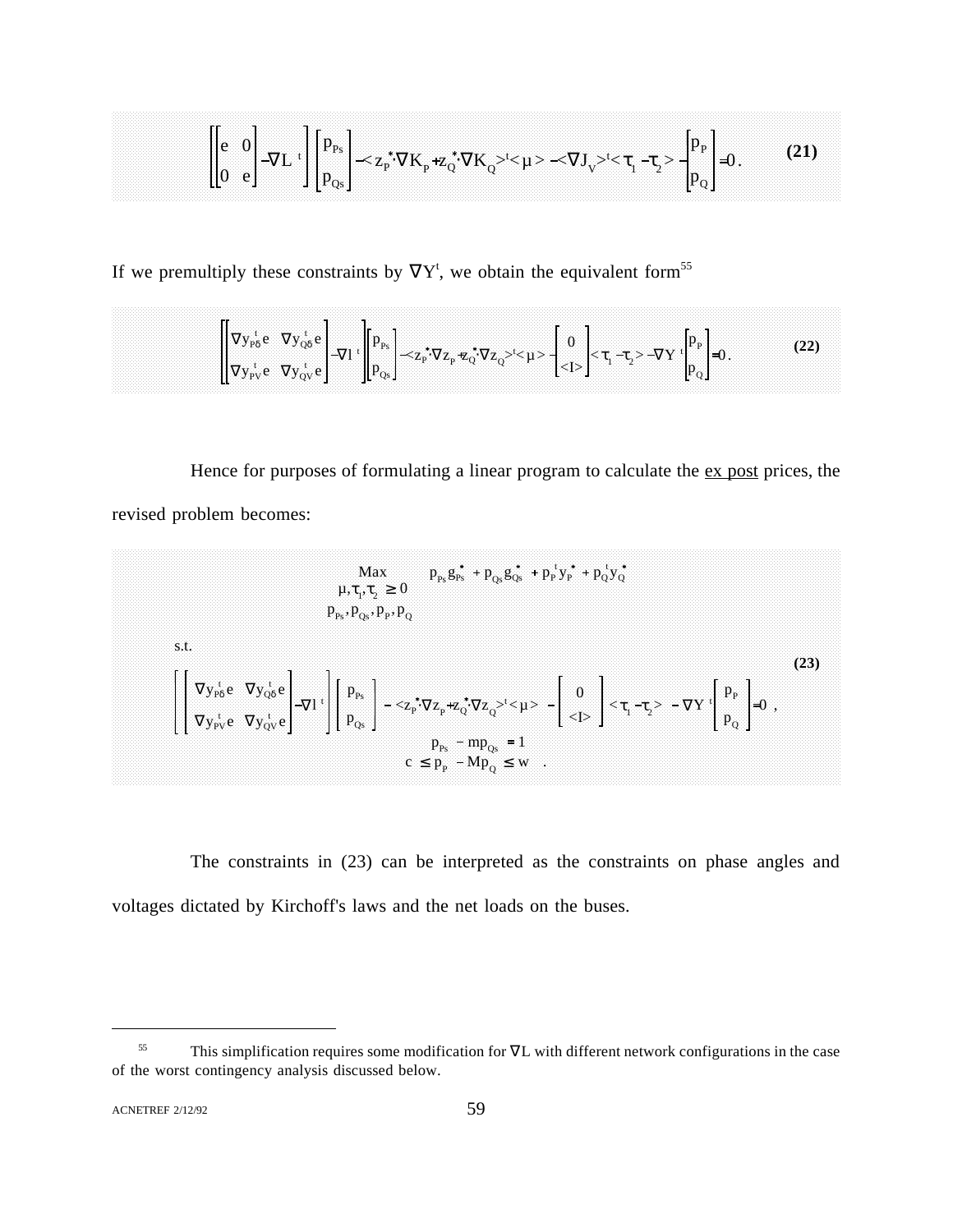The principal elements for the derivatives of the power flows include:

$$
\frac{\partial z_{\mu_k}}{\partial \delta_i} = \Omega_k V_i V_j \cos(\delta_i - \delta_j) ,
$$
\n
$$
\frac{\partial z_{\mu_k}}{\partial \delta_i} = -\Omega_k V_i V_j \cos(\delta_i - \delta_j) ,
$$
\n
$$
\frac{\partial z_{\mu_k}}{\partial V_i} = G_k V_i + \Omega_k V_j \sin(\delta_i - \delta_j) ,
$$
\n
$$
\frac{\partial z_{\mu_k}}{\partial V_i} = -G_k V_j + \Omega_k V_i \sin(\delta_i - \delta_j) ,
$$
\n
$$
\frac{\partial z_{\mu_k}}{\partial \delta_i} = -G_k V_i V_j \cos(\delta_i - \delta_j) ,
$$
\n
$$
\frac{\partial z_{\mu_k}}{\partial \delta_i} = G_k V_i V_j \cos(\delta_i - \delta_j) ,
$$
\n
$$
\frac{\partial z_{\mu_k}}{\partial V_i} = \Omega_k V_i - G_k V_j \sin(\delta_i - \delta_j) - V_i B \text{cap}_k , \text{ and}
$$
\n
$$
\frac{\partial z_{\mu_k}}{\partial V_i} = -\Omega_k V_j - G_k V_i \sin(\delta_i - \delta_j) + V_j B \text{cap}_k .
$$
\n(24)

Similarly, for the losses in (23) we have:

$$
\frac{\partial I_{n_i}}{\partial \delta_i} = 2G_k V_i V_j \sin(\delta_i - \delta_j) ,
$$
\n
$$
\frac{\partial I_{n_i}}{\partial \delta_i} = -2G_k V_i V_j \sin(\delta_i - \delta_j) ,
$$
\n
$$
\frac{\partial I_{n_i}}{\partial V_i} = 2G_k [V_i - V_j \cos(\delta_i - \delta_j)] ,
$$
\n
$$
\frac{\partial I_{n_i}}{\partial V_i} = 2G_k [V_j - V_i \cos(\delta_i - \delta_j)] ,
$$
\n
$$
\frac{\partial I_{n_i}}{\partial \delta_i} = 2\Omega_k V_i V_j \sin(\delta_i - \delta_j) ,
$$
\n
$$
\frac{\partial I_{n_i}}{\partial \delta_i} = -2\Omega_k V_i V_j \sin(\delta_i - \delta_j) ,
$$
\n
$$
\frac{\partial I_{n_i}}{\partial V_i} = 2\Omega_k [V_i - V_j \cos(\delta_i - \delta_j)] - 2V_j B \cos p_k ,
$$
\nand\n
$$
\frac{\partial I_{n_i}}{\partial V_i} = 2\Omega_k [V_j - V_i \cos(\delta_i - \delta_j)] - 2V_j B \cos p_k .
$$
\n(25)

The optimal price model formulation in (20) is an ex post interpretation of the optimal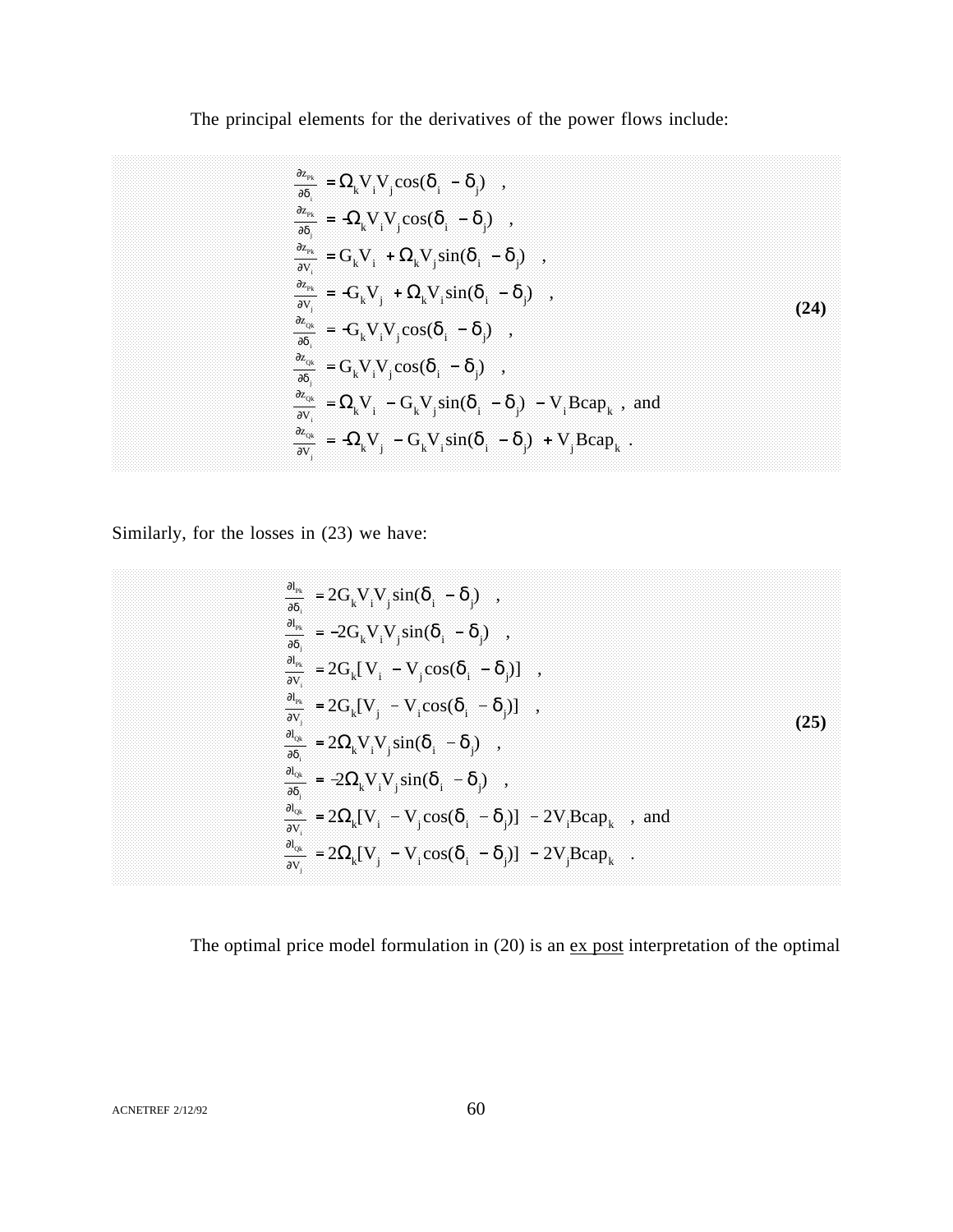spot pricing model formulated by Caramanis et al.<sup>56</sup>. In the spot pricing case most fully developed, however, Schweppe et al. ignore reactive power and voltage constraints and analyze spot prices for the DC Load model approximation of the real power dispatch problem.<sup>57</sup> If there are no voltage or reactive power constraints, and all the system operations limits can be characterized as limits on the real power line flows, then (20) reduces through approximation to a simpler form with real power prices as a linear function of the real power loads.<sup>58</sup>

# **DEFINING TRANSMISSION RIGHTS, PRICES AND RENTS**

Given the system loads and the corresponding set of optimal constraint prices  $(\mu, \tau_1)$ ,  $\tau_2$ ), define the bus prices for real and reactive power in terms of a price reflecting the marginal losses,  $p_{PL}$  and  $p_{OL}$ , and a congestion price reflecting the marginal rents on capacity constraints,  $p_{PC}$  and  $p_{OC}$ .

 <sup>56</sup> See M. C. Caramanis, R. E. Bohn and F.C. Schweppe, "Optimal Spot Pricing: Practice and Theory," IEEE Transactions on Power Apparatus and Systems, Vol. PAS-101, No. 9, September 1982, pp. 3234-3245.

The linear load flow model builds on the extensive DC load flow analysis for real power in F. C. Schweppe, M. C. Caramanis, R. D. Tabors, and R.E. Bohn, Spot Pricing of Electricity, Kluwer Academic Publishers, Norwell, MA, 1988. The linear approximation here is based on the assumption of small losses; in the event that actual losses are large, implying large phase angle or voltage magnitude differences, the linear approximation for prices could be modified to reflect the actual Jacobian relative to the nonlinear AC load flow model solution.

 <sup>58</sup> For the details see the appendix in W. Hogan, "Contract Networks for Electric Power Transmission," Energy and Environmental Policy Center, Harvard University, Discussion Paper, E-90-17, September 1990.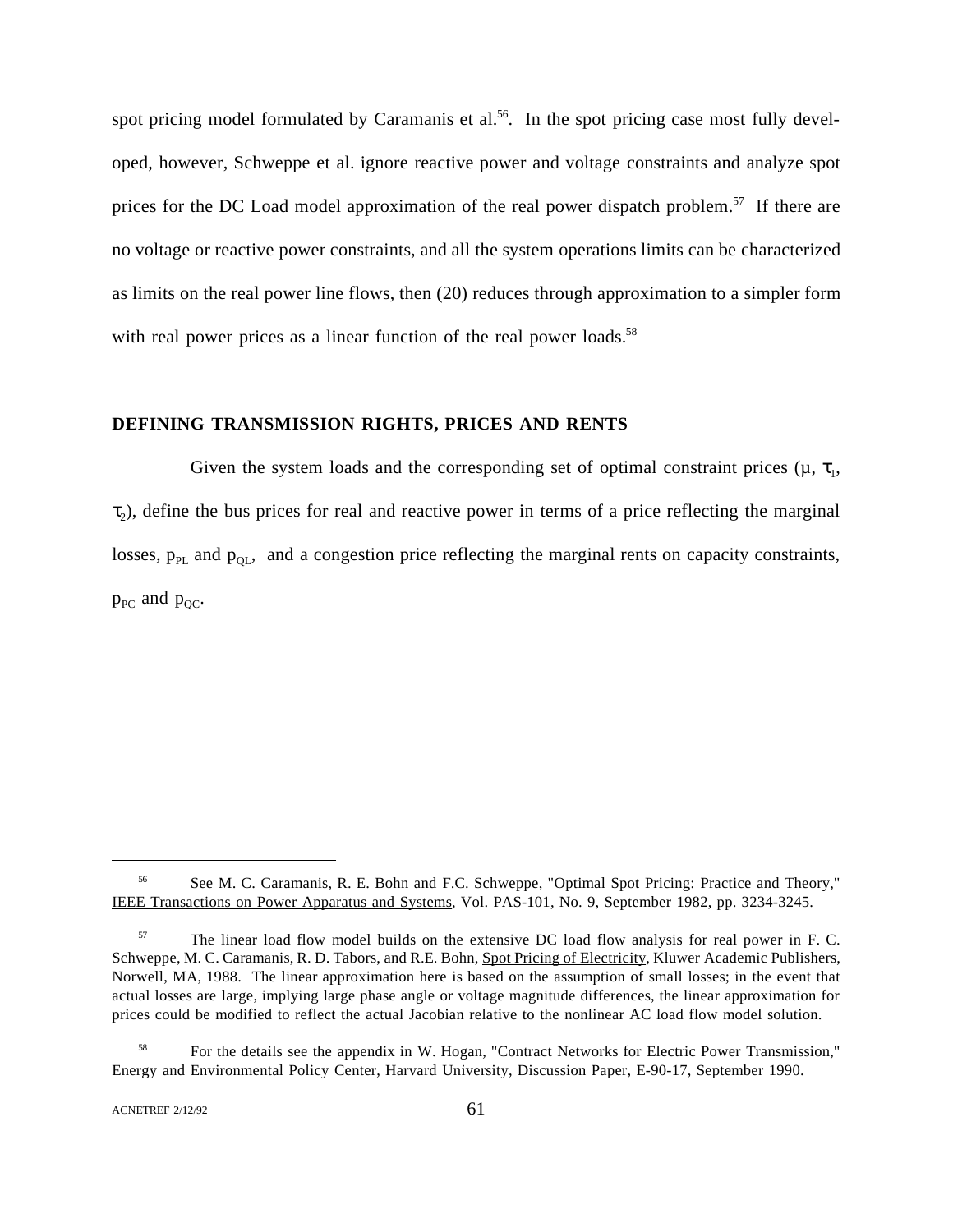For real power flows

$$
p_{p} = p_{pL} + p_{pC} ,
$$
  
\n
$$
p_{pL} = p_{pg}(e - \nabla L_{pp}^{t}) - p_{Qs} \nabla L_{QP}^{t} ,
$$
  
\n
$$
p_{pC} = -\langle z_{p}^{*} \nabla K_{pp} + z_{Q}^{*} \nabla K_{QP} \rangle^{t} \langle \mu \rangle - \langle \nabla J_{VP} \rangle^{t} \langle \tau_{1} - \tau_{2} \rangle ;
$$
 (26)

and for reactive power flows

$$
p_{Q} = p_{QL} + p_{QC} ,
$$
  
\n
$$
p_{QL} = p_{Ps} \nabla L_{PQ}^{+1} + p_{Qs} (e - \nabla L_{QQ}^{+}) ,
$$
  
\n
$$
p_{QC} = \langle z_{P}^{*} \nabla K_{PQ} + z_{Q}^{*} \nabla K_{QQ} \rangle \langle \mu \rangle - \langle \nabla J_{VQ} \rangle \langle \tau_{1} - \tau_{2} \rangle .
$$

Transmission is defined as simultaneous input of power into one bus and output of the same amount of power at another bus. With the definitions from (26), we obtain the short-run price of transmission as the difference between the prices at the two buses. Hence the price of real power transmission is a matrix with the typical element for transmission from bus i to bus j as  $t_{Pij} = p_{Pj} - p_{Pi}$ .

With this definition of price, there is flow from bus to bus but no need to define artificially the path followed in the network. Hence there is a contract network with no need for a contract path.

If  $T<sub>p</sub>$  is the matrix of real power transmission prices, then the transmission analogs to the bus power price decompositions in (26) are

$$
T_{P} = T_{PL} + T_{PC} , \text{ and}
$$
  

$$
T_{Q} = T_{QL} + T_{QC} .
$$

All users of transmission pay the transmission prices  $T_{\text{P}}$  and  $T_{\text{Q}}$ .

A transmission capacity right is defined as the right to put power in one bus and take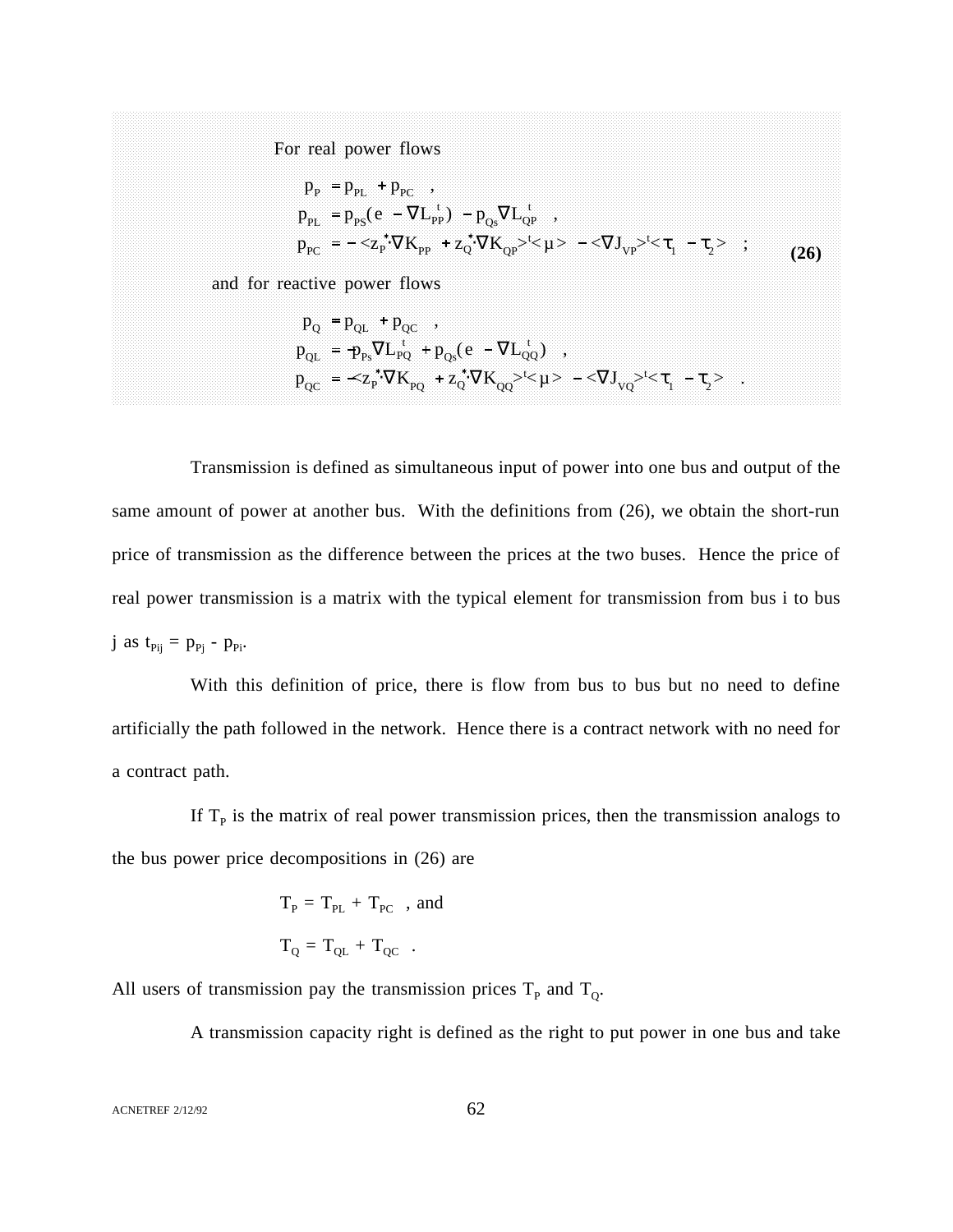out the same amount of power at another bus in the network. We assume that the simultaneous use of all the allocated rights is feasible. However, in the contract network we amend the definition of a capacity right to allow for either specific performance or receipt of an equivalent rental payment.

System dispatchers use well-tested procedures to respect system stability constraints and economics. Short-term load conditions may preclude specific performance, and actual loads may deviate substantially from the loads reflected in the capacity rights. In the definition of the contract network principles, we impose no requirement that the system operators respect the long-term capacity rights. We require only that under the network constraints, the system can be interpreted as having been economically dispatched, and the long-term capacity rights would have been at least feasible if not optimal. We then use the price decomposition to calculate the implicit prices that minimize the rents given the actual loads and identified constraints. And these rents are designed to compensate the capacity-right holders who may have been unable to enjoy specific performance in the power flows.

In effect, the holders of long-term transmission rights are deemed to have acquired the right to use the system and ex post pay only the short-run cost of losses **or** to receive a rental payment for use of their rights by others. This rental payment is computed using the capacity congestion components of the network transmission prices,  $T_{PC}$  and  $T_{OC}$ , based on the capacity right rather than the actual usage. $59$ 

To clarify, suppose the capacity-right holder has 300 MWs of transmission rights

<sup>&</sup>lt;sup>59</sup> With ex post pricing, this is the central idea of the transmission line "shareholding" model when extended to a network as summarized in E. G. Read, "Pricing of Transmission Services: Long Run Aspects," Report to Trans Power, Canterbury University, New Zealand, October 1988.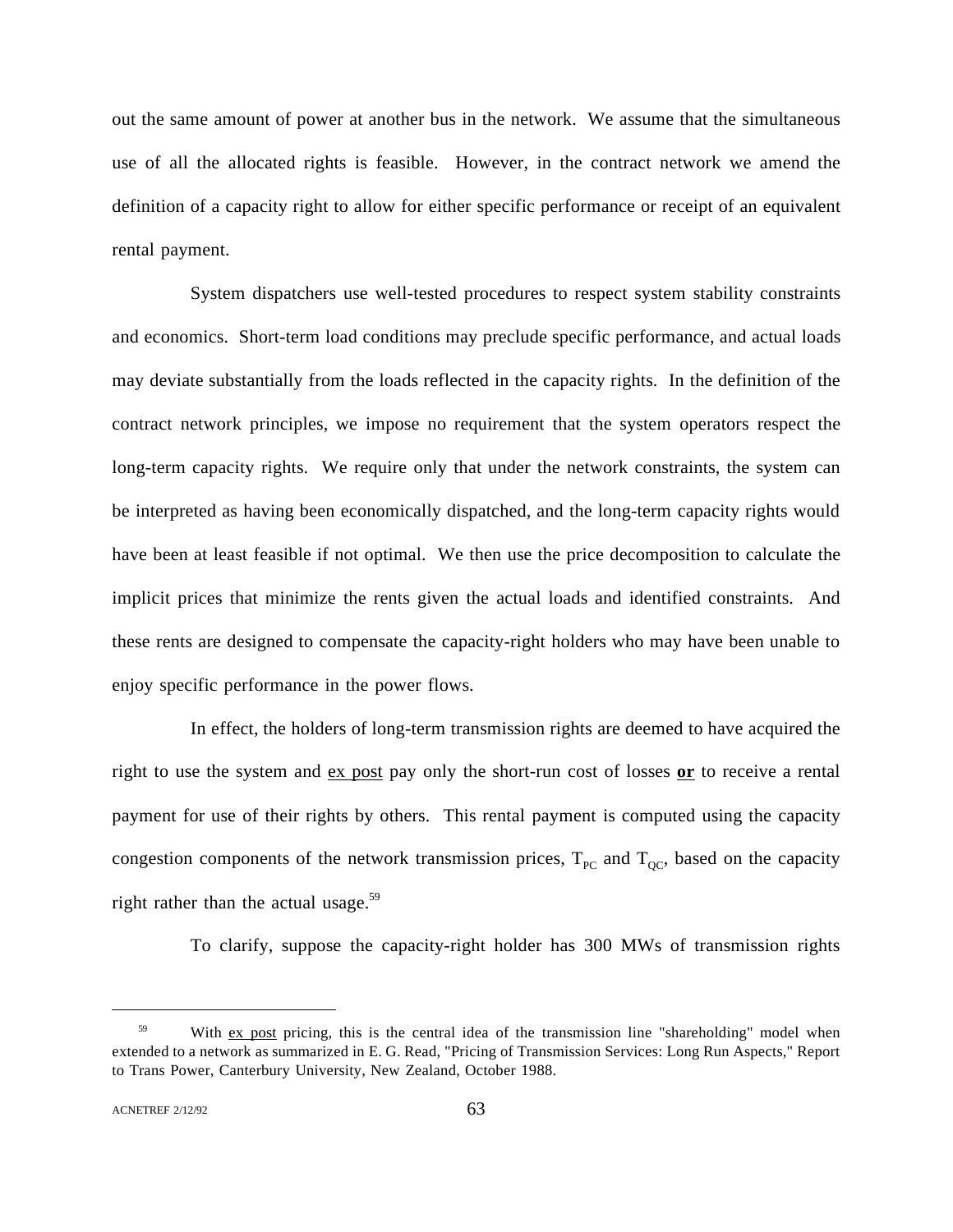between bus i and bus j. Then in every period the payment to the right-holder is  $300t_{PCi}$ . To the extent that the right-holder also uses the transmission system, say to transmit 100 MWs, the right holder pays,  $100t_{pi}$ . For this 100 MWs, the net cost is only the cost of losses,  $100t_{pi}$ ; consistent with the capacity right. For the remaining 200 MWs, the rental payment is available to defray the cost of purchasing 200 MWs at bus j in order to satisfy a delivery contract.

If the system is economically dispatched, and the prices of all transmission and power sales are short-run efficient, then apparently this rental payment will make the capacity-right holder just indifferent between (i) purchasing power at bus j or (ii) specific performance in actual shipping the additional power from bus i to bus j at the current transmission prices. With specific performance, the shipper would pay the transmission price which would include losses and the rental payment. But if the shipper instead purchases power at the competitive price at the destination, the rental payment as defined just compensates for the increased price of the power.

#### **CURTAILMENTS, CONTINGENCIES AND OTHER EXTENSIONS**

The ex post pricing model in (20) follows from the definition of the generic optimal dispatch model on page 51. This model, with bounds on real power flows and voltage magnitudes, can accommodate a variety of special conditions that complicate operational control of the transmission grid. Here we illustrate such extensions by considering special cases or interpretations for curtailments, contingency analysis, allocations, and displacement, which are subsumed in principle under the generic formulation.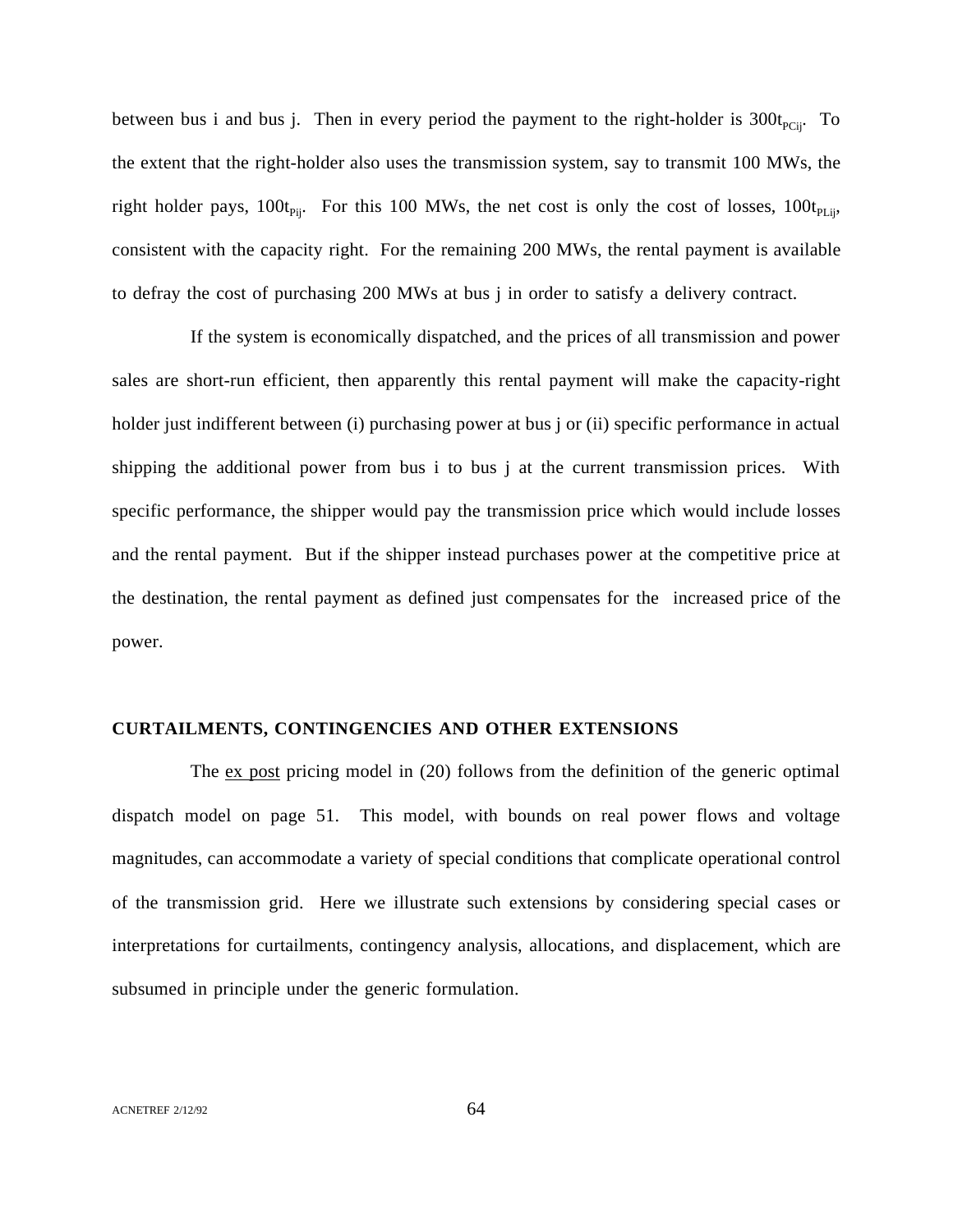# **Curtailments**

In the normal operation of the grid, load patterns may create bottlenecks of such importance that the optimal dispatch choice may include interruption or curtailment of service to customers in a certain region. Typically this service curtailment is an option of last resort, but the pricing system should be able to accommodate this load condition.

The economic implication of using curtailments only as a last resort is the assignment of a high value on meeting total load. Hence the natural mechanism for including the effect of transmission-induced curtailments is to specify the opportunity cost of the curtailment by assigning a high price for any such outage. This outage penalty would enter the pricing model in (20) as a lower bound, c, on the ex post spot price at the bus with the curtailed load. This high curtailment price would affect in turn the estimate of the marginal values of the constraints which caused the bottleneck. And these constraint values would propagate throughout the network to modify all the relative prices. If the curtailed users are transmission capacity-right holders, then the congestion payments would compensate them for the curtailment consistent with the assumed outage penalty value.

### **Contingencies**

Normal operation of the transmission grid depends on worst-case contingency analysis. Under typical operating conditions, the flow of power on the lines and the voltages at buses are both far from any sustained limits for the current configuration of the network. Rather than the current conditions, however, the system operators are concerned with the conditions that will exist in the event of an occurrence of the worst contingency.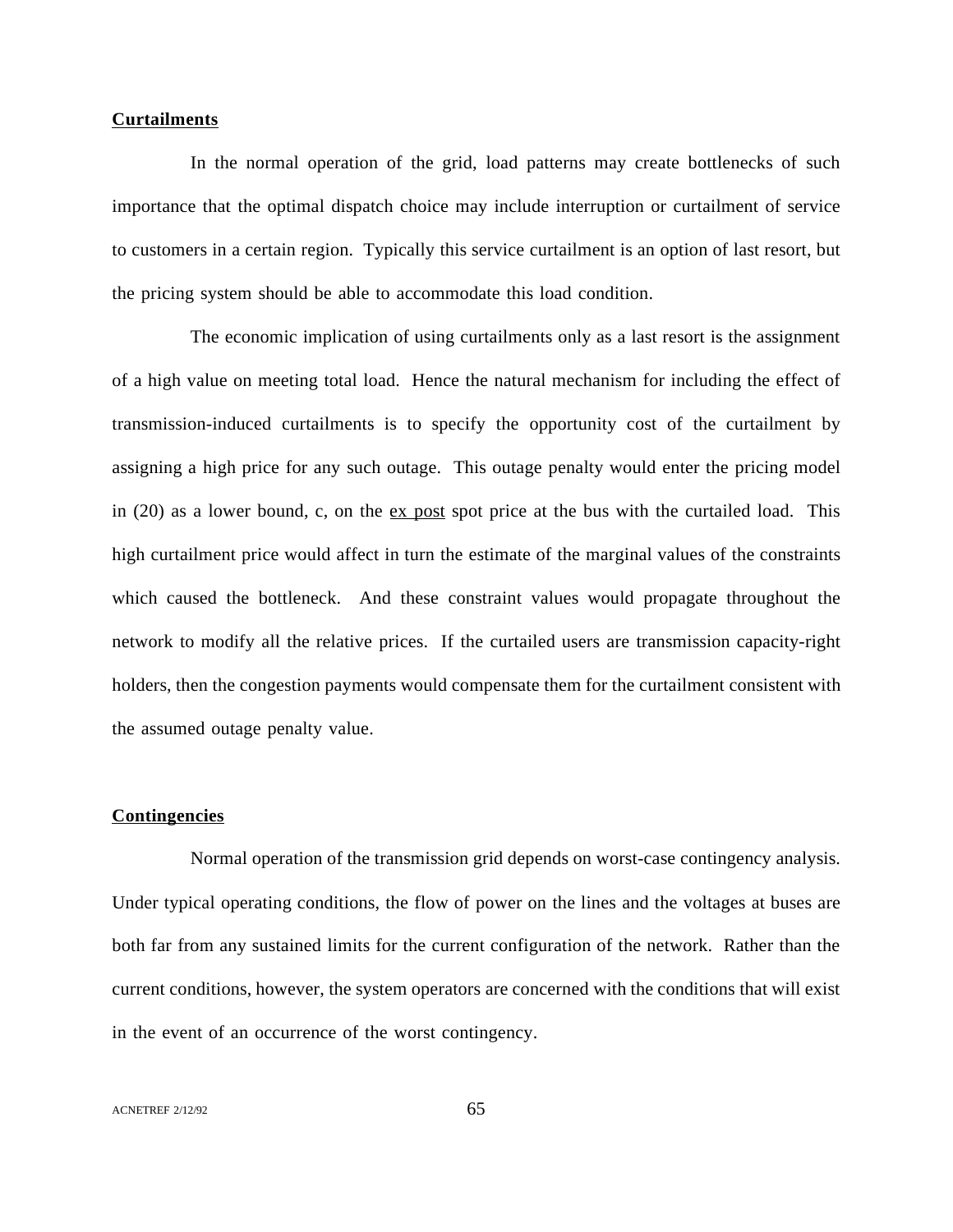For instance, suppose a line goes down. Immediately all the flows on the system will rearrange according to Kirchoff's laws for this new network with the missing line.<sup>60</sup> To a first approximation, the standard operating criterion is to maintain the dispatch so that with the present loads at the buses, the line flows and voltages resulting from the worst contingency will be within the acceptable limits.

Identifying the worst contingency and solving the optimal dispatch problem in real time, ex ante, is a difficult and complex task. But once the solution is obtained, by definition it should be easy to identify the constraints and flows, ex post, and formulate the generic pricing problem in (20), at least for the case where the actual bus loads are still feasible. All that is required is that we identify the binding constraints in the worst contingency that apparently determined the limits of the actual dispatch, and to use the network description for this contingency in calculating the appropriate prices. Hence, in addition to the information on the bounds on prices, it will be necessary to identify the anticipated contingency that constrained the actual dispatch.

Strictly speaking, the calculation of the losses and the required generation at the swing bus should be made for the pre-contingency configuration of the network in order to capture the actual cost of the losses. But the constraints on the flows and the voltage should reflect the contingency conditions. In other words, suppose that k indexes the possible contingency conditions, k=1,2,...,n. For each contingency there is a corresponding formulation of Kirchoff's laws and system operating limits. The formulation of the generic optimal dispatch problem might

<sup>&</sup>lt;sup>60</sup> Here we abstract from the transient stability problems in moving from one equilibrium flow to another. Note that this formulation assumes the constraints can be specified acceptably in terms of the limiting conditions on the equilibrium flow after the contingency.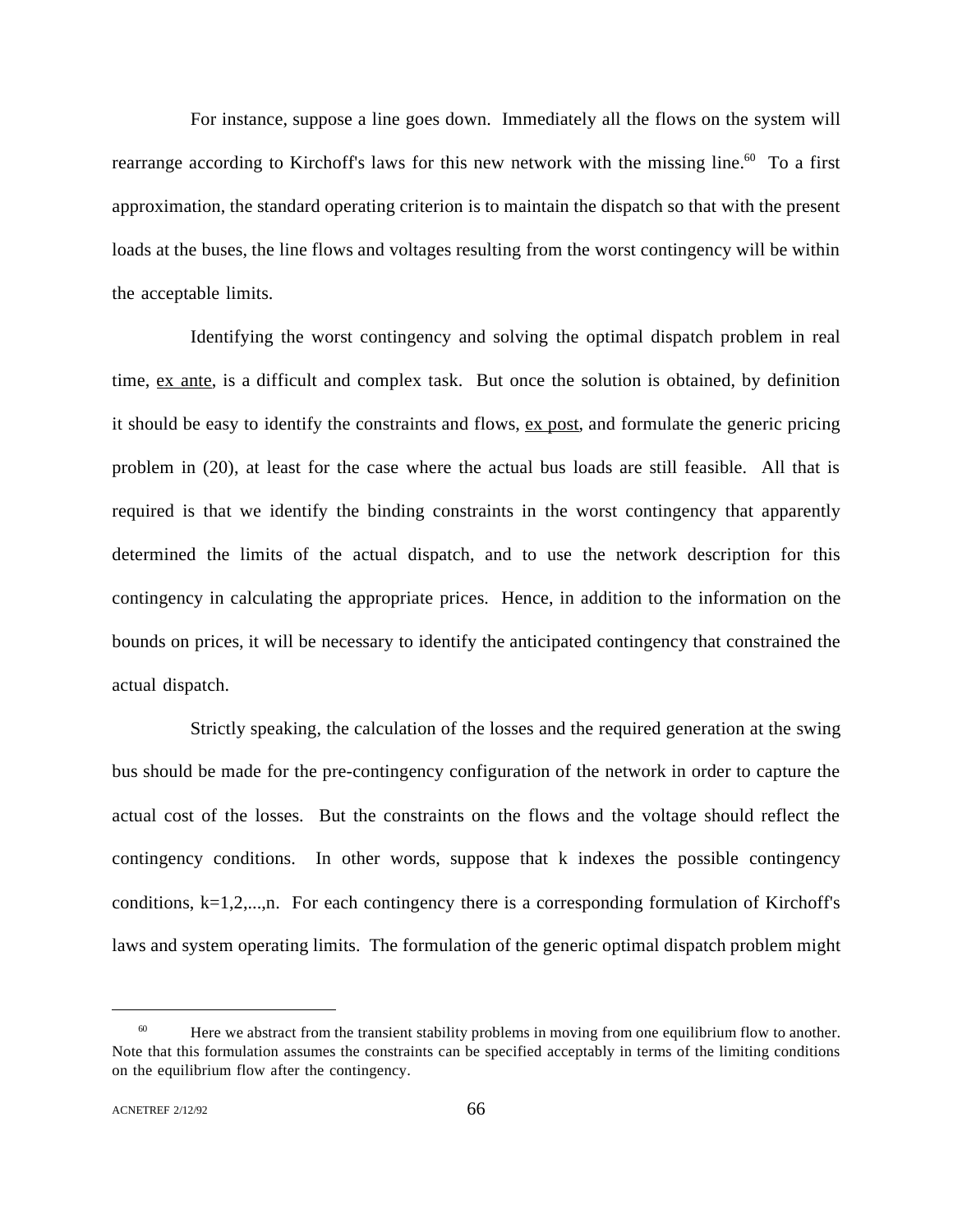be restated as:

Max Benefits $(d_P, d_Q)$  - Cost $(g_P, g_{P_S})$  $d_p, g_p, d_0, g_0, g_{p_s}, g_{0s}, z_p, z_0, V$ s.t. Conservation of Power  $e^{t}(g_{p}-d_{p}) + g_{p_{s}} - L_{p}(g_{p}-d_{p},g_{Q}-d_{Q}) = 0,$  $e^{t}(g_{Q}-d_{Q}) + g_{Qs} - L_{Q}(g_{P}-d_{P},g_{Q}-d_{Q}) = 0,$ Kirchoff's Laws and System Operating Limits  $K_{P}^{k}(g_{p}-d_{p},g_{Q}-d_{Q})\cdot K_{P}^{k}(g_{p}-d_{p},g_{Q}-d_{Q})$ 

 $+ K_{Q}^{k}(g_{P}-d_{P},g_{Q}-d_{Q}) \cdot K_{Q}^{k}(g_{P}-d_{P},g_{Q}-d_{Q}) \leq z_{MV_{AMax}}^{k}$ , for all k,  $V_{\min}^k \leq J_{\nu}^k(g_P - d_P, g_Q - d_Q) \leq V_{\max}^k$ , for all k,

Generator Limits

 $F(g_P, g_Q) \leq 0$ ,  $f(g_{Ps}, g_{Os}) \leq 0$ .

Assuming the dispatchers solve this complicated problem, after the fact we need only identify the binding constraints. If this information is available, then for (20) the elements of  $\nabla K$ and  $\nabla J_v$  would be obtained from the binding contingency configuration; and the elements of  $\nabla L$ would from pre-contingency configuration. It is not clear how much the total and marginal losses would differ for each case. For simplicity in our examples, we calculate the respective elements of  $\nabla K$ ,  $\nabla J_v$  and  $\nabla L$  from the same network configuration, but an actual implementation of (20) or (23) should make this distinction in the calculation of the appropriate elements of the gradients.

This use of the contingency network configuration is straightforward in calculating prices for the loss of a line as long as the resulting network can still accommodate the bus loads. In some contingencies, however, the existing loads may no longer be feasible. For example, consider the loss of a bus. Clearly the net load at that bus cannot be maintained since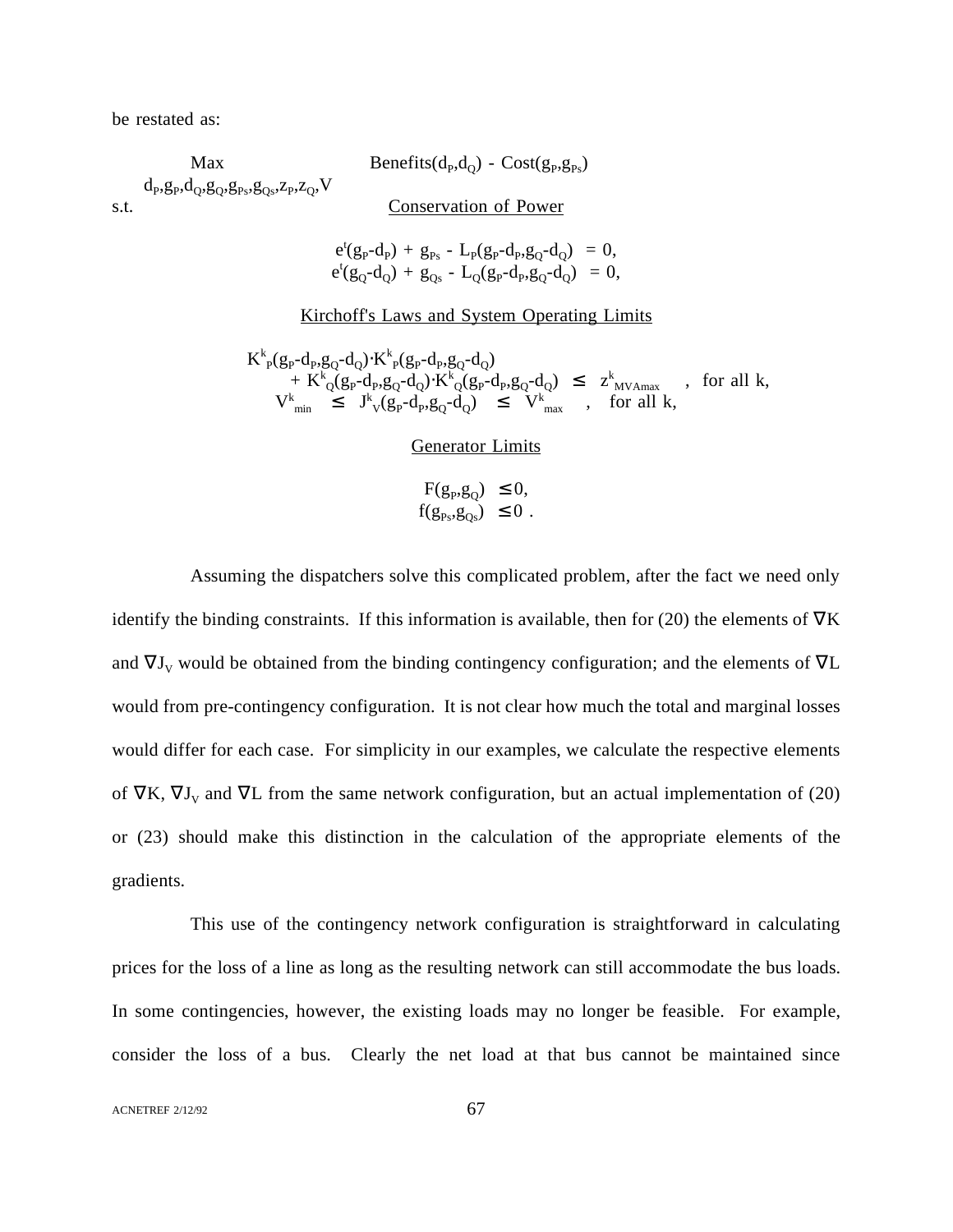transmission to or from that bus is no longer feasible, and there must be an adjustment in the other loads in the system in order to maintain a balance. Here it appears that the proper treatment is to estimate two sets of loads, for before and after loss of the bus,  $y_B$  and  $y_A$ , and to calculate the elements of  $\nabla L$  with  $y_B$  and the elements of  $\nabla K$  and  $\nabla J_v$  with  $y_A$ . This can all be subsumed in the generic formulation with the appropriate definition of  $K^k$  and  $J^k_{\;V}$ . Then the transmission prices will reflect the actual losses and the congestion problems induced by the loads at other buses. But the transmission involving the affected bus will have no congestion component because the loss of the transmission right is not caused by congestion but by the contingency itself. Hence the definition of the transmission capacity right must include the presumption that the right does not apply for the curtailed bus in the case of this particular contingency.

A similar treatment would apply to the loss of a large generator. Clearly the ex post bus loads must adjust to accommodate the loss in supply. The pre-contingency loads  $y_B$  would apply to the loss calculation in  $\nabla L$ , and the post-contingency loads  $y_A$  would apply to the calculation of the congestion constraint components in  $\nabla K$  and  $\nabla J_v$ . These modifications would allow direct use of (20) or (23) to determine the ex post prices.

#### **Allocations**

The initial allocation of capacity rights could be achieved by any of a number of methods. For instance, native load customers might receive a designated amount of capacity, and then the remainder could be assigned to new users. However, with the availability of well specified capacity rights, it would be natural to consider use of an auction to allow for non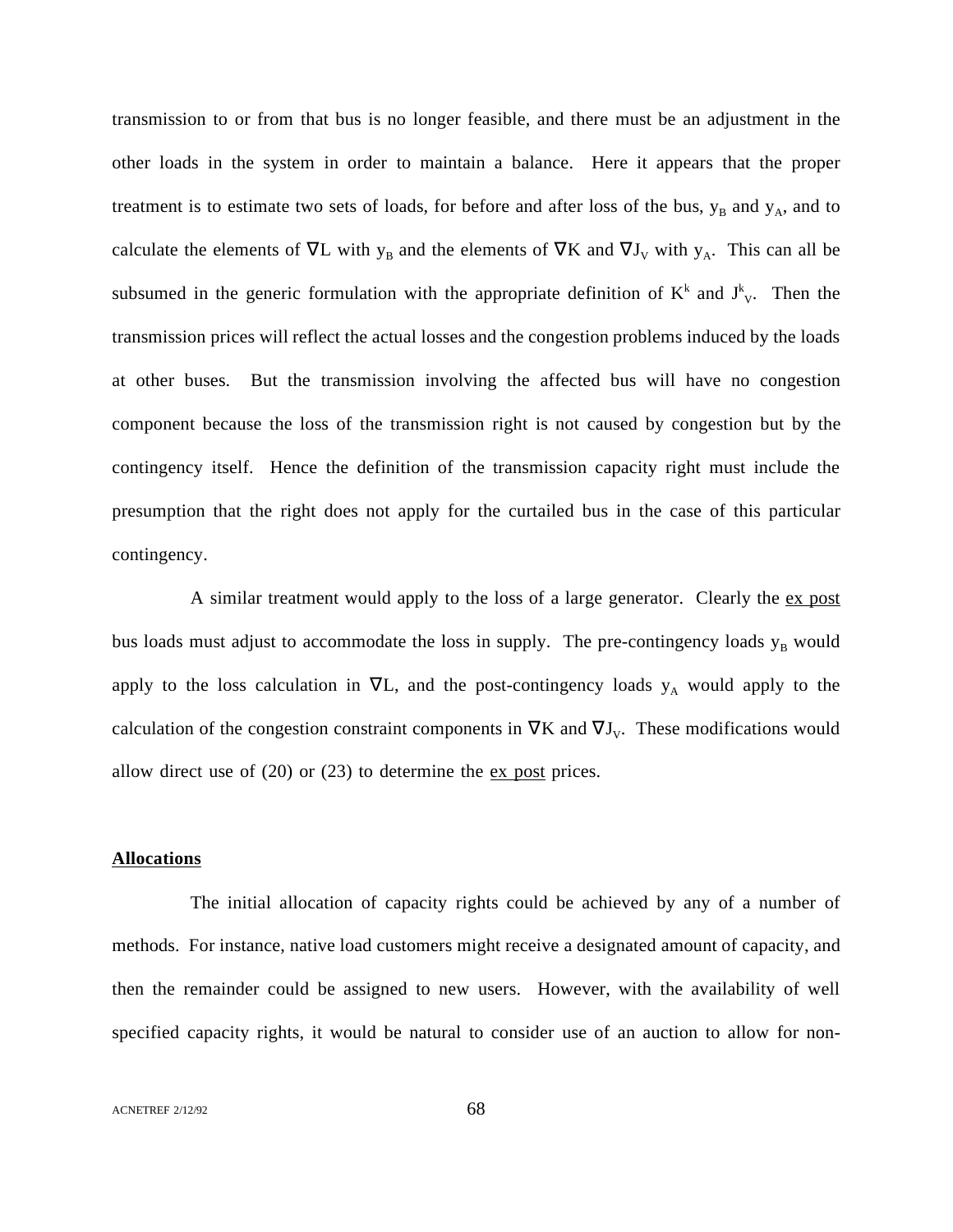discriminatory access in a market-like mechanism.

The details of an auction could accommodate many special features of the transmission system. The essence in the context of a contract network framework is to ensure that the allocated rights are feasible given the configuration of the network. In this case, a straightforward adaptation of the optimal dispatch model provides a formulation of a concurrent auction model for selecting the long-term capacity awards based on the willingness to pay.

Suppose that we describe a bid for capacity by bidder i as a maximum quantity  $BID_i$ , with vectors bid<sub>Pi</sub> that defines the real power flow and bid<sub>Oi</sub> that defines the corresponding reactive power flow, and maximum price Pbid<sub>i</sub>. Presumably the bidders control generation and, therefore, we can assume that any feasible bid satisfies the generator limits. Then ignoring losses the adaptation of the optimal dispatch problem becomes:

| Max                    | $\Sigma$ Pbid <sub>i</sub> x <sub>i</sub> |
|------------------------|-------------------------------------------|
| $x_i \ge 0, y_P, y_O,$ |                                           |
| s.t.                   | <b>Bid Definition</b>                     |

 $x_i \leq BID_i$ , for all i,  $y_P$  -  $\Sigma$  bid<sub>Pi</sub> $X_i = 0$ ,  $y_Q$  -  $\Sigma$  bid<sub>Qi</sub> $x_i = 0$ ,

Kirchoff's Laws and System Operating Limits

 $K_{p}(y_{p},y_{Q})\cdot K_{p}(y_{p},y_{Q}) + K_{Q}(y_{p},y_{Q})\cdot K_{Q}(y_{p},y_{Q}) \le z_{MV_{\text{AMax}}}$  $V_{\min} \leq J_{V}(y_{P}, y_{Q}) \leq V_{\max}$ .

The solution to this problem will yield the optimal awards. Furthermore, under the assumption that the bids represent the maximum willingness to pay, the dual solution yields the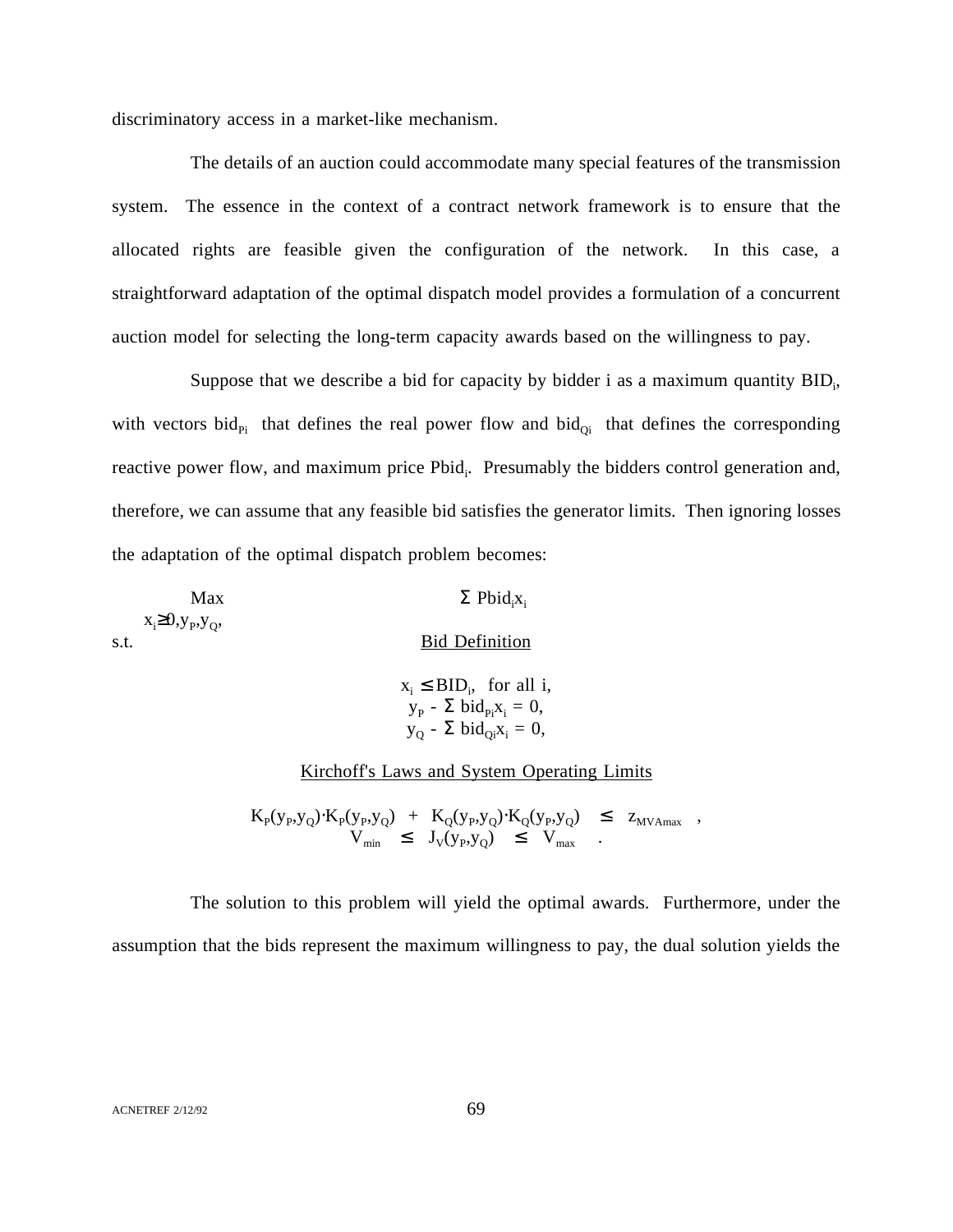market clearing prices for the bids.<sup>61</sup> The award price paid will never be greater than the bid price. Presumably the bid price represents the value of the capacity in excess of the expected cost of losses in transmission. However, because the capacity right is defined in terms of a contract network, there is no concern with the possibility of service foreclosure due to congestion.

# **Displacement**

This bidding model and the definition of contract rights implicitly include the possibility of displacement transmission where transmission rights and flows, moving in opposite directions, in effect cancel each other. This presents no special difficulty once we note the implications of the displacement flow from "expensive" to "cheap" power sources. In the event that such "flow" is deemed to have occurred, the interpretation is that the transmission price is negative. Naturally this means that the putative transmission is reducing either losses, congestion or both. Hence the user pursuing such a transaction should be paid by the grid. In the event that the congestion charge was negative for this transaction, the other users of the grid in effect would be paying the displacement transmission for the benefit of increasing the overall transmission capacity.

The symmetric treatment would apply to any capacity right between buses that had a negative congestion charge. Now the "right" holder would pay rather than receive the congestion rental. In the event of specific performance, this congestion payment to the grid would just cancel the use payment from the grid, and the net benefit would be just in keeping the marginal

<sup>&</sup>lt;sup>61</sup> For a further discussion of a similar concurrent auction mechanism and the connection to competitive markets, see W. Hogan, "An Efficient Concurrent Auction Model for Firm Natural Gas Transportation Capacity," Energy and Environmental Policy Center, Harvard University, August 1990.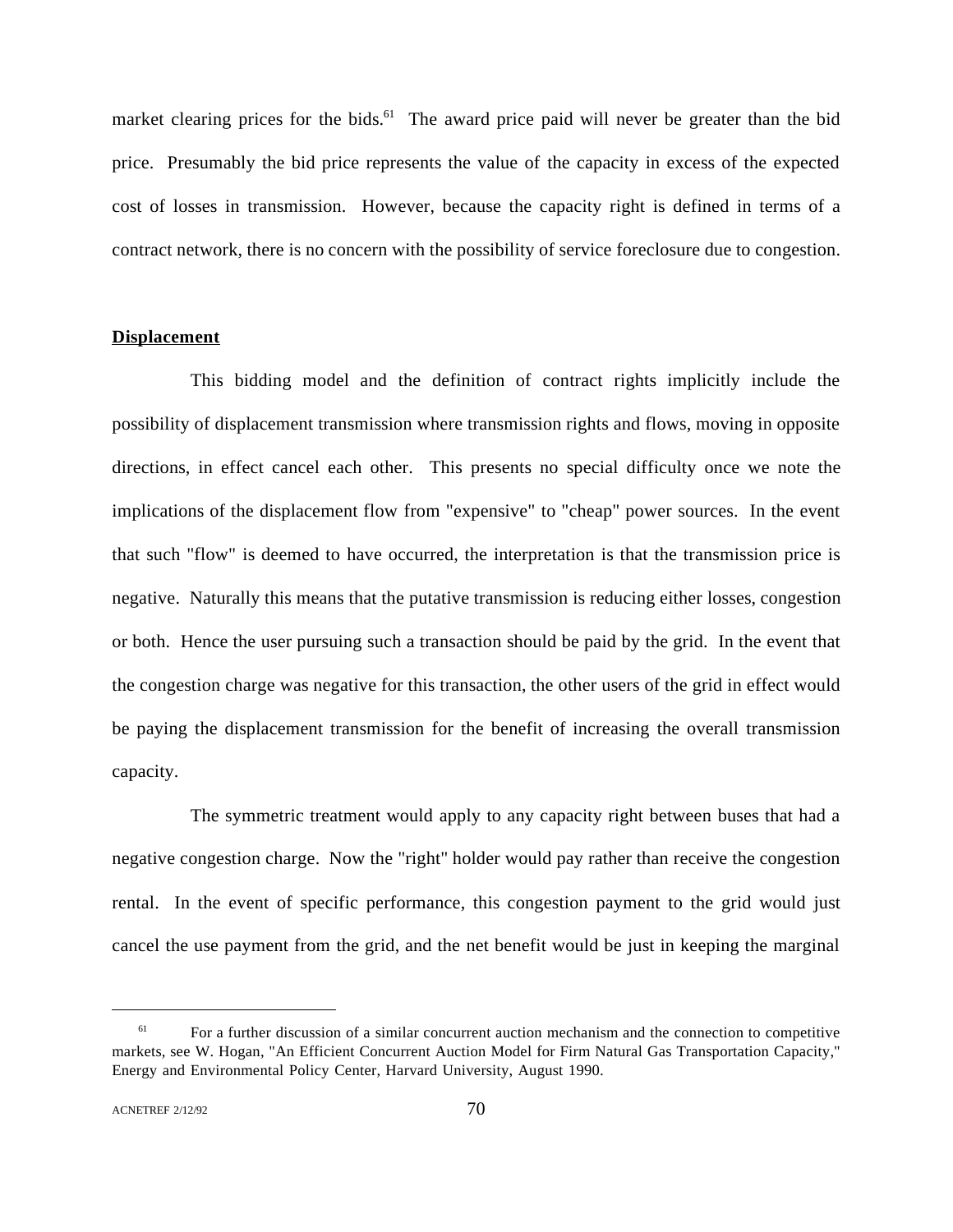savings on losses in the system.

Of course, if the capacity-right holder does not use the system, not because of congestion but perhaps because of a lack of plant availability, the cost in each period will be the rental payment owed to the gird. Presumably, therefore, this displacement capacity right is a burden and not a benefit. Hence, at the time of allocation, or as part of an auction, the award price would be negative. In other words, the displacement capacity-right holder would be paid for taking on the displacement obligations in the contract network.

In principle, there could be any number of displacement flows canceling out other flows. This could create seemingly large total payments in the accounts of the settlement system. However, obviously the net payments to the grid depend only on the net loads at each bus. With or without displacement, it is important to be sure that the contract network payments form the users of the grid will be adequate to cover the obligations to the capacity-right holders. Fortunately, under reasonable conditions, this is guaranteed by the properties of the optimal load flow in the network.

## **REVENUE ADEQUACY**

The contract network pricing model uses congestion payments as the rental fee for use of the capacity rights. In the case of specific performance, where the transmission capacity-right holder actually uses the capacity, the payment of the full rental fee ensures that the marginal cost of transmission is the true total cost, but the average net cost of transmission use is determined solely by marginal losses. However, if the capacity-right holder does not use the capacity, then under the optimal dispatch assumption the rental payment is at least enough to ensure that the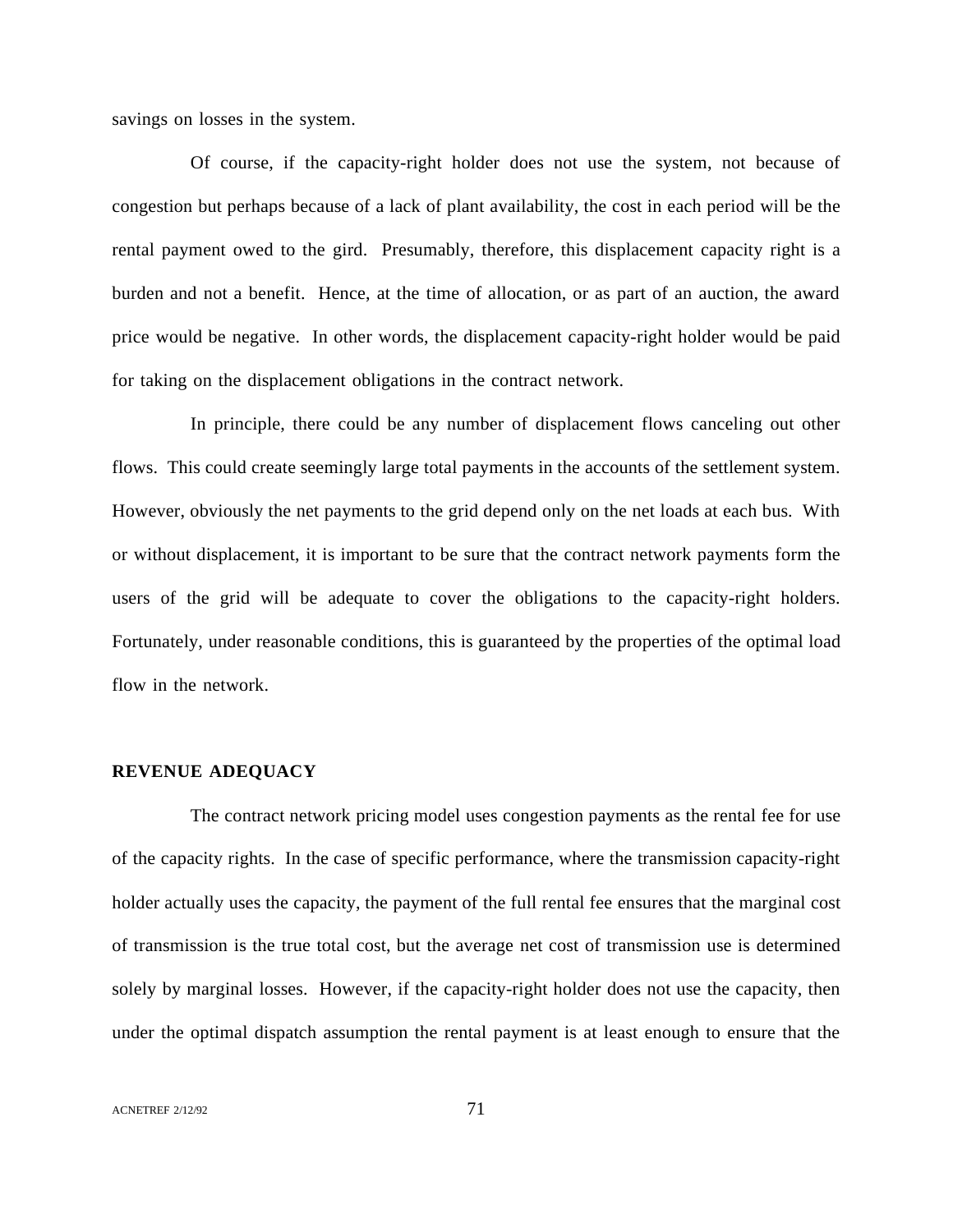net cost to purchase power at the destination is no more than the cost of own-generation and transmission. This definition of the capacity right in the contract network, in effect for either specific performance or receipt of a congestion rental payment, is designed to make the capacityright holder indifferent between the two outcomes. $62$ 

The transmission grid operator stands between the parties, collecting congestion payments from the users of the system and disbursing congestion rentals to the holders of the capacity rights. It is of interest to the grid operator, therefore, to determine the adequacy of the revenue to cover the obligations to the capacity-right holders. Will the total congestion payments in the contract network proposal be sufficient to cover the rental obligations?

This is a special case of the larger question of the total revenue adequacy of any transmission pricing scheme. It is well known that transmission construction enjoys substantial economies of scale, and these economies imply that at the optimal scale the short-run marginal cost can be well below the average cost. Hence a one-part, marginal-cost pricing system would not generate the revenues needed to cover the cost of expansion. Restoration of revenue adequacy would depend on a multi-part pricing system with fixed and variable charges. However, this full analysis is beyond the present scope; here we address the narrower question of the short-run revenue adequacy of the transmission congestion payments system.

We assume the capacity rights have been fully allocated, or any residual rights are construed as belonging to the grid operator. In the important special case of the "DC load"

 $\overline{a}$ 

 $62$  The mechanics could be different than this either-or interpretation. All actual users of the grid could pay the full transmission price, including the capacity-right holder. The capacity-right holder would always receive the full rental payment at the current congestion price. In the case of specific performance for the capacity-right holder, the net transmission cost is reduced to the cost of losses. And if the capacity-right holder cannot use the capacity, the rental payment covers the increased cost of purchase at the destination, with the net cost the same as for specific performance.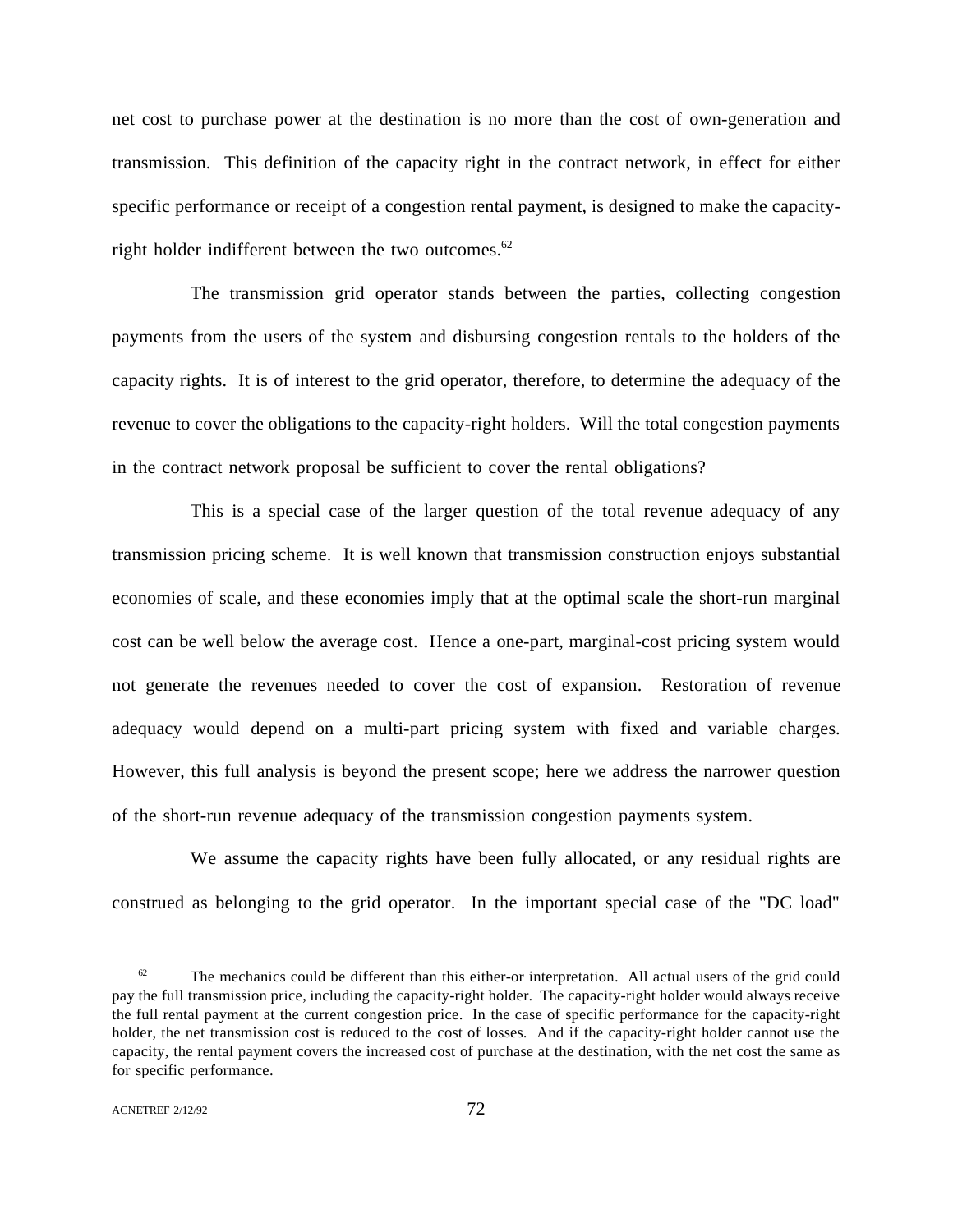approximation with a given set of binding constraints, there is a happy result that follows from the linearity of the line flows in terms of bus loads; namely, the total congestion payments made by the actual uses of the grid equal the total capacity rental payments that must be made to the capacity-right holders. Hence in the DC load approximation for real power flows there is exact revenue adequacy for the congestion payments. And, as usual, for the losses component there is a slight rental payment to the grid because marginal losses exceed average losses.

The general case for the full AC contract network model in (20) is more complicated, but for the typical case the congestion payments should parallel the loss payments in making a net contribution to the grid. For the sake of simplicity, assume that the binding constraints are upper bounds and the corresponding constraint dual variables are positive. The actual dispatch is y\* and the capacity rights are y. Then the congestion prices are given by  $(p_{PC}, p_{QC})^t = -( \mu^t (z_p^* \cdot \nabla K_p + z_Q^* \cdot \nabla K_Q) + \tau^t \nabla J_V)$ . Assuming all the net load is transmission subject to congestion rental payments, the actual payments to the grid equal  $(p_{PC}, p_{QC})^t(d^* - g^*) =$  $(\mu^t(z_p^* \cdot \nabla K_p + z_Q^* \cdot \nabla K_Q) + \tau^t \nabla J_v)y^*$  and the payment obligations from the grid would be  $(\mu^t(z_p^* \cdot \nabla K_p + z_Q^* \cdot \nabla K_Q) + \tau^t \nabla J_v)y$ . Then revenue adequacy would require that  $(\mu^t(z_p^* \cdot \nabla K_p + z_Q^* \cdot \nabla K_Q))$  $+ \tau^{\mathsf{t}} \nabla J_{V}$  )(y - y<sup>\*</sup>) $\leq 0$ .

Given that  $\mu, \tau \geq 0$ , it would be enough to demonstrate that for the binding constraints we have  $\langle z_p^* \cdot \nabla K_p + z_Q^* \cdot \nabla K_Q \rangle$  (y - y\*) $\leq 0$  and  $\langle \nabla J_v \rangle$  (y - y\*) $\leq 0$ , for any feasible y and the actual dispatch y\* . A sufficient condition for these inequalities would be convexity of the set of feasible net loads. In particular, if for any convex combination of y and  $y^*$ , say  $y^0$ , we have a feasible load, then it must meet the bounds on voltages and average flows at least for the binding upper bounds at  $y^*$ . Hence for the binding constraints we would have  $\langle z_{MVA}(y^0) \rangle$  =

ACNETREF 2/12/92 73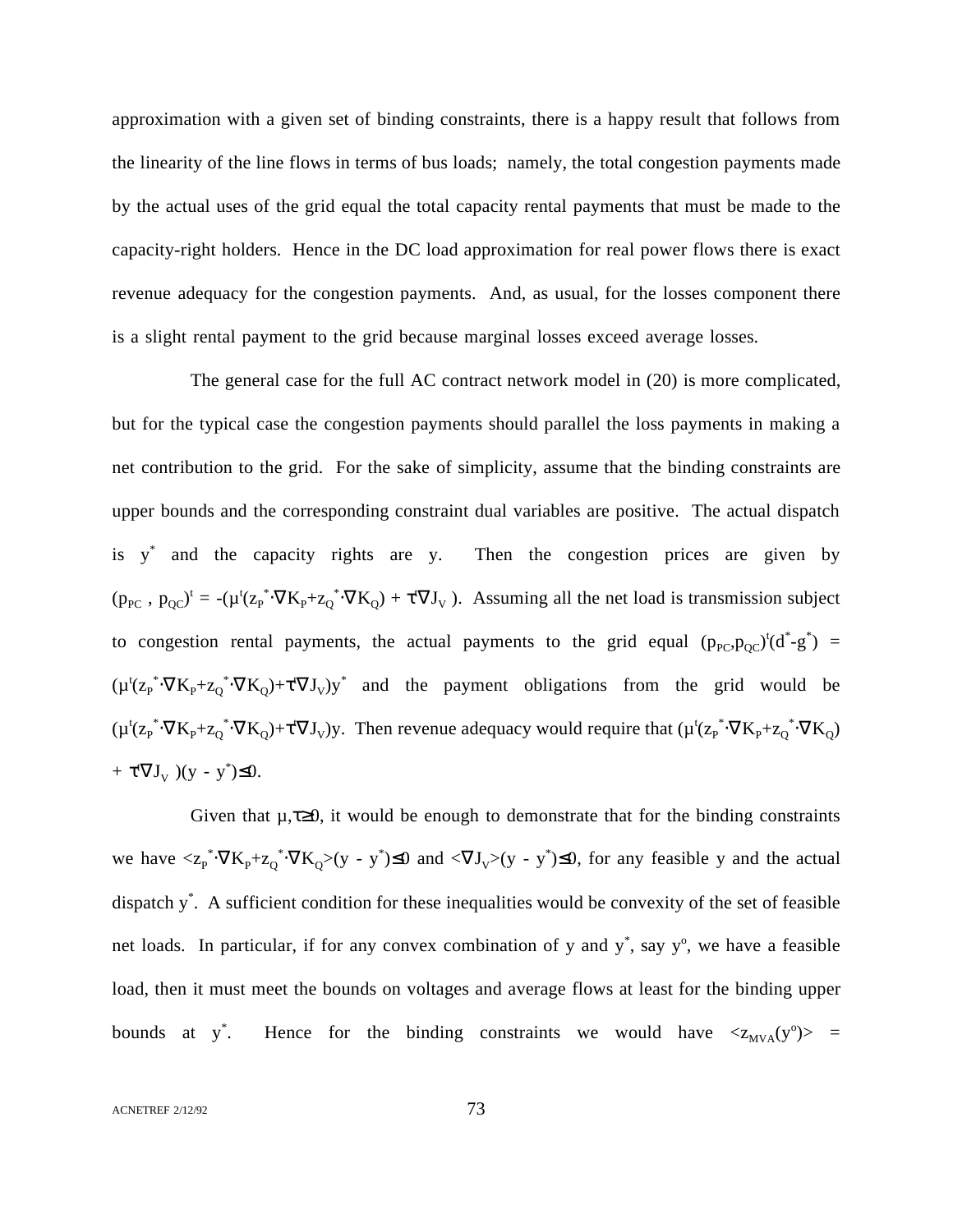$\langle z_{\text{MVA}}(y^*) \rangle + t \; 2 \langle z_{\text{P}} \cdot \nabla K_{\text{P}} + z_{\text{Q}} \cdot \nabla K_{\text{Q}} \rangle(y - y^*) \leq \langle z_{\text{MVAmax}}(y^*) \rangle = \langle z_{\text{MVAmax}} \rangle$ , for 0≤t≤1 and z $\cdot \nabla K$ evaluated at a point between y<sup>o</sup> and y<sup>\*</sup>. Therefore  $\langle z_p^{*+1} \nabla K_p + z_Q^{*+1} \nabla K_Q \rangle$  (y - y<sup>\*</sup>)  $\leq 0$ . Similarly,  $<\!\nabla J_v \!\!>\!\! (y - y^*) \!\!\leq\!\! 0$ .

Monotonicity of  $z_{MVA}$  and V as functions of y would guarantee  $z_{MVA}(y^{\circ})$  between  $z<sub>MVA</sub>(y)$  and  $z<sub>MVA</sub>(y<sup>*</sup>)$ , and  $V(y<sup>o</sup>)$  between  $V(y)$  and  $V(y<sup>*</sup>)$ , and this would imply that the feasible set of net loads is a convex set. We conjecture that at least over the normal range of variation, an AC load flow is convex or monotonic in this sense. In other words, if monotonicity is true, moving continuously from one load pattern to another results in a movement of the flows and voltages in the same direction as the ultimate objective. An alternative motivation that is intuitively consistent with the physics would imply convexity directly; in other words, if two load patterns are feasible, then their average should also be feasible.<sup>63</sup> In this case the total congestion payments to the grid operator will be at least as large as the total payment obligations from the grid operator. Given the nonlinearity of the AC load model, the bounds on the payments may be strict and there will be greater payments in than payments out. $64$  In all the examples examined, there is a net contribution to the grid operator.<sup>65</sup> This contribution, along with the contribution from losses, could be used as part of the overall payments to defray the fixed costs of transmission.

 $\overline{a}$ 

<sup>&</sup>lt;sup>63</sup> Note that this implies quasi-convexity but not necessarily convexity of  $z_p$  and V as functions of y, and convexity of the feasible net loads. Apparently convexity of the feasible set of net loads, y, is a conjecture that is plausible, consistent with experimental evidence, but unproven in general; see W. F. Tinney and D. I. Sun, Optimal Power Flow: Research and Code Development, Electric Power Research Institute, EL-4894, February 1987, p. 2-4.

Recognize that this requires that all users of the transmission grid pay the short-term transmission price. There are no exemptions, such as for "native" load. Of course, the native load customers could be assigned the capacity-rights, in which case their net cost of transmission is always limited to the cost of losses.

 <sup>65</sup> W. Hogan, "Contract Networks for Electric Power Transmission," Energy and Environmental Policy Center, Harvard University, Discussion Paper, E-90-17, September 1990.